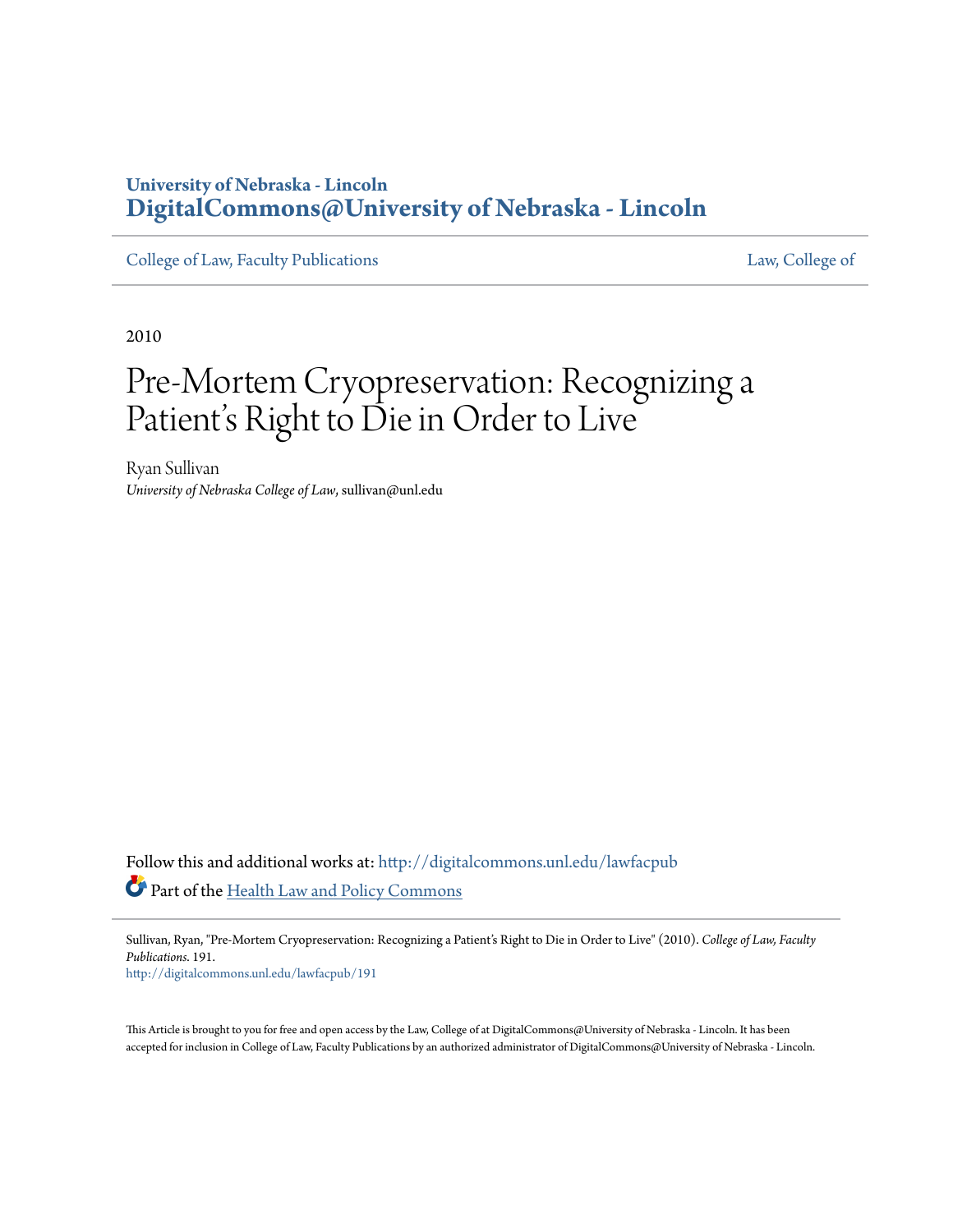Ryan Sullivan, Pre-Mortem Cryopreservation: Recognizing a Patient's Right to Die in Order to Live, *Quinnipiac Health Law Journal* 14(49) (2010), pp. 49–84. Copyright © 2010 Ryan Sullivan. Used by permission.

# **Pre-Mortem Cryopreservation: Recognizing a Patient's Right to Die in Order to Live**

# **Ryan Sullivan**\*

| Ι.   |                                            |                                     |                                                        | 50 |
|------|--------------------------------------------|-------------------------------------|--------------------------------------------------------|----|
| П.   |                                            | THE SCIENCE OF CRYONIC PRESERVATION | 53                                                     |    |
|      | А.                                         |                                     |                                                        | 53 |
|      | $\mathbf{B}$ .                             |                                     |                                                        | 56 |
|      | C.                                         | Current Science                     |                                                        | 60 |
|      |                                            | 1.                                  |                                                        | 61 |
|      |                                            |                                     | Successful Births with Once-Frozen<br>$\overline{a}$ . |    |
|      |                                            |                                     | Embryos                                                | 62 |
|      |                                            |                                     | If You Can Thaw a Frozen Dog<br>b.                     | 63 |
|      |                                            |                                     | <b>Surgeries Performed During Suspended</b><br>c.      |    |
|      |                                            |                                     | Animation                                              | 64 |
|      |                                            |                                     | Successful Revival After Three Hours of<br>d.          |    |
|      |                                            |                                     | Clinical Death                                         | 65 |
|      |                                            | 2.                                  | Advancements in Nanotechnology                         | 66 |
|      |                                            | 3.                                  | Obstacles to Overcome                                  | 67 |
| III. |                                            |                                     |                                                        | 70 |
|      | А.                                         |                                     | Laws Governing Cryonics                                | 70 |
|      | В.                                         | Right to Die and Assisted Suicide   | 72                                                     |    |
|      | States' Interests are Not Compelling<br>C. |                                     |                                                        | 76 |
|      |                                            | 1.                                  | Interest in Preserving Life and Preventing             |    |
|      |                                            |                                     | Suicide                                                | 76 |
|      |                                            | 2.                                  | Interest in Maintaining Medical Ethical                |    |
|      |                                            |                                     |                                                        | 79 |
|      |                                            | 3.                                  | <b>Interest in Protecting Vulnerable Persons</b>       |    |
|      |                                            |                                     | and Preventing Abuse                                   | 80 |
|      |                                            | 4.                                  | Are There Health Care Cost Savings to                  |    |
|      |                                            |                                     | $Consider?$                                            | 81 |
| IV.  |                                            |                                     |                                                        | 83 |

<sup>\*</sup> J.D., May 2010, University of Nebraska; M.S., 2005, California University of Pennsylvania; B.S., 2002, Colorado State University.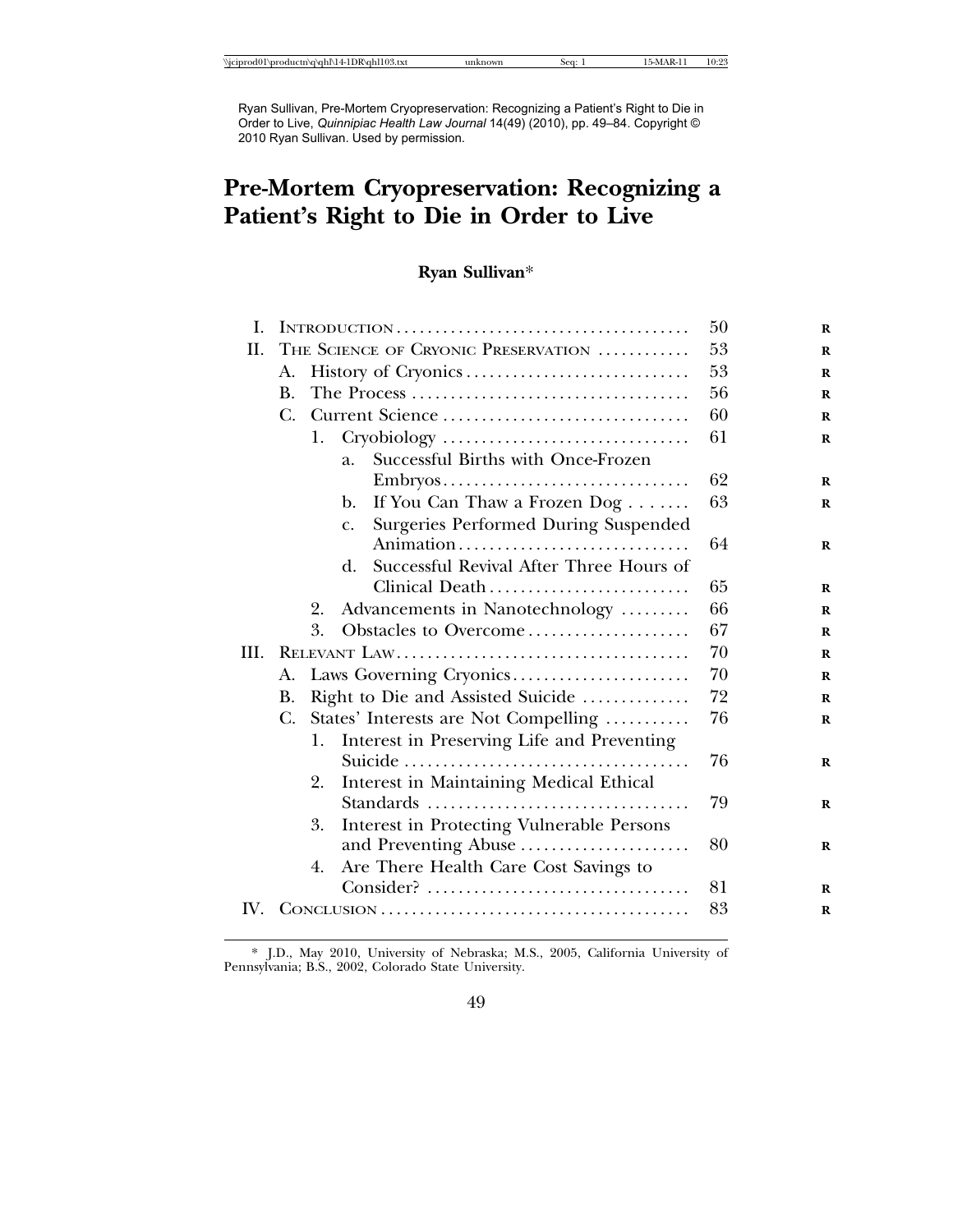#### *I. Introduction*

"[I]n this world nothing is certain but death and taxes."<sup>1</sup> Is it possible that Ben Franklin was only half right? Advancements in cryobiology, the study of biological systems at a very low temperature, have led many to believe that immortality may be achievable through cryopreservation. The belief is that if a body is properly preserved, the patient can effectively "wait" for the scientific and medical advancements necessary to reanimate and cure the body of the fatal injury or disease. The primary objective in the preservation process is to preserve the brain. The brain contains neurological information that makes up the identity and memories of the person being preserved. If the brain is severely damaged, reanimation is not thought possible.

In the ideal case, the cryopreservation procedure begins immediately after the person is pronounced clinically dead, ensuring the brain is cooled and preserved before any damage can occur. This perfect scenario is not possible, however, for a cryonicist (i.e., an individual pursuing cryopreservation) suffering from a terminal brain disease, such as cancer.<sup>2</sup> In this case, by the time the patient dies "naturally" from the cancer, his or her brain is already destroyed – there is nothing left to preserve. To maintain any chance of future reanimation, the patient must be preserved prior to the cancer consuming the brain – preservation must commence pre-mortem. This, of course, raises numerous thorny issues involving privacy, self-determination, morality, and assisted suicide.

Over the past 50 years, a trend towards a stronger constitutional right to privacy and self-determination has emerged – beginning with *Griswold v. Connecticut*<sup>3</sup> in 1965, then *Roe v. Wade*<sup>4</sup> in 1973. More recently, the Supreme Court has recognized a pa-

<sup>&</sup>lt;sup>1</sup> Letter from Benjamin Franklin to M. Leroy (1789), *in* BARTLETT's FAMILIAR QUOTATIONS 423 (Emily Morison Beck ed., Little Brown and Company 14th ed. 1968).

<sup>&</sup>lt;sup>2</sup> Other diseases causing irreparable damage to the brain include hydrocephalus, cerebral palsy, leukemia, Alzheimer's, Parkinson's, dementia, Creutzfeld-Jakob, encephalitis, multiple sclerosis, fibrodysplasia, and meningioma. This note often refers to brain cancer, but any of these or other progressive brain diseases would be equally relevant. <sup>3</sup> 381 U.S. 479 (1965). In this historic case, the United States Supreme Court

held that the Constitution protected a citizen's right to privacy. The case involved a Connecticut law that prohibited the use of contraceptives. The Supreme Court invalidated the law on the grounds that it violated the right to marital privacy.<br>
<sup>4</sup> 410 U.S. 113 (1973). The Supreme Court held that a woman's right to have an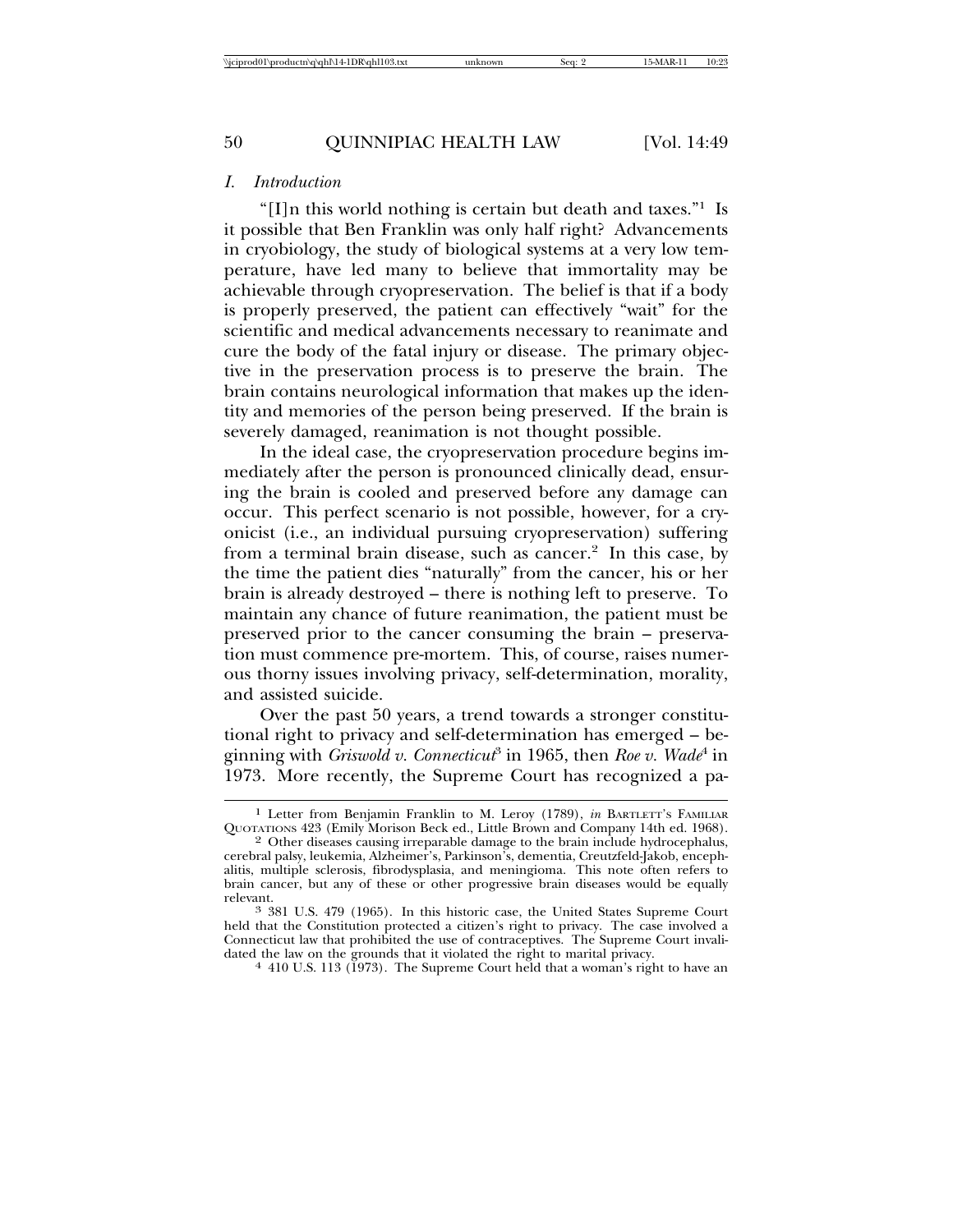tient's right to refuse medical treatment,<sup>5</sup> and some states have found a right to assistance in committing suicide.<sup>6</sup> When such privacy rights are found, courts then balance these rights against the competing state interests in preserving life, preventing suicide, and maintaining medical integrity. For the cryonicist patient's right to pre-mortem preservation to prevail, the court must find legitimacy in the theory of cryonics.

Today, most view cryonics as mere science fiction, dramatized in feature films such as *Vanilla Sky*<sup>7</sup> and *Sleeper*<sup>8</sup> , and in the popular animated series *Futurama*. 9 Cryonics is no more immune to criticism than any other "out there" theory that challenges mainstream thought and science. Just over a century ago, human air travel was viewed as science fiction.<sup>10</sup> In fact, in 1908, Orville Wright himself wrote in a letter, "No flying machine will ever fly from New York to Paris. That seems to me to be impossible."<sup>11</sup> Less than twenty years later Charles Lindbergh did just that, flying over 3,500 miles non-stop from New York to Paris in 1927.<sup>12</sup> Just 50 years ago,<sup>13</sup> the thought of space travel existed only in the imaginative tales of science fiction authors like Jules

abortion was within the right to privacy protected by the Due Process Clause of the Fourteenth Amendment. <sup>5</sup> *See* Cruzan v. Mo. Dep't of Health, 497 U.S. 261 (1990). <sup>6</sup> *See* Washington Death with Dignity Act, WASH. REV. CODE §§ 70.245.010-.904

2008), *rev'd on other grounds*, 224 P.3d 1211 (Mont. 2009). <sup>7</sup> (Paramount Pictures 2001). In this film the main character, played by Tom Cruise, is cryogenically preserved after a car accident and later given the option to be

 $8$ <sup>(Rollins-Joffe Productions 1973).</sup> A Woody Allen film depicting a man frozen and revived in the future by anti-government radicals in order to assist them in their

<sup>9</sup> (20th Century Fox Television 1999). *Futurama* follows the comic exploits of Phillip J. Fry, a pizza delivery boy, who was accidentally cryogenically frozen in 1999,

<sup>10</sup> See The Langley Aeroplane, N.Y. TIMES, Dec. 10, 1903, at 8; see also Michael Marshall, *10 Impossibilities Conquered by Science*, NEWSCIENTIST (Apr. 3, 2008, 3:30 PM), http:/ /www.newscientist.com/article/dn13556-10-impossibilities-conquered-by-science.html? full=true ("The number of scientists and engineers who confidently stated that heavierthan-air flight was impossible in the run-up to the Wright brothers' flight is too large to count. Lord Kelvin is probably the best-known. In 1895 he stated that 'heavier-than-air flying machines are impossible', only to be proved definitively wrong just eight years later.").

 $11$  *See* MITCHELL SYMONS, M., HOW TO AVOID A WOMBAT'S BUM . . . AND OTHER FASCINATING FACTS 84-85 (2006).

<sup>12</sup> See TOM D. CROUCH ET AL., CHARLES A. LINDBERGH: AN AMERICAN LIFE (1977). <sup>13</sup> In 1961, Soviet cosmonaut Yuri Gagarin became the first human to travel into

outer-space. *Yury Alekseyevich Gagarin*, ENCYCLOPæDIA BRITANNICA, http://www.britan

<sup>(2010);</sup> Baxter v. State, No. ADV-2007-787, 2008 WL 6627324 (Mont. Dist. Ct. Dec. 5,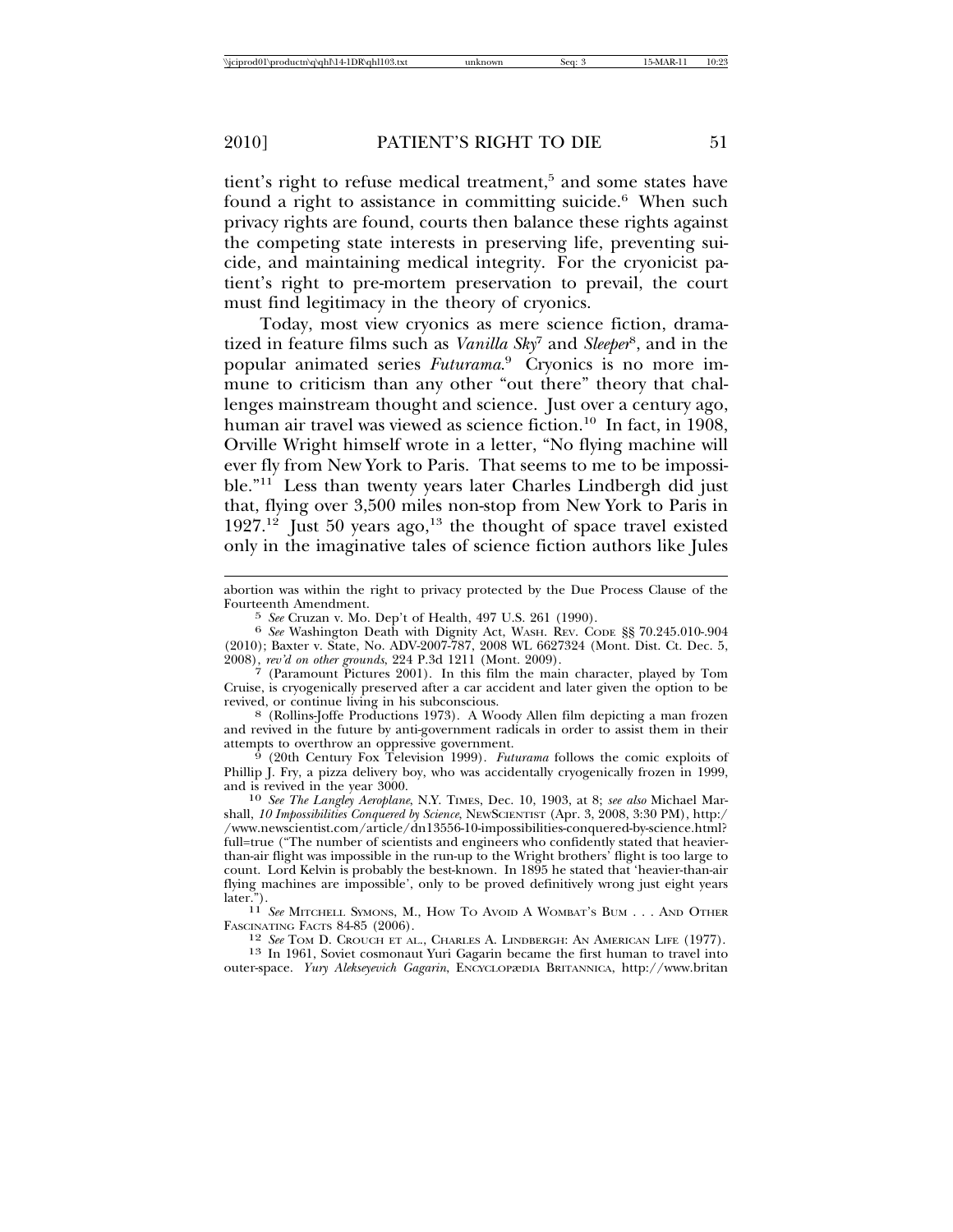Verne.14 Human space travel was thought *impossible* because it was thought that the human body could not survive the burst of acceleration needed to escape Earth's gravitational pull. We all know how that turned out.

What about resurrecting the dead? Science fiction too? For centuries, the idea of resurrecting the dead was considered an absurd fantasy – even supernatural.<sup>15</sup> But in the last 50 years, with the advent of CPR<sup>16</sup> and the use of Automated External Defibrillators  $(AEDs)$ ,<sup>17</sup> it has become not only a reality, but also a regularity. Presently, humans are resuscitated from clinical death on a regular basis, and go on to live full, healthy lives.

Today's science fiction is tomorrow's science reality. Cryonics is clearly in its early stages of growth, but recent developments indicate that it might be realized in this century. Scientists are already cryogenically preserving and reviving mammal organs<sup>18</sup> and embryos<sup>19</sup>. Cryonicists wholeheartedly believe these small steps are proof that it is possible – that future science will hold the capability of reanimating whole human beings.

The first aircraft flew barely a hundred feet; now jets can circle the globe. Humans have been resuscitated after as long as

the Old Testament, see 1 *Kings* 17:22; 2 *Kings* 4:32–:35; 2 *Kings* 13:21. For instances in the New Testament, see *Matthew* 9:23–:25; *Mark* 5:39–:42; *Matthew* 27:52; *Luke* 7:15; *John*

11:38–:44; *Acts* 9:40; *Acts* 20:9–:12. <sup>16</sup> *See History of CPR*, AMERICAN HEART ASSOCIATION, http://www.americanheart. org/presenter.jhtml?identifier=3012990 (last updated July 15, 2009). In 1960, "[c]ardiopulmonary resuscitation (CPR) was developed. The American Heart Association started a program to acquaint physicians with close-chest cardiac resuscitation and

became the forerunner of CPR training for the general public." *Id.* <sup>17</sup> *See* Joseph J Bocka, *Automatic External Defibrillation*, EMEDICINE, http:// emedicine.medscape.com/article/780533-overview (last updated Apr. 9, 2009). "In the 1990s, AED [(automated external defibrillator)] use by lay personnel was approved by the FDA and Good Samaritan legislation soon followed. AED training was included in the American Red Cross basic CPR course beginning in March of 1999. In November 2002, the Phillips HeartStart AED was approved for home use with a prescription. New York State became the first state to mandate AEDs in schools in May 2003. The Federal Aviation Administration (FAA) mandated in April 2004 that all large passenger-carrying US airlines carry and have personnel trained in the use of AEDs." *Id.* <sup>18</sup> *See infra* note 40. <sup>19</sup> *See infra* note 42.

nica.com/EBchecked/topic/223437/Yury-Alekseyevich-Gagarin (last visited Jan. 5,

<sup>&</sup>lt;sup>14</sup> JULES VERNE, FROM THE EARTH TO THE MOON (Lowell Bair trans., Bantam Books 1993) (1865). Verne writes a fictional tale of a group of obsessive American Civil War veterans who conceive the idea of creating an enormous cannon in order to shoot a "space-bullet" to the Moon. <sup>15</sup> However, resurrecting the dead has been present in religion. For instances in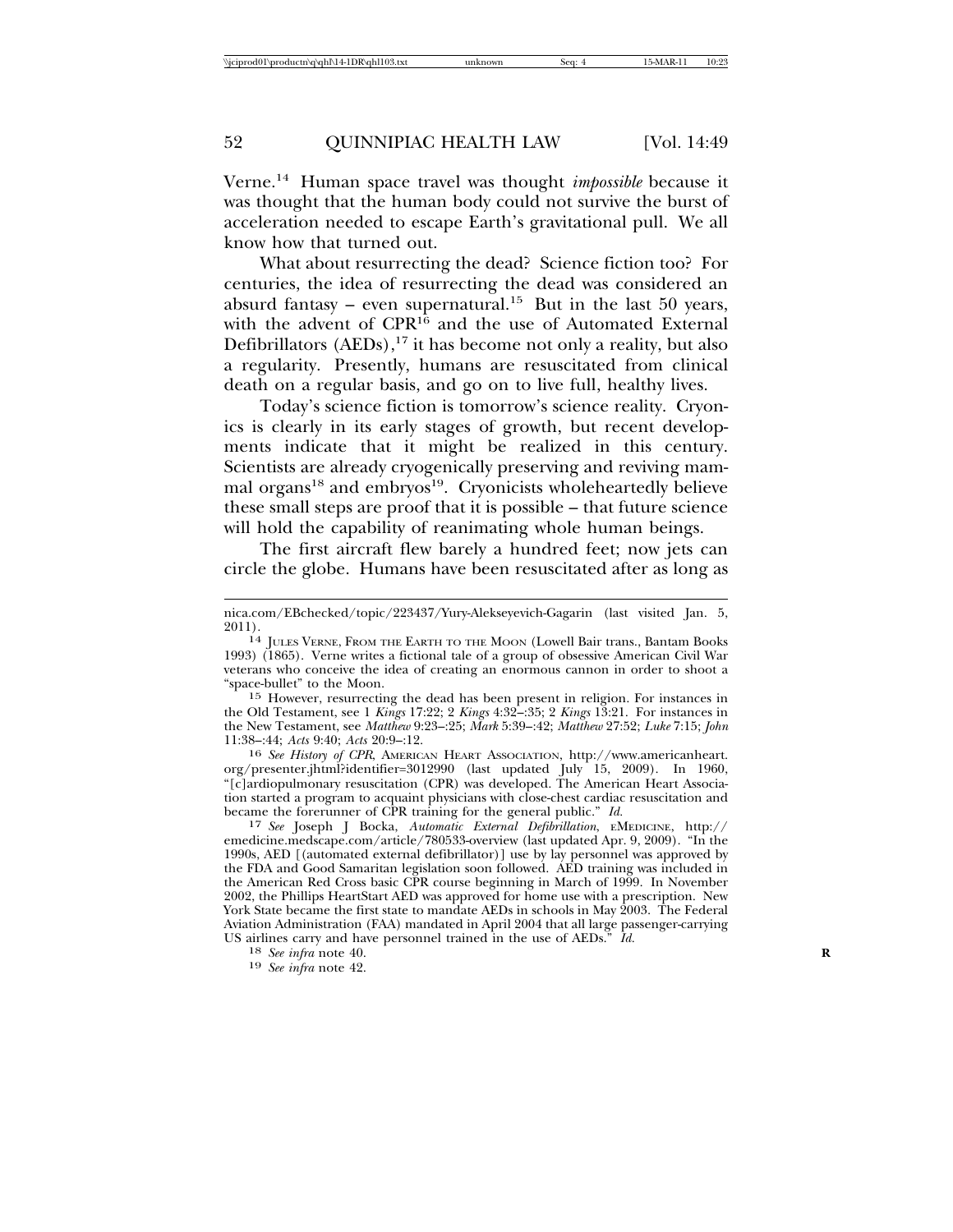three hours of clinical death.20 If it can be done after three hours, why not after 300 years? It is just a matter of time. Having considered both the national trend towards increased constitutional privacy protection and the substantial advancements in cryobiology and other supporting sciences, this note argues that courts should recognize a terminally-ill brain cancer patient's constitutional right to receive assistance in achieving premortem cryopreservation.

Part II offers a brief overview of cryonics, including its history, the process, and the prospect of future successful animation. Part III addresses relevant federal and state laws which provide guidance as to the legality of pre-mortem cryopreservation. Finally, Part IV analyzes the various state interests at issue, and concludes that these interests are not compelling in the particular case involving the terminally ill patient seeking future life through pre-mortem cryopreservation.

#### *II. The Science of Cryonic Preservation*

#### *A. History of Cryonics*

It is assumed that the origins of cryonic preservation and reanimation lie in the imaginative minds of science fiction authors. In actuality, cryonics has its roots in the writings of some of our most famous and prolific historical characters and scientists. In 1773, in a letter to Jacques Dubourg discussing Dubourg's proposed experiments for resuscitating people killed by lightning, Benjamin Franklin wrote,

I wish it were possible . . . to invent a method of embalming drowned persons, in such a manner that they might be recalled to life at any period, however distant; for having a very ardent desire to see and observe the state of America an hundred years hence, I should prefer to an ordinary death . . . ! But . . . in all probability, we live in a century too little advanced, and too near the infancy of science, to see such an art brought in our time to its perfection  $\dots$ <sup>21</sup>

Fast forward nearly 200 years, and you will stumble across

<sup>&</sup>lt;sup>20</sup> *See infra* Part II.C.1.d.<br><sup>21</sup> BENJAMIN FRANKLIN, MR. FRANKLIN: A SELECTION FROM HIS PERSONAL LETTERS 28–29 (Leonard W. Labaree & Whitfield J. Bell, Jr. eds., 1956).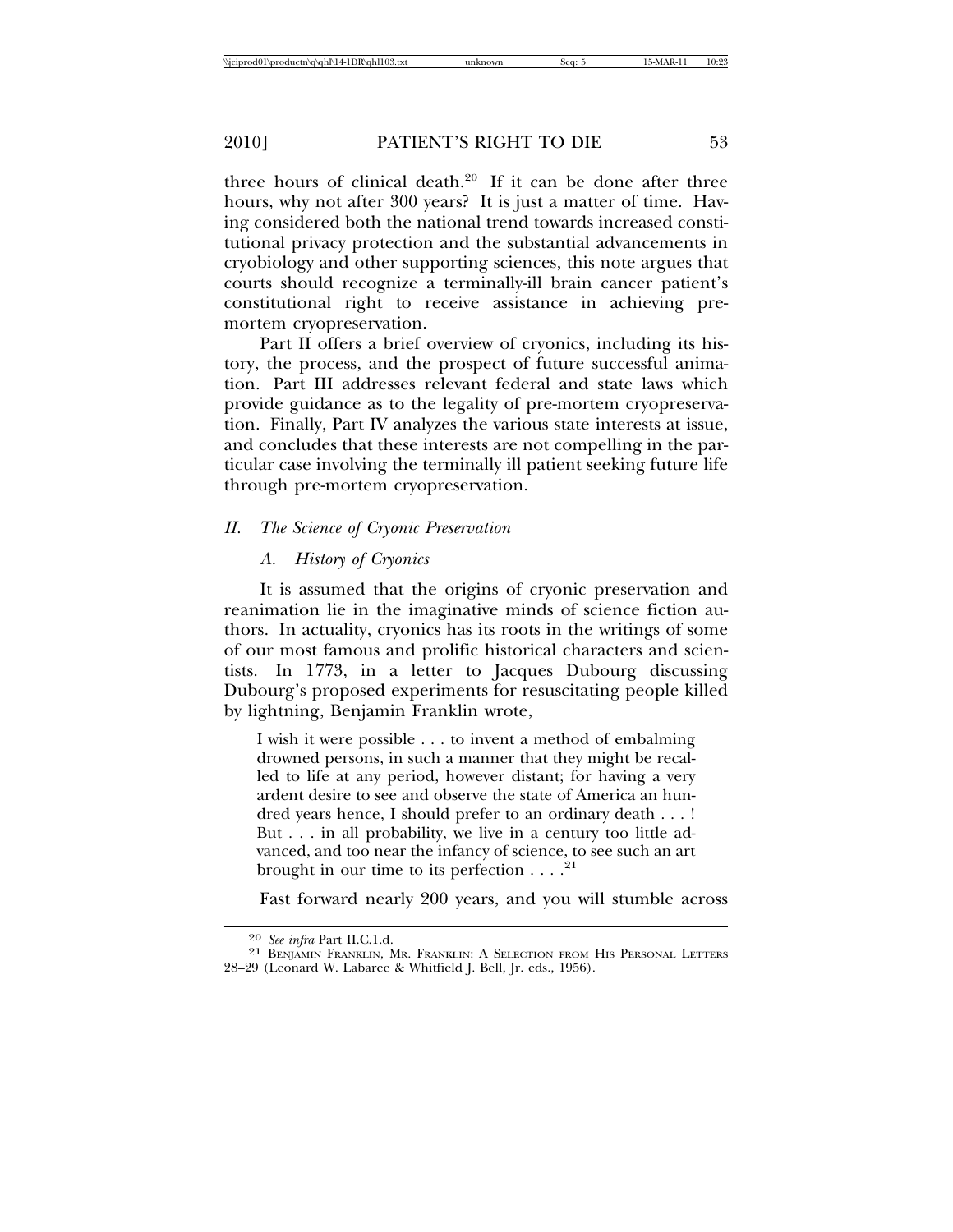*The Prospect of Immortality*, 22 a ground-breaking book written by physics professor Dr. Robert Ettinger. In his book, Dr. Ettinger describes the process of freezing a human as a means of accessing future medical technology.23 His hypothesis rested upon two theories. First, some conditions that are terminal today may be curable in the future. $24$  Second, the early stages of clinical death, *e.g*., the cessation of a heartbeat, may be reversible in the future.25 Combining these ideas, Ettinger believed that freezing the body of a person recently deceased would create an alternative means to save that person's life, and to avoid death altogether.<sup>26</sup> Essentially, the freezing process pauses life just before biological death,<sup>27</sup> creating an opportunity to await future medical advancements. Ettinger's book was published by in 1962 and, because of its publicity, sparked the modern era of cryonics.28

Two years earlier, but with less fanfare, a similar book was published by Ev Cooper (writing as Nathan Duhring) titled, *Immortality: Physically, Scientifically, Now*. 29 Like Ettinger, Cooper described how cryogenically freezing the human body creates "a possibility for eventually defeating death."30 Cooper went on to

27 Biological death is also known as "brain death." George P. Smith, II, *Pathways to Immortality in the New Millennium: Human Responsibility, Theological Direction, or Legal Man*date, 15 ST. LOUIS U. PUB. L. REV. 447, 461-62 (1996). "There are basically two types of death: clinical and biological. Clinical death precedes biological death and normally occurs when one's heart and respiratory systems stop. . . . However, from a biological point of view, death occurs gradually. Thus, even after a recognition of clinical death, certain biological activities occur." *Id.* at 461. Even "at low body temperature clinical death is not synonymous with biological death." Ulrich Althaus et al., *Management of Profound Accidental Hypothermia with Cardiorespiratory Arrest*, 195 ANNALS SURGERY 492 (1982).

<sup>28</sup> *See* Nick Bostrom, *A History of Transhumanist Thought*, 14 J. EVOLUTION & TECH.<br>1, 10 (2005).

<sup>29</sup> Nathan Duhring, *Immortality: Physically, Scientifically, Now*, DEPRESSED METABO-LISM, http://depressedmetabolism.com/pdfs/cooper\_immortality.pdf (last visited November 11, 2010) (offering an online version of the 1962 independently self-published

 $\frac{30}{10}$ . Cooper identified several indicia of the possibility of immortality, including

<sup>22</sup> ROBERT C. W. ETTINGER, THE PROSPECT OF IMMORTALITY (1964).<br>
<sup>23</sup> *Id.* at 1.<br>
<sup>25</sup> *Id.* at 3.<br>
<sup>26</sup> *Id.* Ettinger believes that "[b]y preserving our bodies in as nearly life-like a con-<br>
<sup>26</sup> *Id.* Ettinger believes t dition as possible, it is clear that you and I, *right now*, have a chance to avoid permanent death." *Id.* at 2. He suggests that humans should take advantage of the developments in cryobiology and have "their bodies frozen instead of buried or cremated." *Eschatology: Freeze-Wait-Reanimate*, TIME, Sept. 30, 1966, at 99, *available at* http://www.time.com/ time/printout/0,8816,836463,00.html.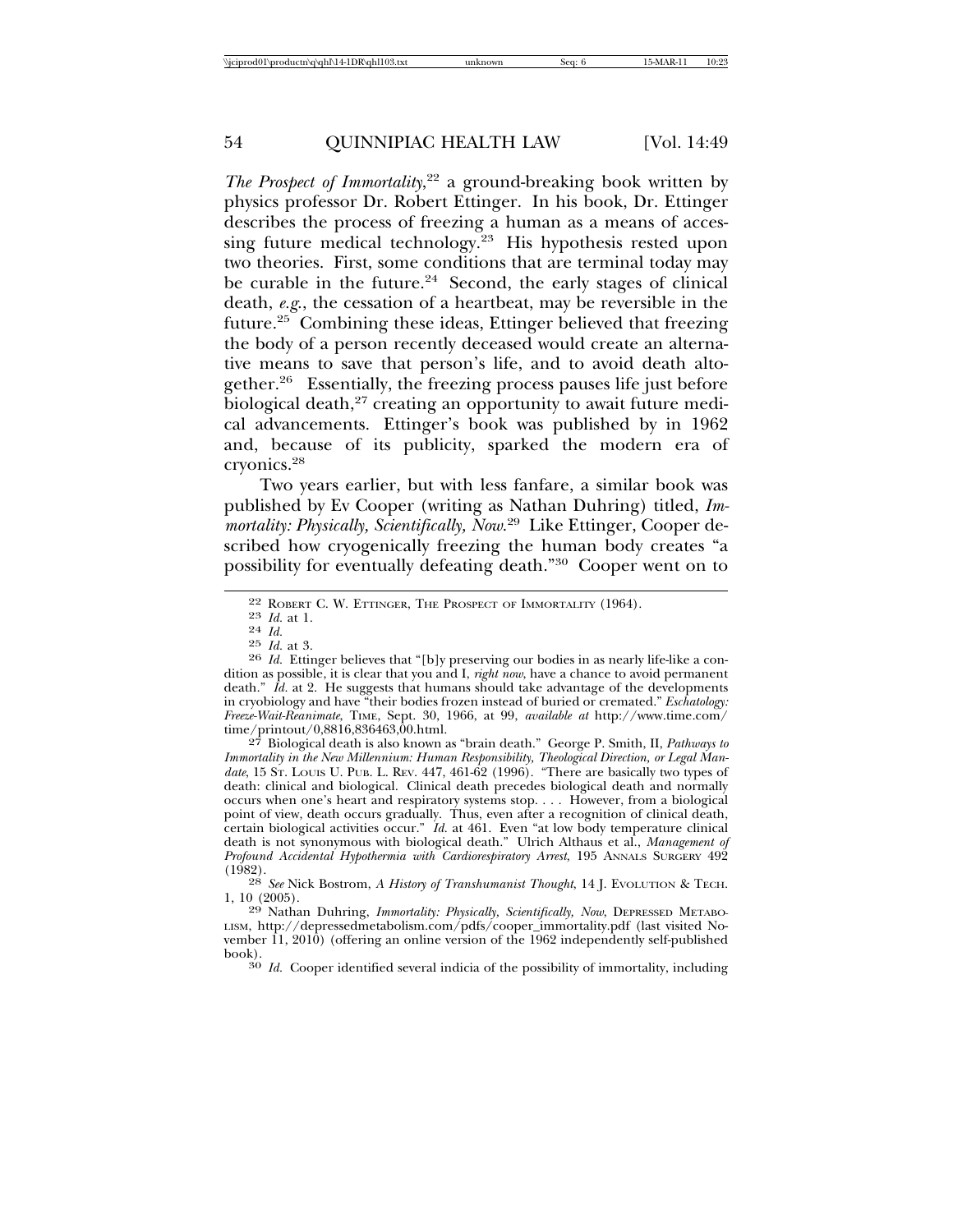found the Life Extension Society in 1963, the first cryonics organization in the world.<sup>31</sup> In 1965, Karl Werner coined the term "cryonics" from the Greek word, "cryo," meaning cold, in conjunction with the founding of the Cryonics Society of New York.<sup>32</sup> In 1966, the Cryonics Society of Michigan and the Cryonics Society of California were founded.<sup>33</sup>

The first person to be cryogenically preserved with the goal of future reanimation was Dr. James Bedford, a 73-year-old psychology professor.34 Bedford was frozen in 1967 by the Cryonics Society of California, now known as Alcor Life Extension Foundation, and remains frozen today.35 Since then approximately 200 human bodies have been cryogenically preserved by three different U.S.-based non-profit groups offering preservation services<sup>36</sup>: Alcor,<sup>37</sup> the Cryonics Institute,<sup>38</sup> and the American Cryonics Society.39

Since Bedford in 1967, many advancements in cryogenic technology and medicine have been observed. In fact, the process of cryogenic preservation is used today in mainstream

1983 CRYONICS 7, *available at* http://www.alcor.org/cryonics/cryonics8303.txt. <sup>32</sup> Saul Kent, *The First Cryonicist*, 1983 CRYONICS 9, 10, *available at* http://www.alcor. org/cryonics/cryonics8303.txt; *see also* Daniel R. Spector, *Legal Implications of Cryonics*,

<sup>33</sup> Kent, *supra* note 32, at 12.<br><sup>34</sup> Mike Perry, *For the Record: The First Suspension*, 12 Cronsics 11, 13 (1991).<br><sup>35</sup> Complete List of Alcor Cryopreservations, ALCOR, http://www.alcor.org/cases.html

(last visited Nov. 28, 2010); *see also* Thomas Robbins and Susan J. Palmer, Millennium, messiahs, and mayhem: contemporary apocalyptic movements 145 (1997).

 $^{36}$  *Comparing Procedures and Policies*, CRYONICS INSTITUTE, http://www.cryonics.org/ comparisons.html#Existing (last visited Nov. 20, 2010).

comparisons.html#Existing (last visited Nov. 20, 2010). <sup>37</sup> *Alcor Membership Statistics*, ALCOR, http://www.alcor.org/AboutAlcor/member shipstats.html (last visited Nov. 20, 2010) ("As of October 31, 2010, Alcor has 925 members and 101 patients."). <sup>38</sup> *Cryonics Institute (CI) Member Statistics Details*, CRYONICS INSTITUTE, http://cryon

ics.org/statistics\_details.html (last visited Nov. 20, 2010) (stating that as of November 1, 2010, the Cryonics Institute had 101 patients).

<sup>39</sup> See Key Features of the American Cryonics Society Suspension Program, AMERICAN CRY-ONICS SOCIETY, http://www.americancryonics.org/acsadvan.htm (last visited Nov. 20, 2010) (explaining that patients of the American Cryonics Society are suspended through the Cryonics Institute); *see also Comparing Procedures and Policies*, *supra* note 36 **R** (explaining that the patient count of Cryonics Institute includes those patients of the American Cryonics Society).

regeneration, transplantation, hibernation, and low-temperature preservation of small animals. *Id.* Cooper goes on to state that "[p]resent scientific research seems to indicate [that low-temperature preservation] would be the best way, in general, to store the body until techniques of resuscitation and the postponing of death are perfected." *Id.* <sup>31</sup> *See* Mike Perry, *For the Record: Unity and Disunity in Cryonics*, 13 CRYONICS 4, 5

<sup>(1992),</sup> *available at* http://www.alcor.org/cryonics/cryonics9208.txt; *see also Ev Cooper*,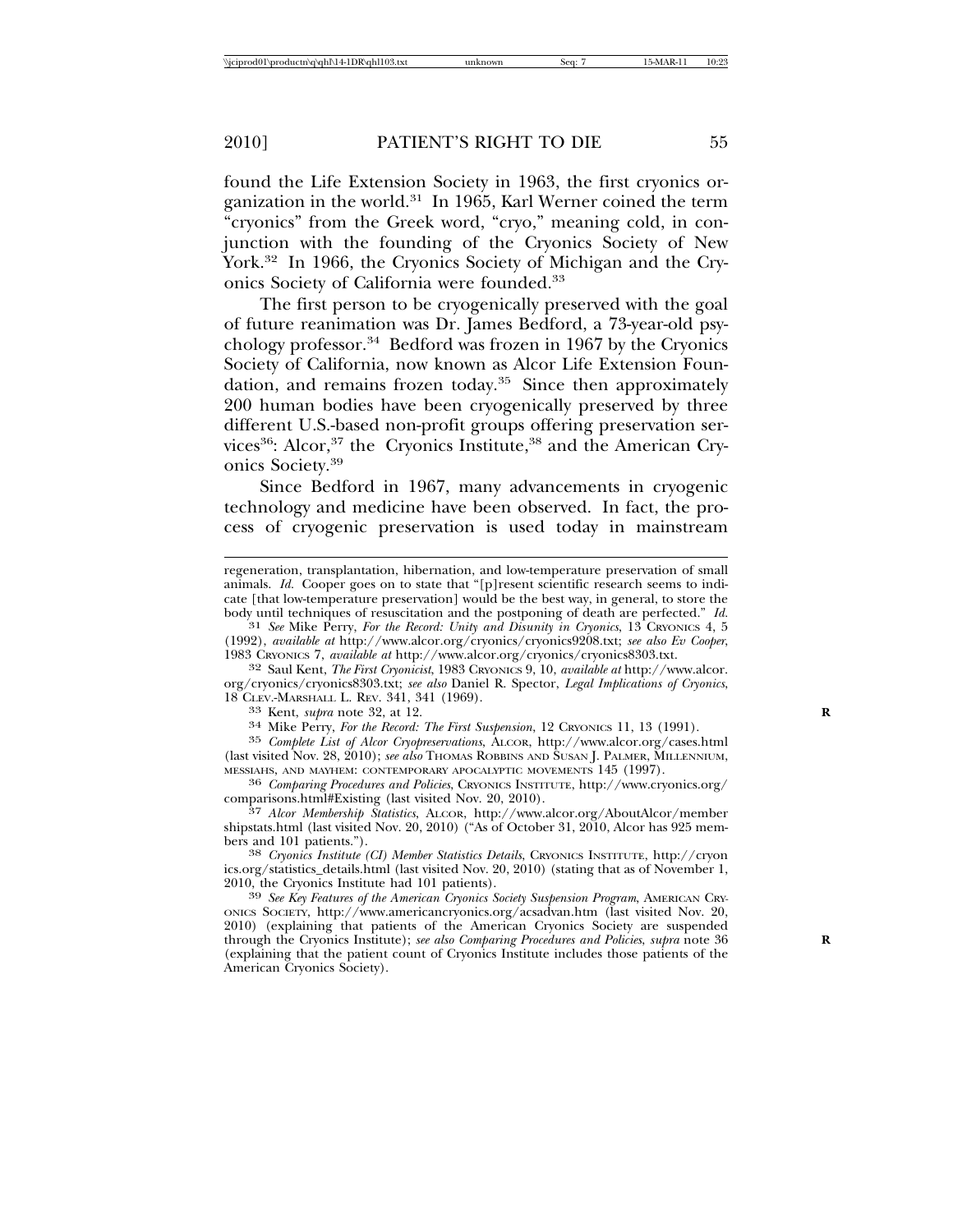medicine for the purposes of organ,<sup>40</sup> blood,<sup>41</sup> and embryo<sup>42</sup> preservation. Further, the techniques used for human body cryopreservation have evolved with the advent of vitrification and other scientific breakthroughs, which have eliminated many of the obstacles once preventing the realization of cryonic preservation and reanimation.<sup>43</sup>

#### *B. The Process*

Although the process of human preservation has improved substantially over the years, the basic concept remains the same.<sup>44</sup> Typically, the procedure begins immediately upon the onset of clinical death.45 In cases where imminent death is known in advance, a suspension team is often placed on location at the hospital in order to expedite the process and ensure immediate cooling.46 This is often referred to as "standby" service.47 To ensure proper steps are taken by medical staff in cases where death is unexpected, members of their respective cryonic

<sup>43</sup> Jerry Lemler et al., *The Arrest of Biological Time as a Bridge to Engineered Negligible Senescence*, 1019 ANNALS N.Y. ACAD. SCI. 559, 560 (2004), *available at* http://www.alcor.

<sup>44</sup> The concept visualized by both Ettinger and Cooper was low-temperature preservation. However, cryonics patients are no longer frozen. Instead, they are vitrified, a process of low temperature preservation that suspends molecular activity without freez-<br>ing. See infra Part II.C.1.a.

alcor.org/ $\hat{F}AQs/faq06.h$ tml (last visited Nov. 20, 2010) (answering the question "[w]hat is a "standby", and do I need one?"). Standby services are sometimes an additional expense not included in the cryopreservation fee. *See Cryonic Suspension Agreement*, CRYONICS INSTITUTE, http://www.cryonics.org/documents/CS\_Agreement.html

<sup>40</sup> *See, e.g.*, Andrew A. Skolnick, *Tissue Bank Expands Facilities, Efforts*, 266 JAMA 1329, 1330 (1991) (explaining how human heart valves are removed and "refrigerated"

for later transplantation). <sup>41</sup> *See, e.g.*, Charles E. Huggins, *Frozen Blood*, 160 ANNALS SURGERY 643 (1964). Gary K. Shen & William Rappaport, *Control of Nonhepatic Intra-abdominal Hemorrhage with Temporary Packing*, 174 SURGERY, GYNECOLOGY & OBSTETRICS 411 (1992) (explaining the various medical uses of previously frozen blood products). <sup>42</sup> Kimberly E. Diamond, *Cryogenics, Frozen Embryos and the Need for New Means of*

*Regulation: Why the U.S. is Frozen in Its Current Approach*, 11 N.Y. INT'L L. REV. 77, 78 (1998) ("Infertility clinics in the United States and elsewhere are drawing upon advances in cryogenics to . . . store these embryos at the in vitro fertilization (IVF) clinic<br>for future implantation.").

<sup>&</sup>lt;sup>45</sup> See supra note 27. *Roe supra* note 27. *Roe suprama Patients*, CRYONICS INSTITUTE, <sup>46</sup> *Outline of CI Cryopreservation Procedures for Human Patients*, CRYONICS INSTITUTE, http://www.cryonics.org/phases.html (last visited Nov. 20, 2010) [hereinafter *Outline of CI*] ("If possible, CI Members should arrange to have a team of cryonicists standing by their bedside when they are in a terminal condition. Such a team can initiate rapid cooldown with a portable ice bath and [an Active Compression DeCompression Heart-Lung Machine ("ACDC")] Thumper."). <sup>47</sup> *Frequently Asked Questions: Page 6 - Membership Questions*, ALCOR, http://www.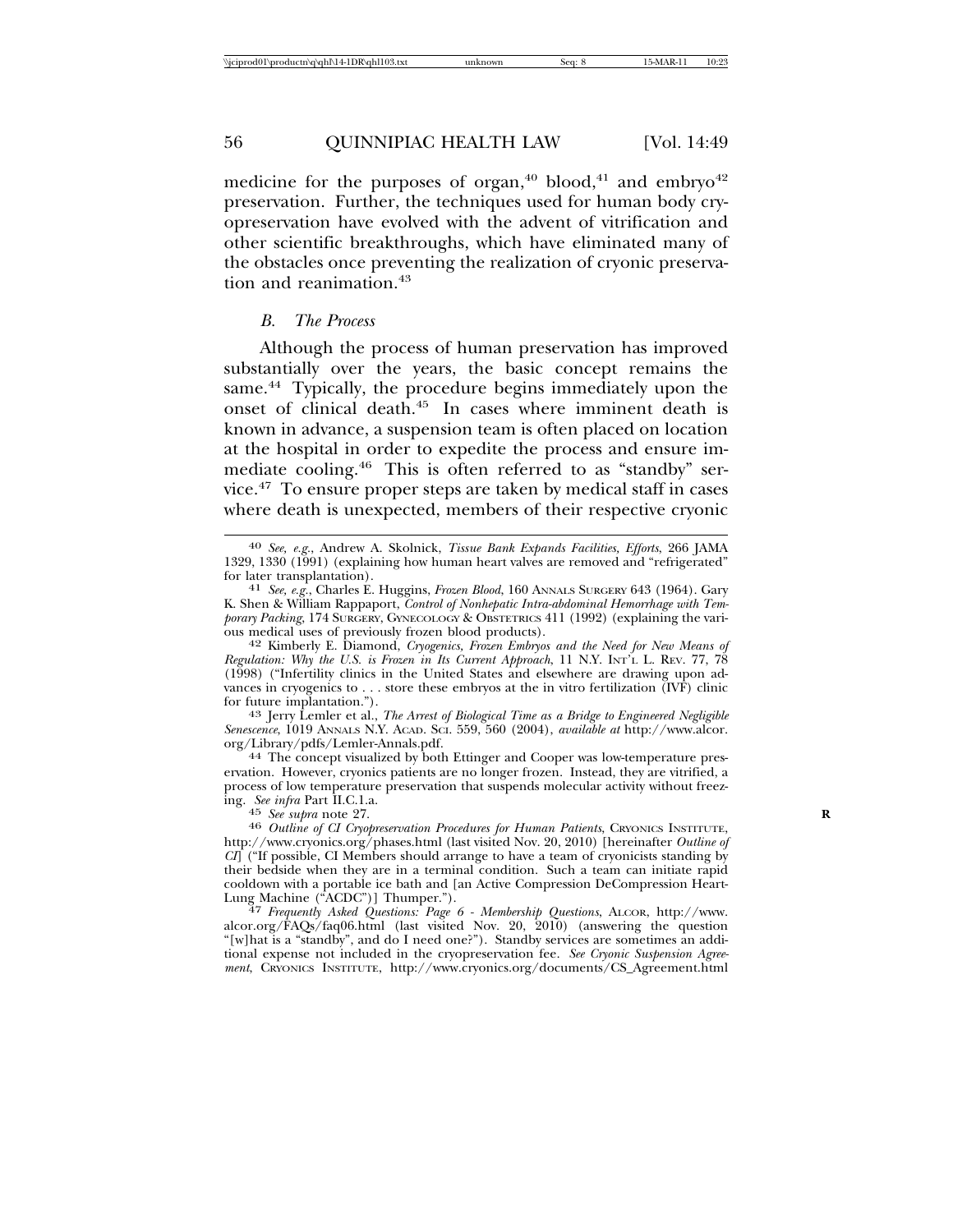societies often wear identification bracelets<sup>48</sup> or carry a cryonics card with specific instructions.<sup>49</sup> The key to a successful cryogenic suspension is immediacy – it is crucial that the patient be suspended before any damage to the brain occurs.<sup>50</sup>

Three initial steps are performed with the specific intent to protect the brain. First, the body of the patient must be cooled immediately after death.<sup>51</sup> Science and history have proven that under normal conditions a human cannot be resuscitated after prolonged clinical death, mainly due to the lack of oxygen to the brain.52 However, cold-water drowning victims have been known to have been resuscitated after an hour or more.<sup>53</sup> Thus, cooling the body early increases the likelihood of future revival of brain functions.

Next, the patient is injected with medications $54$  which are

49 *Emergency Jewelry and Wallet Cards*, CRYONICS INSTITUTE, http://www.cryonics. org/jewelry.html (last visited Nov. 20, 2010); *see also* Email from Ben Best, President, Cryonics Institute, to author (Nov. 21, 2009, 08:34 AM) (on file with author).

50 *See* ETTINGER, *supra* note 22, at 32 ("[I]f the oxygen supply is cut off, the brain **R** ordinarily seems to suffer damage within three to eight minutes."). Cryonicists believe that as long as the brain is preserved, the future will hold the technology to replicate or regenerate the rest of the body. Ben Best, *Emergency Preparedness for Local Cryonics Group*, BENBEST.COM, http://www.benbest.com/cryonics/localres.html ("The damage that can occur to the brain of a cryonics patient immediately after death is potentially far greater and more irreversible than any damage incurred in a cryopreservation protocol. Nanotechnology may one day be capable of repairing freezing damage, but it is unlikely to be able to repair degraded or dissolved brain tissue.").

51 *Outline of CI*, *supra* note 46; *see also* Benjamin P. Best, *Scientific Justification of* **R** *Cryonics Practice*, 11 REJUVENATION RES. 493, 493-94 (2008) [hereinafter *Scientific Justification*] ("Following legal death, a cryonics team can begin preservation procedures immediately. . . . [T]he subject is administered protective medicines and is rapidly cooled to a temperature between 10°C and 0°C.").

52 Harold L. Hirsh, *Brain Death*, 1975 MED. TRIAL TECH. Q. 377, 378-79.

53 *See* Richard S. K. Young et al., *Neurological Outcome in Cold Water Drowning*, 244 JAMA 1233 (1980); *see also* Thomas G Martin, *Neardrowning and Cold Water Immersion*, 13 ANNALS EMERGENCY MED. 263, 270 (1984).

54 *Scientific Justification*, *supra* note 51, at 499 ("Once cardiac arrest has occurred **R** and death has been pronounced, a cryonics subject can be given medications to maintain sedation, reduce cerebral metabolism, prevent/reverse blood clotting, increase blood pressure, stabilize pH against acidosis, and protect against ischemia/reperfusion injury.").

<sup>(</sup>last visited Nov. 20, 2010) (cryopreservation agreement utilized by the Cryonics Institute).

<sup>48</sup> Alcor provides every member with an identification bracelet and necklace. These stainless-steel items are engraved with the member's identification number and emergency instructions. *Frequently Asked Questions: Page 6 - Membership Questions*, *supra* note 47 (answering the question "[h]ow will people know I am an Alcor member in an **R** emergency?").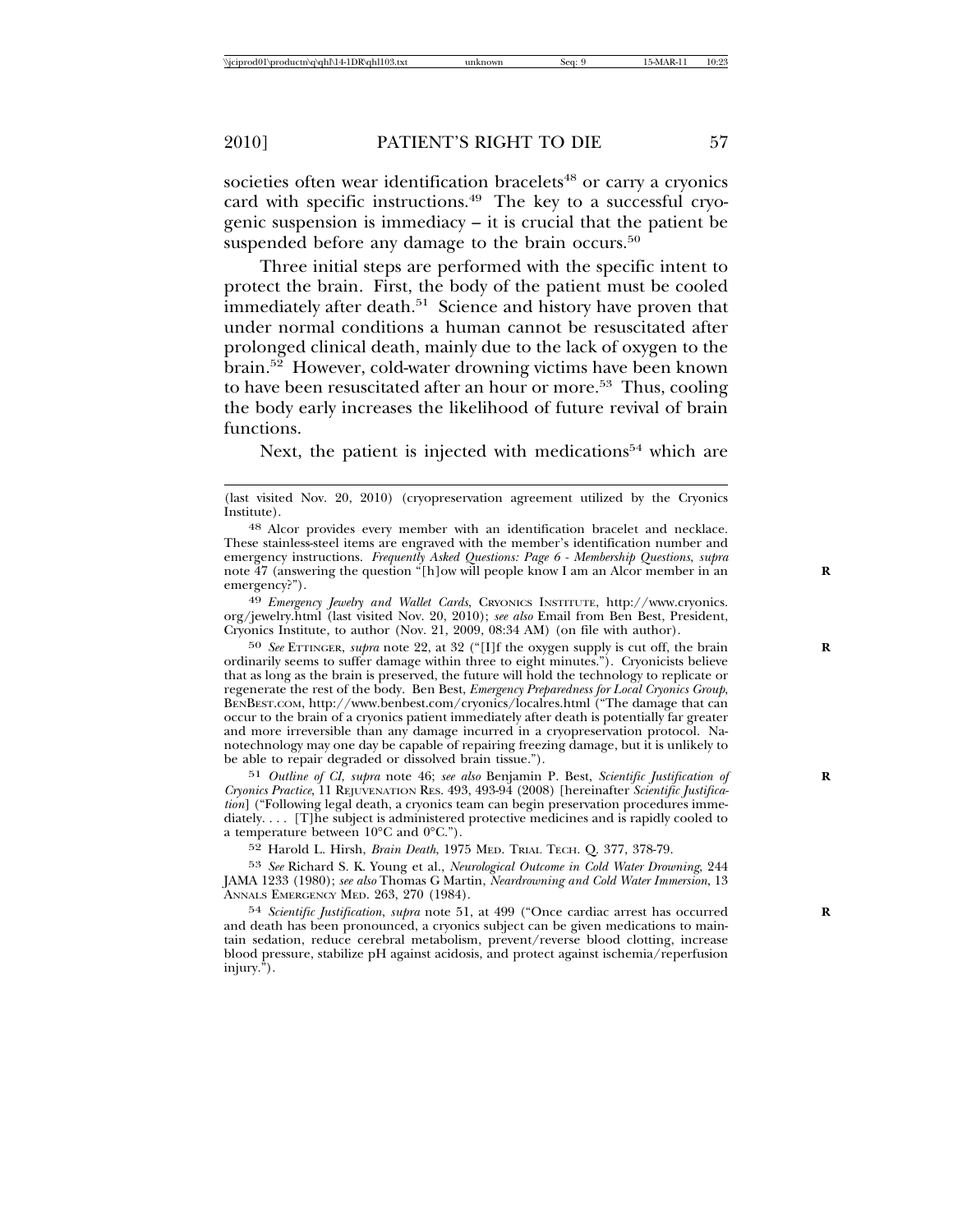circulated through the body by using chest compressions.55 In order to preserve the brain, it must be cooled and medicated through the body's circulatory system.56 Once clinical death has been pronounced, the anticoagulant heparin is injected to keep the circulatory system free of blood clots.<sup>57</sup>

The third step in maintaining viability of the brain is to provide metabolic support by supplying the brain cells with oxygen and glucose.<sup>58</sup> Oxygen can be provided via intubation,<sup>59</sup> and glucose and other medications can be provided intravenously.60 Metabolic sustainment may also be accomplished through a process called Cardiopulmonary Support.<sup>61</sup> Essentially, these procedures keep much of the body "alive" until long-term preservation temperatures can be achieved.<sup>62</sup>

Once the preliminary steps have been performed, the cryonics specialists must execute the process of "vitrification."63 The patient cannot be supercooled immediately because the water inside his or her cells would freeze. Scientists have discovered that when the cells of a mammal are frozen, water leaks out and forms ice crystals, which crush the fragile cell membranes and create irreparable damage to the organs – most importantly,

58 Platt, *supra* note 55.<br><sup>59</sup> *Id.* Intubation is a medical procedure whereby a medical staff member inserts a tube through the mouth down into the trachea and supplies the lungs with fresh oxygen. RICHARD SLOANE, THE SLOANE-DORLAND ANNOTATED MEDICAL-LEGAL DICTIONARY 386 (1987).

386 (1987). <sup>60</sup> Platt, *supra* note 55. **<sup>R</sup>** <sup>61</sup> *Scientific Justification*, *supra* note 51, at 499-500 ("Cryonics procedures involve re- **<sup>R</sup>** storing blood circulation and respiration as soon as possible to keep tissues alive. In cryonics, this is called cardiopulmonary support (CPS) rather than cardiopulmonary resuscitation (CPR) because resuscitation after death has been pronounced is not de-<br>sired (a do not resuscitate [DNR] condition).").

 $\frac{62}{10}$  *Id.* ( $\frac{62}{10}$  *Id.* 63 Vitrification, in the medical realm, is defined as "[a]n experimental procedure for preserving human organs in which chemicals are added prior to cooling to prevent crystallization of water within and outside the cells, so that with coolings the molecules essentially become fixed in place." MCGRAW-HILL DICTIONARY OF SCIENTIFIC AND TECH-NICAL TERMS 2266 (6th ed. 2003). In cryonics, the vitrification process is also called "washout and perfusion." *See Outline of CI*, *supra* note 46.

<sup>55</sup> Charles Platt, *General Introduction to Procedures for Alcor Transport Technicians*, ALcor, 8, http://www.alcor.org/Library/pdfs/intro.pdf (last updated Feb. 2004).<br>56  $\,$  Id.

<sup>&</sup>lt;sup>57</sup> Both Alcor and the Cryonics Institute use heparin as an anti-clotting agent. Platt, *supra* note 55; Ben Best, *Quantifying Ischemic Damage for Cryonics Rescue*, BENBEST.COM, http://www.benbest.com/cryonics/IR\_Damage.html ("Heparin has been used by the Cryonics Institute to prevent blood clotting in cryonics patients prior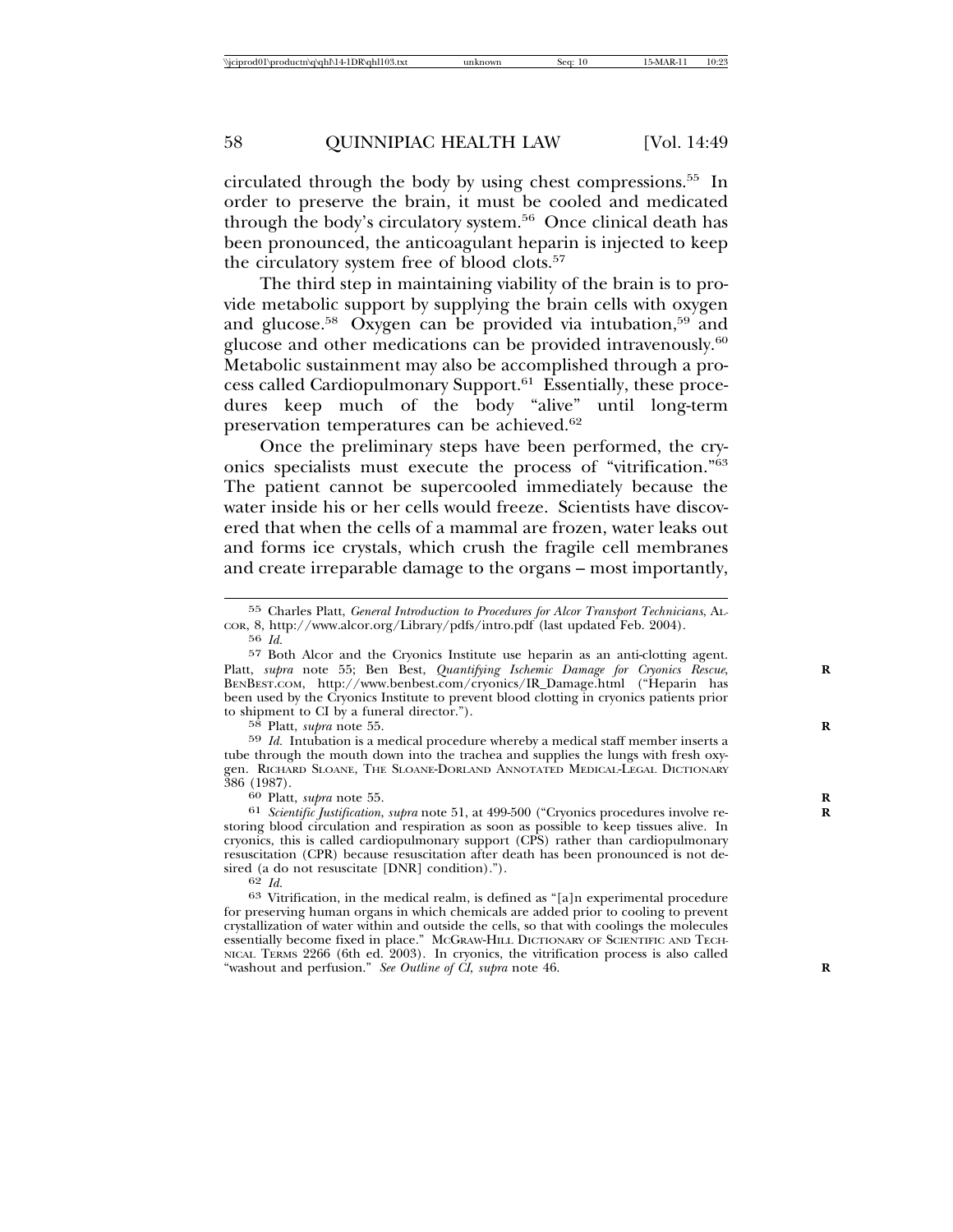to the brain.64 To prevent this occurrence, the blood is removed and a glycerol based substance<sup>65</sup> is pumped through the body,  $66$ effectively replacing the water in the cells with what cryonicists call a "cryoprotectant" – an antifreeze for the human body. $67$ Once a significant amount of water in the body has been replaced with cryoprotectant, the body is cooled to approximately -  $120^{\circ}$  Celsius, completing the vitrification process.<sup>68</sup>

The final step in the cryopreservation process is to insert the body into a large metal tank filled with liquid nitrogen $69$  where the body is cooled to its long-term storage temperature of approximately -196° Celsius.70 Although the liquid nitrogen will keep the patient cooled indefinitely, it must be replenished regularly due to its constant slow boil-off.<sup>71</sup> Patients are typically

 $66$  The act of pumping the cryoprotectant through the body is called "perfusion." Smith, *supra* note 27, at 460-61; *see also* Ben Best, *Perfusion & Diffusion in Cryonics Protocol*, BENBEST.COM, http://www.benbest.com/cryonics/protocol.html (last visited Nov. 20, 2010).

<sup>67</sup> *Outline of CI*, *supra* note 46. The cryoprotectant mixture is stored at refrigerator temperature. Id. Thus, the act of perfusion itself assists in the cooling of the body.

<sup>68</sup> Id. (After washout and perfusion, "the patient is placed in a sleeping bag, tagged, and cooled down further, taking several hours to cool down to -120<sup>°</sup> C . . . ."); *see also* Platt, *supra* note 55, at 10-11.

<sup>69</sup> *Outline of CI*, *supra* note 46 ("At the end of cooling, the patient is fully is [sic] transferred to a cryostat (long term storage unit), which is done quickly, the sleeping bag saturated with nitrogen, with no appreciable warm-up during transfer.")

<sup>70</sup> Cryonics: A Basic Introduction (Continued), CRYONICS INSTITUTE, http://www.cryon<br>ics.org/prod2.html (last visited Nov. 20, 2010).

<sup>71</sup> See Ben Best, *Cryostats for Cryogenic Storage*, CRYONICS INSTITUTE, http://www. cryonics.org/cryostats.html (last visited Nov. 20, 2010) ("The cylinders [storage units] are filled weekly, whereas the rectangular [storage] units are filled twice weekly. . . . The level of liquid nitrogen in the most efficient cylinders drops only a bit more than 2 inches in a week.").

<sup>64</sup> Platt, *supra* note 55, at 9-10; *see also* Email from Brian O'Neill, Member, Cryonics **R** Institute, to Ryan Sullivan, Student, University of Nebraska College of Law (Nov. 14, 2009, 12:10 CST) (on file with author) ("What I believe I am trying to preserve through cryonics is identity – 'me' as I exist to myself and to others. Most people believe that people retain their identity even when they lose appendages, or a kidney, or even when they have a heart transplant. However, I believe most people would agree that damage to the brain would cause damage to one's identity, and because this particular organ is so incredibly complex, it is the single organ that should be preserved as 'pristinely' as possible in order to have the best chance of retaining identity through cryonics. . . . So the brain remains as the organ most important to 'long life.'").

<sup>65</sup> The Cryonics Institute uses a glycerol-based substance called CI-VM-1, a vitrification mixture developed by Dr. Yuri Pichugin, the Institute's in-house cryobiologist. *CI-VM-1 Cryoprotectant and CI-Carrier Solution Used for Vitrification*, CRYONICS INSTITUTE, http://www.cryonics.org/research/CI-VM-1.html (last visited Nov. 20, 2010) [hereinafter *CI-VM-1 Cryoprotectant*]. Alcor utilizes a substance called Supercool X-1000 Ice Blocker, produced by 21st Century Medicine, which incorporates "ice blockers" that prevent ice formation during vitrification. *Alcor at Work Photo Gallery: Facility Equipment*,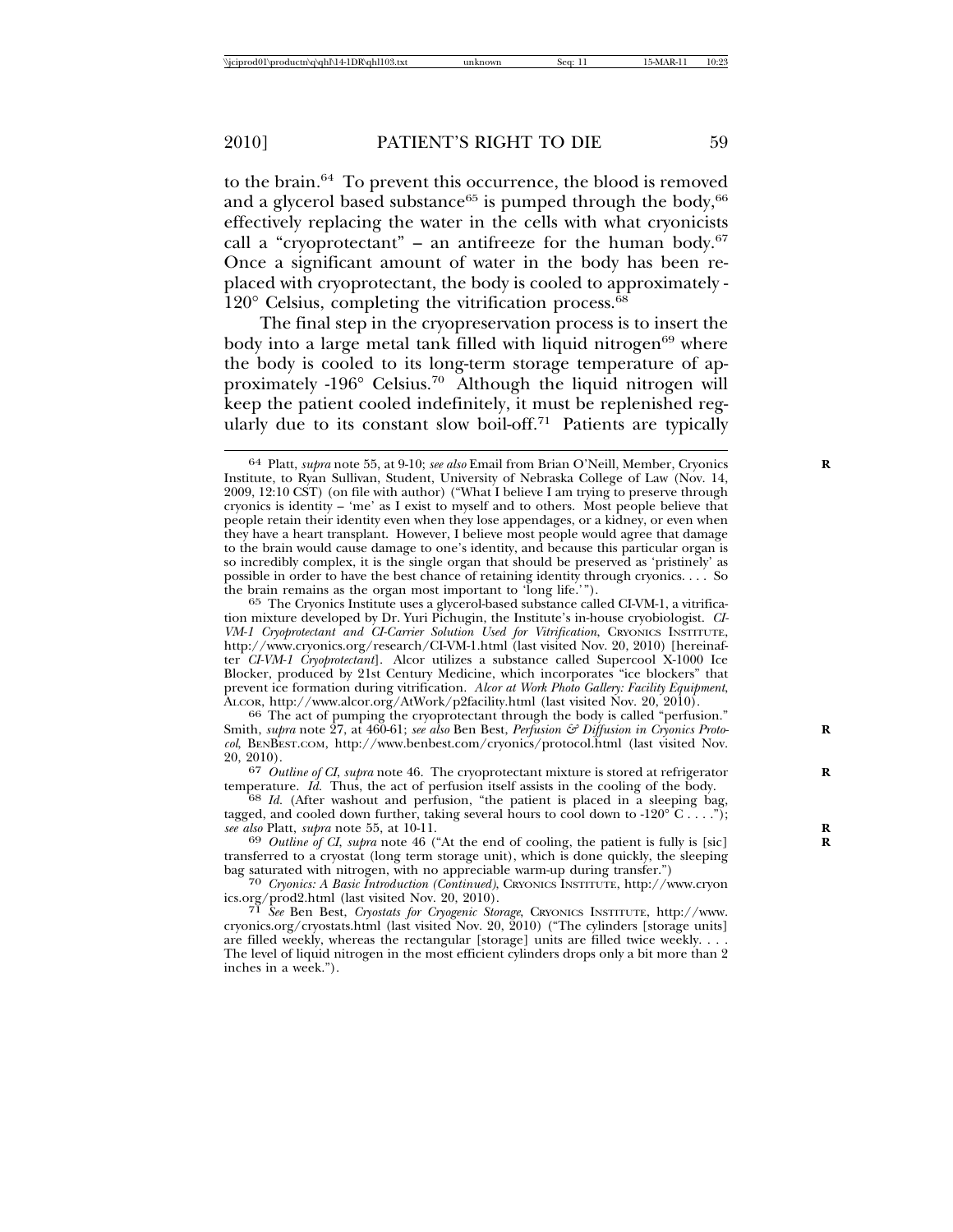inserted in the container vertically head-first as added protection against a catastrophic boil-off of liquid nitrogen.72 This way, the brain would remain preserved even if portions of the body were accidentally allowed to thaw.73

The cost of human cryogenic preservation varies depending on the facility<sup>74</sup> but can cost upwards of \$174,000, including standby fees and ongoing preservation expenses.<sup>75</sup> Many cryonicists move near their chosen facility to ensure immediate preservation and to reduce costs.76 There are several ways to pay for the procedure. Some prepay, but many cryonicists purchase life insurance policies with the designated cryonics institution listed as the beneficiary.<sup>77</sup> It is suggested that the patient purchase additional life insurance, if feasible, in order to counter any inflation.78 Of course, if the patient is terminally ill, this will not be a factor.

### *C. Current Science*

The science of cryonics has advanced substantially over the 40-odd years following the birth of its popularity in the mid-1960s. The once absurd theory of future reanimation has not

<sup>72</sup> *See Id.* <sup>73</sup> *Id.* ("Should a disaster occur – which has not happened since we began service

<sup>76</sup> Telephone Interview with Brian O'Neill, Member, Cryonics Institute (Nov. 21, 2009). In fact, Alcor has a policy that "[a]ny Member not already residing in the greater Phoenix, Arizona area who is diagnosed as being terminally ill with a prognosis of ninety (90) days or less and who relocates to a residence or terminal care facility in the greater Phoenix, Arizona area will be entitled to a onetime \$5,000.00 expense relo-

<sup>&</sup>lt;sup>74</sup> Comparing Procedures and Policies, supra note 36.<br><sup>75</sup> Preservation through the Cryonics Institute costs \$28,000 for perfusion and storage, plus \$88,000 for standby service (optional), and a \$1,250 lifetime membership fee. *Membership Application*, CRYONICS INSTITUTE, http://www.cryonics.org/membership.html (last visited Nov. 20, 2010). Alcor charges \$150,000 for whole body cryopreservation including standby services, \$20,000 for a lifetime membership, and \$4,000 in additional standby fund charges. *Alcor Cryopreservation Agreement – Schedule A: Required Costs and and Cryopreservation Fund Minimums*, ALCOR, http://www.alcor.org/BecomeMember/

cation reimbursement . . . ." *Fund Minimums, supra* note 75.<br><sup>77</sup> *Becoming a Member: The FAQ, CRYONICS INSTITUTE, http://www.cryonics.org/* become.html (last visited Nov. 20, 2010); *Funding Methods for Cryopreservation at Alcor*, ALCOR, http://www.alcor.org/BecomeMember/sdfunding.htm (last visited Nov. 20,

<sup>2010).</sup> <sup>78</sup> *Becoming a Member: The FAQ*, *supra* note 77; *Frequently Asked Questions: Page 6 -* **<sup>R</sup>** *Membership Questions, supra* note 47 ("Alcor strongly recommends that funding above minimum amounts be obtained if possible to allow for inflation and future technical advances.").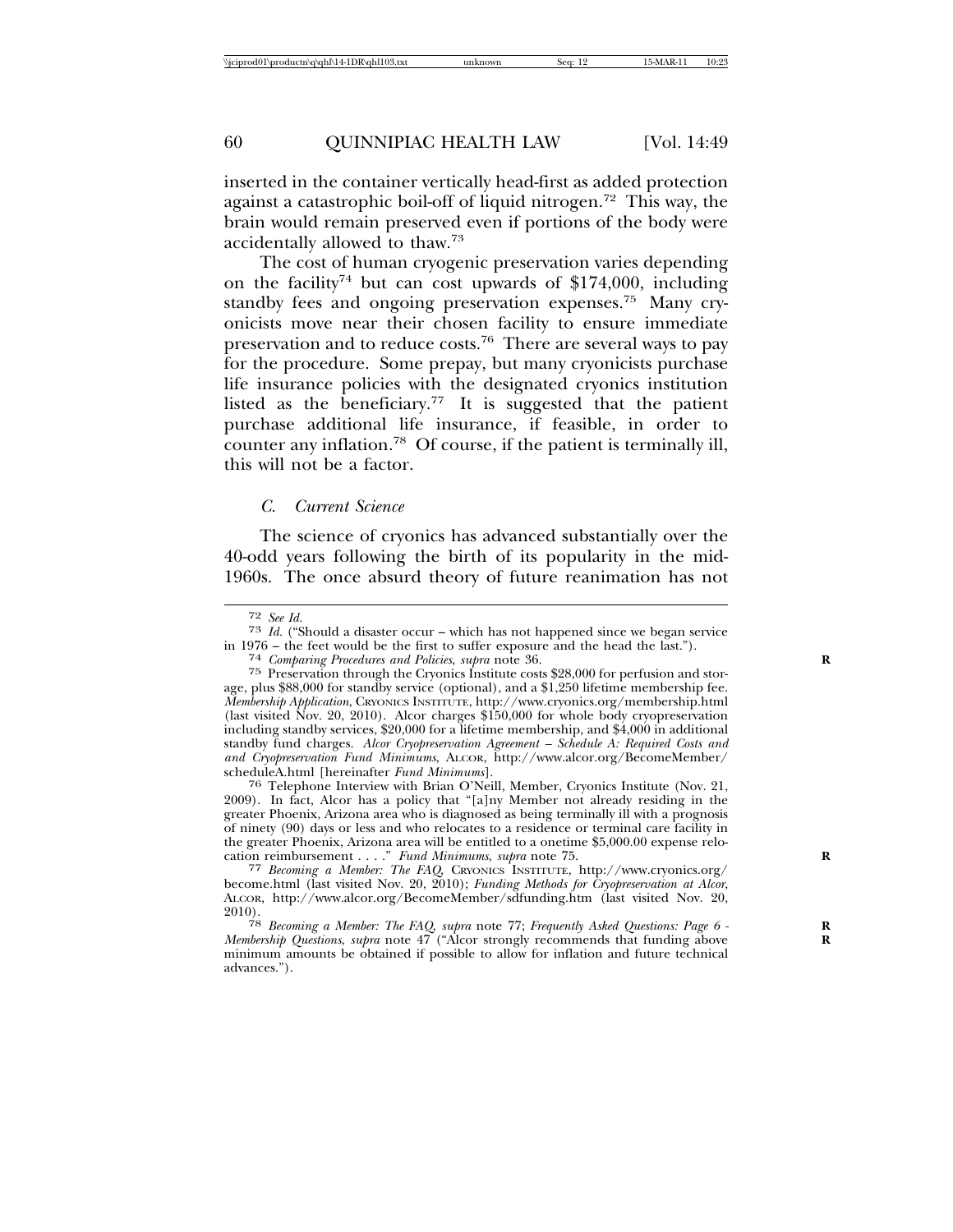only become a possibility, but recent scientific developments have led some to believe that it is probable. In fact, at least one scientist believes we could see the first human reanimation by the year 2040.79 In recent decades, developments in the areas of cryobiology and nanotechnology have generated an abundant supply of data supporting the legitimacy of cryonics.

#### *1. Cryobiology*

There is often confusion between the terms cryonics, cryogenics, and cryobiology. Cryonics is the practice of "deep-freezing the bodies of those who have died of an incurable disease, in the hope that some cure for it will be discovered in the future."80 Cryogenics is a branch of *physics*, defined as the "technology that deals with the production of very low temperatures and their effects."81 Cryobiology, on the other hand, is a branch of *biology* that studies the effects of low temperatures on biological systems.82 Cryobiology was originally developed to preserve and store organs for transplants, $83$  but is now also used in the process of lyophilization,<sup>84</sup> cryosurgery,<sup>85</sup> supercooling,<sup>86</sup> and the cryopreservation of cells, tissues, gametes, and embryos of animal and human origin for medical purposes of long-term storage.<sup>87</sup>

<sup>79</sup> Brian Shock, *A Few Questions and Answers with Robert Freitas, the Author of Nanomedicine*, 20 CRYONICS 23, 24 (1999) ("Thus [Robert Freitas] would not be surprised if the first cryonics revival was attempted by 2040-2050.").

<sup>&</sup>lt;sup>80</sup> THE NEW SHORTER OXFORD ENGLISH DICTIONARY 563 (Lesley Brown ed., 1993). The term cryonics is conceptualized primarily within the sphere of burial; the distinction being that the objective of cryonics is not disposal, but preservation. W.T. Gordon, Miscellany, The Vocabulary of Cryonics, 50 AM. SPEECH 132, 133 (1975).

<sup>&</sup>lt;sup>81</sup> THE NEW SHORTER OXFORD ENGLISH DICTIONARY, *supra* note 80, at 563.<br><sup>82</sup> Id.; see also, Suspending Life in a Deep Freeze, BUSINESS WEEK, June 16, 1962, at 72

<sup>(&</sup>quot;Essentially, cryobiology is the marriage of two separate sciences: cryogenics, or ex-

<sup>&</sup>lt;sup>83</sup> Stacey Sutton, *The Real Sexual Revolution: Posthumously Conceived Children*, 73 St. JOHN's L. REV. 857, 869 n.72 (1999).

<sup>84</sup> Lyophilization is freeze-drying or, more technically explained, it is "[t]he removal of water under vacuum from a frozen sample; a relatively gentle process for the removal of water in which the water sublimes from the solid to the gaseous state." J.<br>STENESH, DICTIONARY OF BIOCHEMISTRY AND MOLECULAR BIOLOGY 282 (2d ed. 1989).

 $85$  Cryosurgery (or cryotherapy) is a technique utilized by physicians whereby extreme cold is used to remove or destroy diseased tissue. 3 THE NEW ENCYCLOPæDIA BRITANNICA 767 (15th ed. 1992).

<sup>86</sup> Supercooling is the process of lowering the temperature of a liquid or a gas below its freezing point, without it becoming a solid. McGRAW-HILL DICTIONARY OF SCIENTIFIC AND TECHNICAL TERMS 2069 (6th ed. 2003).

<sup>&</sup>lt;sup>87</sup> *See infra* Part II.A. *See generally Cryobiology*, WIKIPEDIA, http://en.wikipedia.org/ wiki/Cryobiology (last visited  $\tilde{a}$ n. 5, 2011).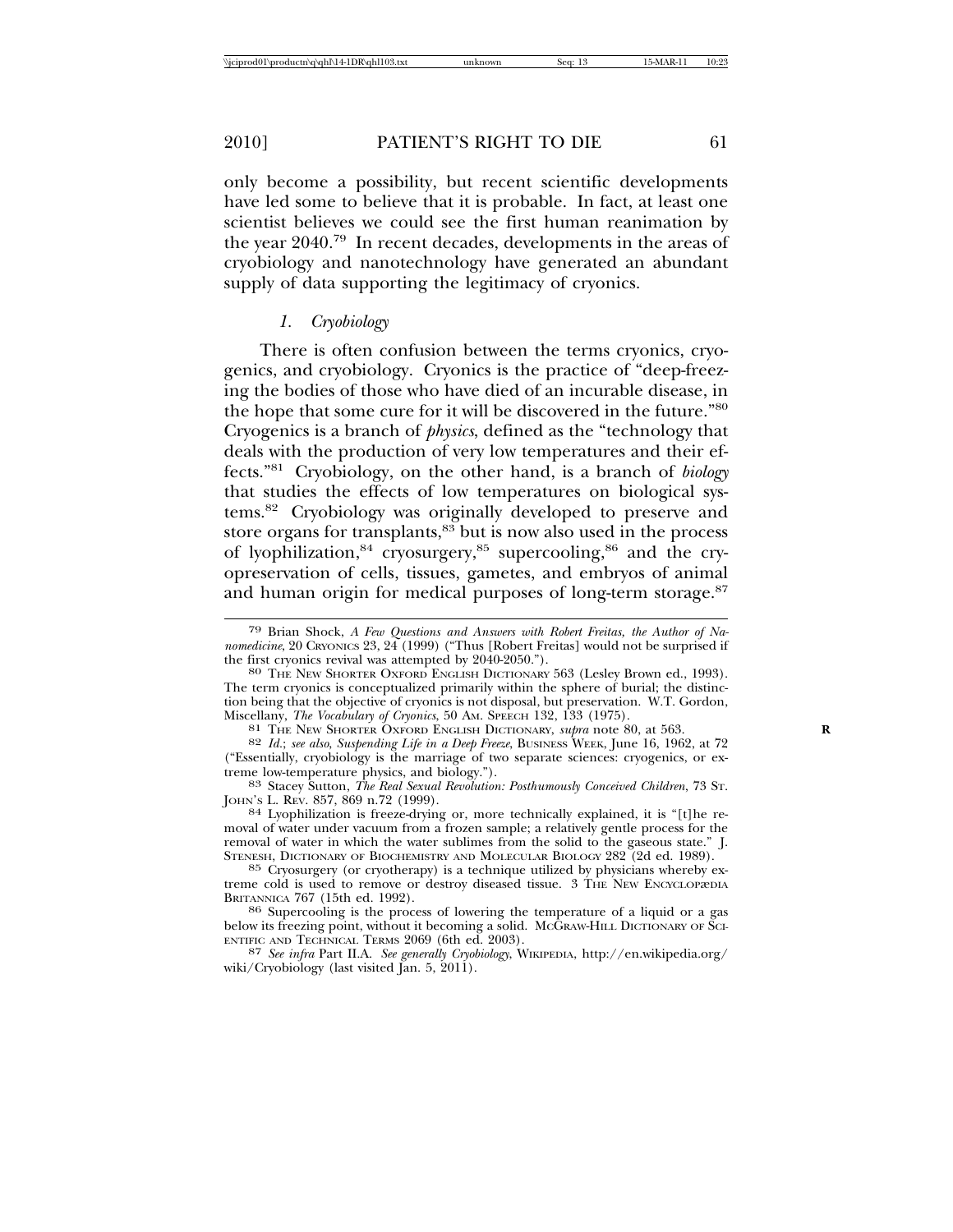It is upon this science that the theory of cryonics is founded.

Although modern cryobiology has yet to demonstrate the viability of human reanimation, successful reanimation of cryopreserved embryos and various small organisms provides hope that human reanimation technology will soon follow. Further, documented cases of humans being resuscitated after prolonged periods of clinical death give added support to the probability that future science will possess the ability to reanimate, repair, and cure cryogenically preserved humans.

# *a. Successful Births with Once-Frozen Embryos*

Over 20 years ago, practitioners began successfully freezing human embryos to be stored for future implantation.<sup>88</sup> In 1983, the first babies (twins) were born from a previously frozen embryo.89 Since then, the practice of cryogenically preserving human embryos has become common place in the practice of human fertility treatments.<sup>90</sup> In fact, a study conducted from 1995 to 2006 revealed that babies born from frozen embryos that were thawed and implanted had a higher birth weight, and had no increased risk of abnormalities when compared to babies born from fresh implanted embryos and natural births.<sup>91</sup>

It was during experiments involving embryo preservation that the process of biological vitrification was developed.<sup>92</sup> In reality, embryos are not frozen, they are vitrified,<sup>93</sup> or "cryogeni-

<sup>88</sup> *See Bloodlines: Timeline*, PBS, http://www.pbs.org/bloodlines/timeline/text\_ timeline.html (last visited Nov. 21, 2010) (providing a timeline of discoveries and advances in reproductive science including the first baby born from a frozen embryo in

<sup>&</sup>lt;sup>89</sup> Gerard H. Zeilmaker et al., *Two Pregnancies Following Transfer of Intact Frozen-Thawed Embryos*, 42 FERTILITY & STERILITY 293, 295 (1984).

<sup>&</sup>lt;sup>90</sup> Aniruddha Bagchi et al., *Cryopreservation and Vitrification: Recent Advances in Fertility Preservation Technologies*, 5 EXPERT REV. MED. DEVICES 359, 359 (2008) ("Over the last half the 20th Century, reproductive medicine has become a critically important branch of modern medical science. Fertility preservation is a vital branch of reproductive medicine and involves the preservation of gametes (sperm and oocytes), embryos, and reproductive tissues (ovarian and testicular tissues) for use in artificial reproduction. . . . The most common fertility preservation technique is cryopreservation, which involves freezing cells and tissues at cryogenic temperatures.").

<sup>&</sup>lt;sup>91</sup> Anja Pinborg et al., *Infant Outcome of 957 Singletons Born After Frozen Embryo Re*placement: The Danish National Cohort Study 1995-2006, 94 FERTILITY & STERILITY 1320<br>(2010).

<sup>&</sup>lt;sup>92</sup> *See* Ed Stehlik et al., *Vitrification Demonstrates Significant Improvement Versus Slow Freezing of Human Blastocysts*, 11 REPROD. BIOMEDICINE ONLINE 53, 53-54 (2005).

<sup>&</sup>lt;sup>93</sup> Vitrification is the transformation of a substance into a glass-like material. Mc-GRAW-HILL DICTIONARY OF SCIENTIFIC AND TECHNICAL TERMS 2266 (6th ed. 2003).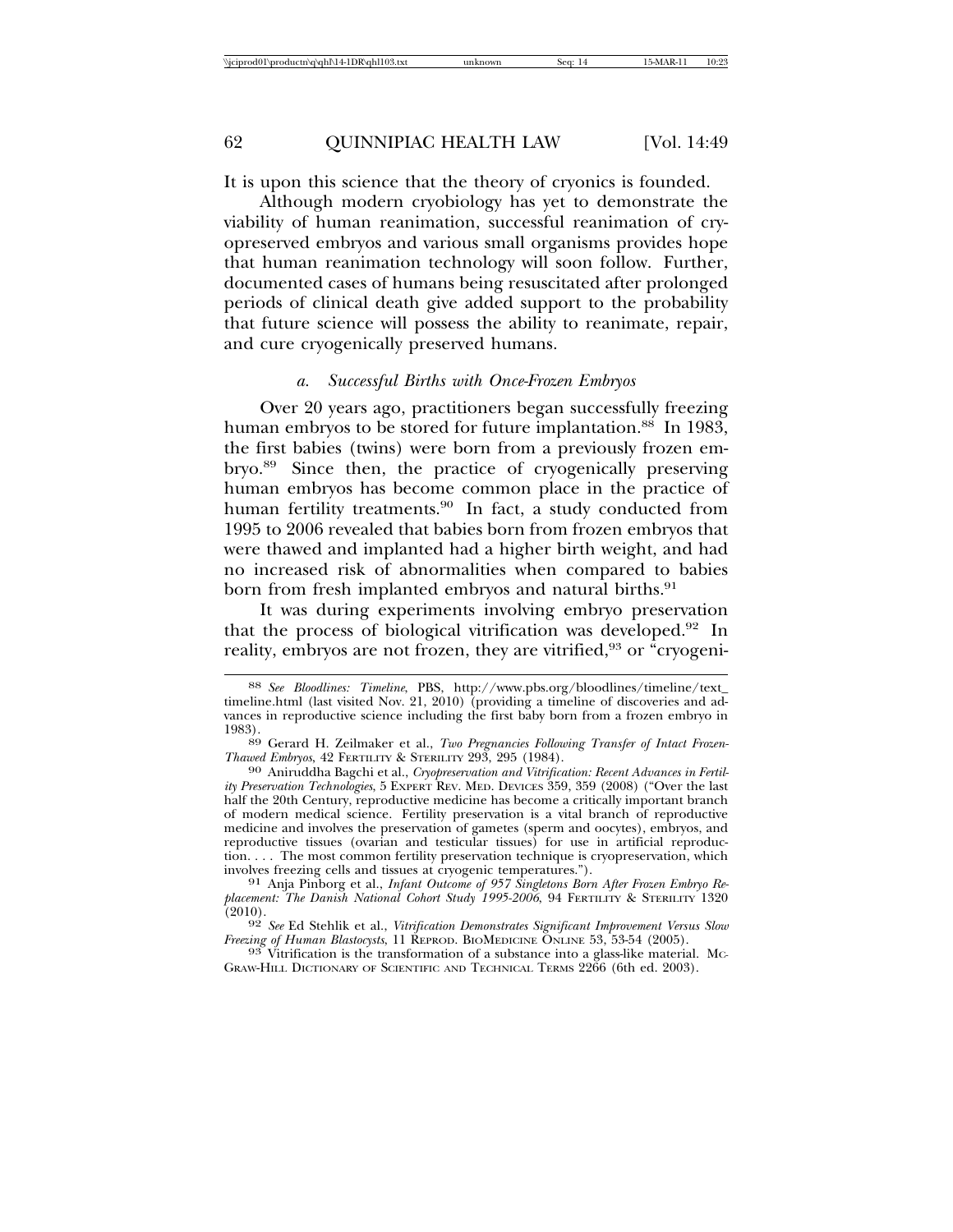cally suspended." As noted above, vitrification involves the replacement of water within the cells with a cryoprotectant that chills the embryo to a temperature just below -120° Celsius while preventing the formation of ice crystals.94

The vitrification process has now become standard procedure at all cryonics facilities.<sup>95</sup> When performed correctly, the process removes approximately 60% of the water inside the cells and prevents actual freezing during deep cooling.<sup>96</sup> Rather, instead of freezing,<sup>97</sup> the molecules are gradually slowed to a point where all chemistry ceases at the "glass transition temperature (approximately -124°C)."98 Vitrification has proven to be a remarkable advancement towards the realization of successful cryopreservation. While there are no records of reanimation of vitrified mammals to date, $99$  scientists have successfully suspended and recovered vitrified blood vessels<sup>100</sup> and whole kidneys of rabbits.<sup>101</sup>

#### *b. If You Can Thaw a Frozen Dog . . .*

In 1987, Berkley scientists successfully performed a cryo-

<sup>97</sup> The act of freezing involves the solidification of a substance. WEBSTER's NEW WORLD DICTIONARY 578 (College Edition 1968). Solidification means to become solid; to crystallize.  $Id.$  at 1388.

<sup>98</sup> *Cryonics Myths, supra* note 95 (emphasis omitted).

99 Wendy M Grossman, *Patients Who are Frozen in Time*, THE GUARDIAN, Feb. 14, 2008, (Technology), at 1, *available at* http://www.guardian.co.uk/technology/2008/

<sup>100</sup> Gregory M. Fahy & Suja E. Ali, *Cryopreservation of the Mammalian Kidney*, 35 CRY-OBIOLOGY 114 (1997).

<sup>101</sup> Gregory M. Fahy et al., *Cryopreservation of Organs by Vitrification: Perspectives and Recent Advances*, 48 CRYOBIOLOGY 157 (2004).

<sup>94</sup> *See supra* Part II.B. <sup>95</sup> *See, e.g.*, *Cryonic Myths*, ALCOR, http://www.alcor.org/cryomyths.html (last visited Nov. 21, 2010) ("The current technology favored by Alcor is *vitrification*."); *CI-VM-1 Cryoprotectant, supra* note 65 ("The Cryonics Institute (CI) has been using a mixture for vitrification of the brains of cryopreserved pets and humans since August 2004 . . . .").

<sup>&</sup>lt;sup>96</sup> Cryonics Myths, *supra* note 95. *But see* Robert Ettinger, *Vitrification Facts and Prospects*, CRYONICS INSTITUTE (Dec. 29, 2000) http://www.cryonics.org/Dec\_00\_3.html ("At present, to our knowledge, there does not exist any proven method of vitrifying a human brain (or any mammalian brain) without serious damage. As far as we know, there has been not a single reported study of a vitrified mammalian brain, cooled to long term storage temperature and then rewarmed. There have been reports of encouraging progress; but the samples are very small, the evidence is indirect or partial, and there is a dearth of verification by independent investigators. Nevertheless, although its promise has been unfulfilled for many years, some serious people continue to believe that vitrification is the wave of the future.").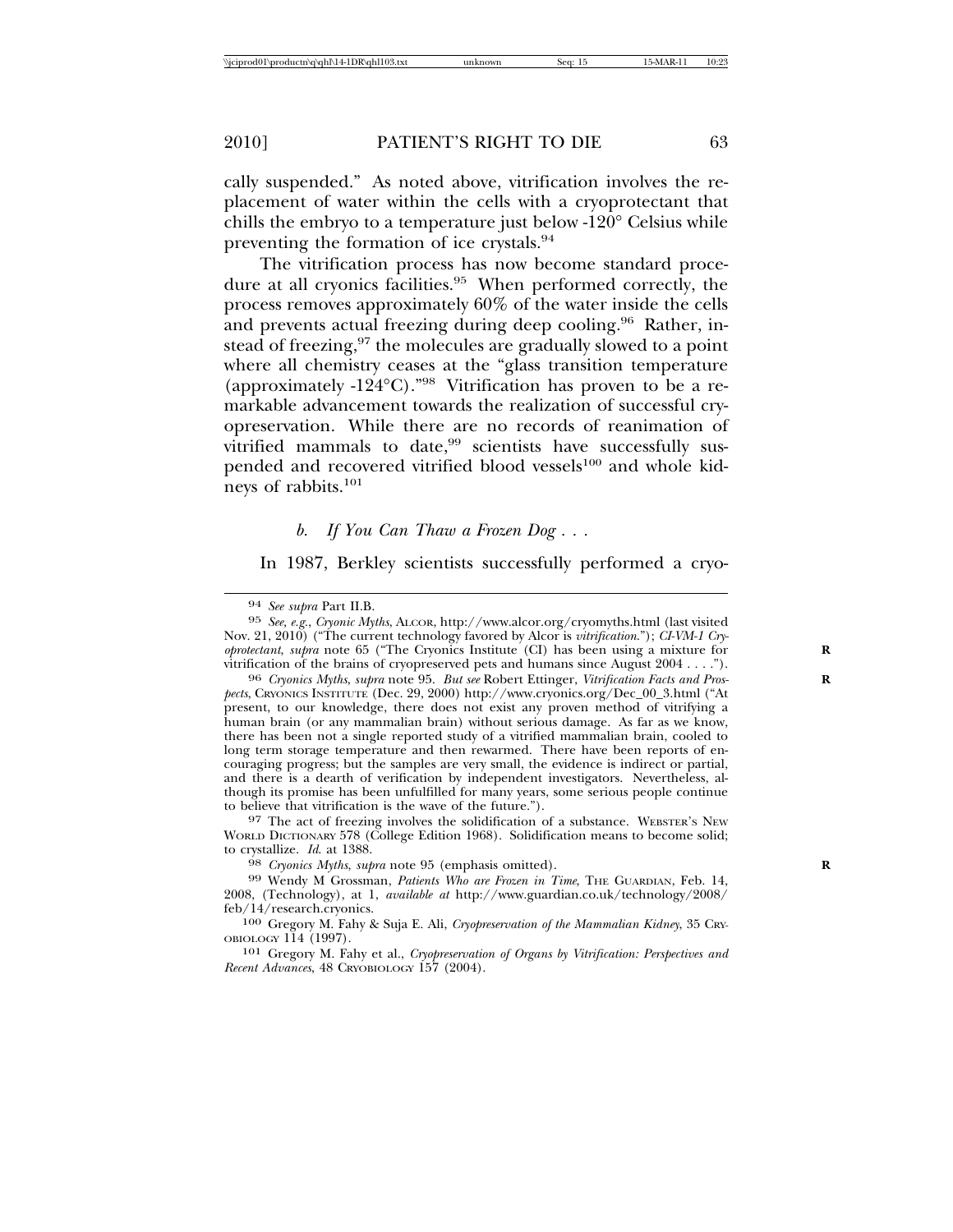genic preservation experiment using a domestic dog.102 The team lowered the body temperature of a dog to 20° Celsius and replaced its blood with a specially formulated blood substitute.103 The animal's temperature was then lowered to 3° Celsius.104 After 20 minutes, the dog was resuscitated, circulation was restored, and the dog's own blood was pumped back into its body.105 The animal was successfully thawed, and achieved full recovery.106 Admittedly, the dog was frozen for only 20 minutes and at a temperature much warmer than that used during the liquid nitrogen cooling of human bodies.107 Nonetheless, the experiment is clear indication of progress in the field of cryobiology.<sup>108</sup>

#### *c. Surgeries Performed During Suspended Animation*

In 1990, 24-year-old Donald Rogers suffered a life threatening aneurism which required immediate surgery.109 Due to the size of the swollen blood vessel and its likelihood to burst during the operation, physicians decided to completely stop the patient's circulation while the surgery was performed.<sup>110</sup> Rogers was attached to a cardiac bypass machine that slowly cooled his body; his heart stopped beating at  $72^{\circ}$  Fahrenheit.<sup>111</sup> At  $60^{\circ}$  circulation was stopped and his blood was removed.<sup>112</sup> For 30 minutes, Mr. Rogers was clinically dead, that is, "an inanimate object, a patient in limbo, not measurably alive, but not quite dead either."113 Once the aneurism had been repaired, his

109 Elisabeth Rosenthal, *At Surgery's Frontier: Suspended Animation*, N.Y. TIMES, Nov. 13, 1990, at C1, C12. <sup>110</sup> *Id.* at C12. <sup>111</sup> *Id.* at C1. <sup>112</sup> *Id.* <sup>113</sup> *Id.*

<sup>102</sup> *Dog 'Spunky' After It's Frozen in Test*, L.A. TIMES, Mar. 31, 1987, at 3, *available at*

<sup>103</sup> *Id.*<br>
104 *Id.*<br>
105 *Id.*<br>
106 *Id.*<br>
106 *Id.*<br>
107 *See supra* note 70 and accompanying text.<br>
107 *See supra* note 70 and accompanying text.<br>
108 Mike Darwin, president of Alcor, states that Alcor researchers hav similar experiments on 15 dogs as of September 1984. In these experiments, however, the dogs were suspended for 2 to 4 hours. Only 11 of the 15 dogs were revived successfully. T.W. McGarry, *Revival of 'Frozen' Dog–Some Cold New Disclosures*, L.A. TIMES, July 6, 1987, at 3, *available at http://articles.latimes.com/1987-07-06/news/mn-1316\_1*.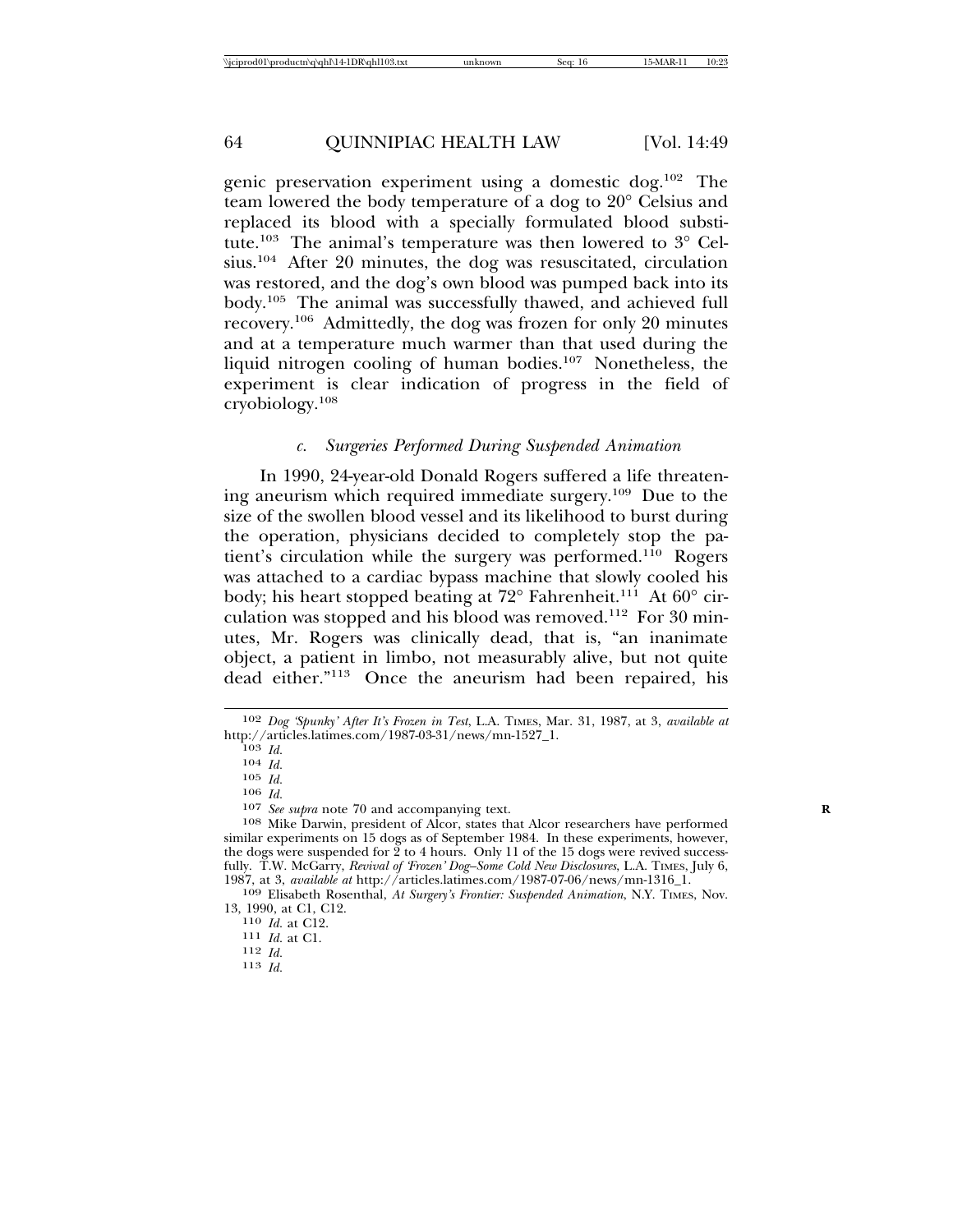blood was replaced and his body was "thawed."114 At 70°, the heart began to twitch, and soon regained its rhythm.<sup>115</sup> Because of the lowered body temperature, no brain damage occurred, and Mr. Rogers was later revived, or reanimated, and went on to live a normal, healthy life. $116$ 

Mr. Rogers was the tenth patient to have this surgery at Columbia Presbyterian Medical Center.117 The previous nine were alive and well at the time of his surgery, except for one in rehabilitation from a stroke during surgery.<sup>118</sup> Suspended animation is beginning to lose its reputation as a notion of mere science fiction and is now used by surgeons to perform this delicate brain surgery. $119$ 

#### *d. Successful Revival After Three Hours of Clinical Death*

Ten years ago, the story of Anna Bågenholm shed new light on the effects of cold on brain tissue preservation.<sup>120</sup> While skiing with some friends near Narvik, Norway, Anna lost her footing and slid down a steep, icy gully falling head first into a mostly frozen stream.121 Anna's head and upper body were stuck in the ice, submerged in the icy water below.<sup>122</sup> Her friends attempted to free her, but the rapid current of icy water impeded their efforts.123 Eventually others arrived and, using a small shovel, they were able to release her from her icy trap.<sup>124</sup> Anna's body was rigid, and she showed no signs of life.<sup>125</sup> She had been submerged in the cold water for 80 minutes.<sup>126</sup> Her body tempera-

<sup>&</sup>lt;sup>114</sup> *Id.* at C12.<br>
<sup>115</sup> Rosenthal, *supra* note 109 at C12.<br>
<sup>116</sup> *Id.*<br>
<sup>117</sup> *Id.*<br>
<sup>118</sup> *Id.*<br>
<sup>119</sup> *See* Richard Gray, *Patients to be frozen into state of suspended animation for surgery*, THE TELEGRAPH (Sept. 26, 2010, 9:45 AM), http://www.telegraph.co.uk/health/he althnews/8024991/Patients-to-be-frozen-into-state-of-suspended-animation-for-surgery.

html. <sup>120</sup> David S. Martin, *From an Icy Slope, A Medical Miracle Emerges*, CNNHEALTH.COM, http://www.cnn.com/2009/HEALTH/10/12/cheating.death.bagenholm/index.html (last updated Oct. 13, 2009, 10:29 AM); *Skier Revived From Clinical Death*, BBC NEWS (Jan. 28, 2000, 1:50 PM), http://news.bbc.co.uk/2/hi/health/620609.stm.<br>
<sup>121</sup> Martin, *supra* note 120.<br>
<sup>122</sup> *Id.*; *Skier Revived From Clinical Death, supra* note 120.<br>
<sup>123</sup> Martin, *supra* note 120.<br>
<sup>124</sup> *Id.*<br>
<sup>125</sup> *S*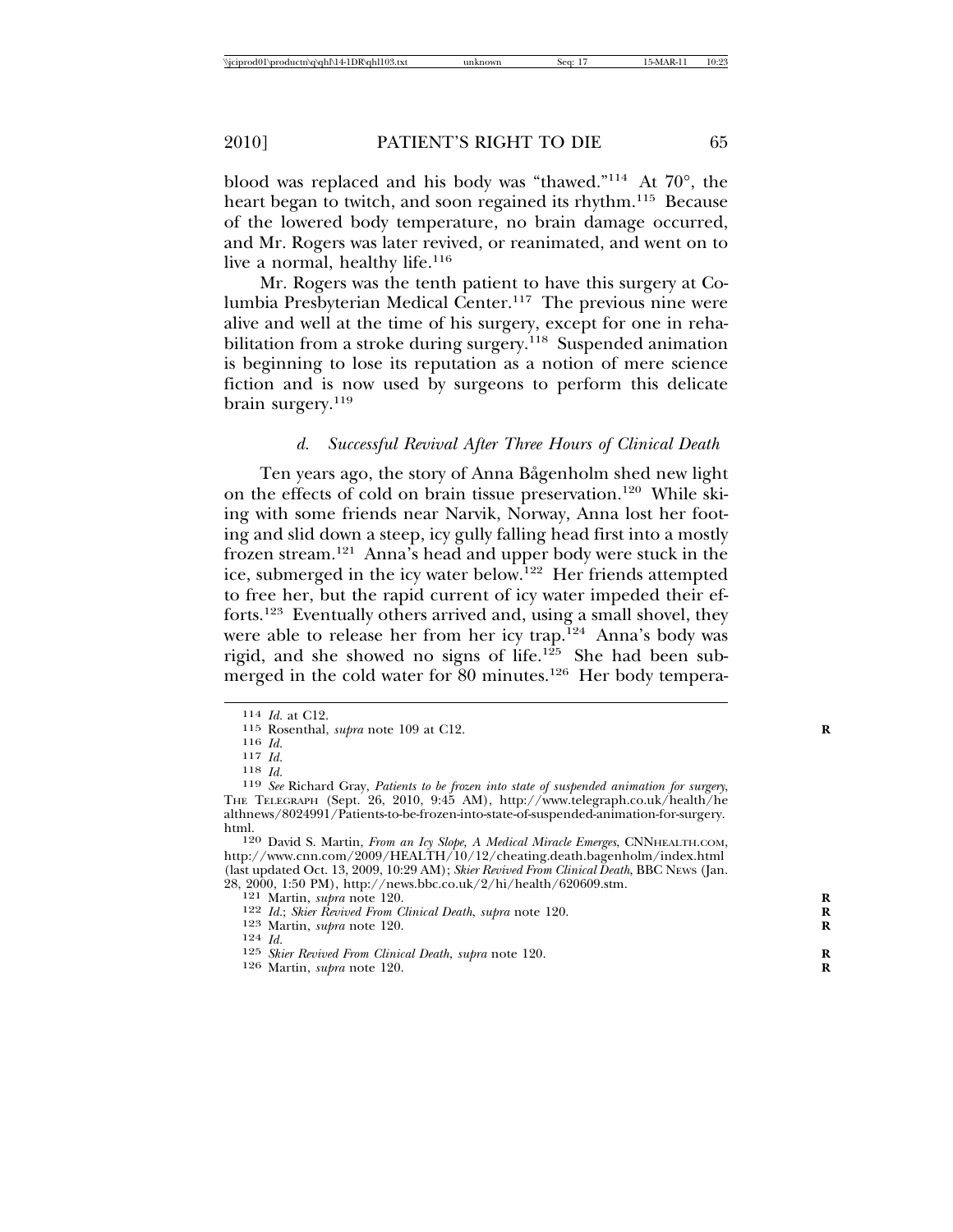ture had plummeted to 13.7° Celsius, and she was flatlined.<sup>127</sup> The emergency rescue team made the decision, "[w]e will not declare her dead until she is warm and dead."128 Anna was taken to a hospital where surgeons warmed her by rerouting her blood through a heart-lung machine.<sup>129</sup> Approximately three hours after her heart had stopped beating, it began to contract.<sup>130</sup> After about three hours of clinical death, Anna regained consciousness, and is alive today, with no signs of brain damage.<sup>131</sup>

Cryonicists believe stories like these are indicative of the awesome, life preserving power of the cold. As one cryonicist commented, while discussing the story of Anna Bågenholm, "[w]e used to not be able to bring people back to life at all. Then along came CPR. Now we bring people back to life who were clinically dead for 5 minutes. Here, with the intervention of cold, we see it happen after 3 hours. With further advancements in cryobiology, there is no reason why this same result can't occur after 3 years, or 300 years."132

#### *2. Advancements in Nanotechnology*

Throughout the first three decades following the public emergence of cryonics, the probability of successful reanimation was considered very slim. The main problem was that no one knew what sort of technology would be available to revive the cryogenically frozen dead, or when.<sup>133</sup> The hope behind cryonics is based on faith that medical and biological sciences would continue to develop, and that the necessary technology to successfully thaw and repair a preserved human being would be discovered and perfected.134 Yet, even the creativity of modern science fiction authors failed to provide concise predictions of what this technology will be.

<sup>127</sup> *Id.* <sup>128</sup> *Id*. <sup>129</sup> *Id.* <sup>130</sup> *Id.*; *Skier Revived From Clinical Death*, *supra* note 120. **<sup>R</sup>**

<sup>&</sup>lt;sup>131</sup> *Skier Revived from Clinical Death, supra* note 120 ("Eight months on, Anna says the only lasting effect is a tingling in her hands."); *see also* Martin, *supra* note 120.

<sup>&</sup>lt;sup>132</sup> Telephone Interview with Brian O'Neill, *supra* note 76.<br><sup>133</sup> Jerry Emanuelson, *Nanotechnolog*y, FUTURESCIENCE, LLC, http://www.futuresci ence.com/nanocryo.html (last visited Nov. 28, 2010).<br><sup>134</sup> *Id.*; *see also* ETTINGER, *supra* note 22, at 1.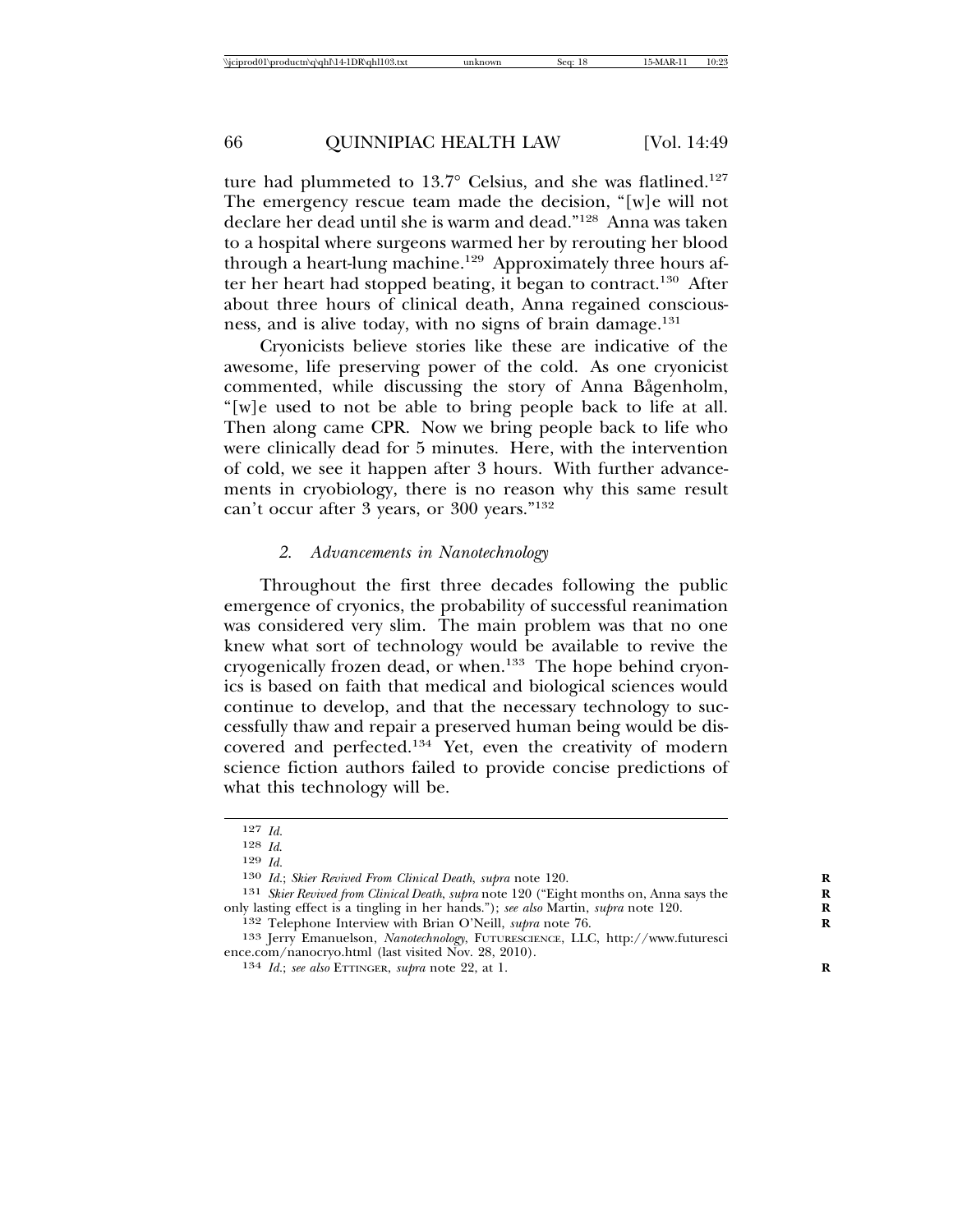With recent developments in the field of nanotechnology, this blind faith in future science has transformed into a viable, foreseeable prospect for resolving this unanswered concern. Nanotechnology is the study of "systems for transforming matter, energy, and information that are based on nanometer-scale components with precisely defined molecular features."135 Nanotechnology, experts say, has the potential to produce unique materials and devices with a vast range of applications, including medicine.<sup>136</sup> As applied to cryonics, the theory is that these devices can be deployed into the human body to repair the damage caused during long term cryonic suspension, as well as cure the underlying ailment which caused the patient's death.137 As Robert Ettinger put it, "[p]eople are made of atoms and molecules. To restore youth and health, all you have to do is make wrong molecules into right molecules, and get them in the right places."<sup>138</sup>

#### *3. Obstacles to Overcome*

Though no longer viewed as *pure* science fiction by many credible scientists, the theory of cryonic suspension of a human being faces many challenges before acceptance as a legitimate science. Vitrification, as discussed above, has been a remarkable development in the field of cryonics. Yet along with its benefits, vitrification has its drawbacks.<sup>139</sup> A prime concern is that the cry-

<sup>135</sup> MCGRAW-HILL DICTIONARY OF SCIENTIFIC AND TECHNICAL TERMS 1398 (6th ed.

<sup>2003).</sup> <sup>136</sup> *See* Mihail C. Roco, *Nanotechnology's Future*, SCI. AM., Aug. 2006, at 39; *see also* K. ERIC DREXLER, ENGINES OF CREATION: THE COMING ERA OF NANOTECHNOLOGY (Anchor

<sup>&</sup>lt;sup>137</sup> John Paul LaBouff, "He Wants to Do What?" Cryonics: Issues in Questionable *Medicine and Self-Determination*, 8 SANTA CLARA COMPUTER & HIGH TECH. L.J. 469, 495 (1992) ("[Nanotechnology] has been a goal of cryonicists for many years. It is one of the keys to reanimation, since such technology would not only serve as a way to reverse the injurious effects of long term freezing, but could cure the underlying cause of death."); Sonia Arrison, *A Conversation About Cryonics*, TECHNEWSWORLD (Oct. 27, 2007, 4:00 AM) http://www.technewsworld.com/story/59748.html?wlc=1257208033&wlc=12 57304232&wlc=1290401644 ("The theory is that as computing power grows and nanomedicine advances, tiny robotic arms smaller than mitochondrion will be able to enter a cryopreserved body and repair cell damage."); *see also Cryonics*, RALPH C. MER-KLE, http://www.merkle.com/cryo (last visited Nov. 21, 2010) ("A future medical technology based on mature nanotechnology should be able to preserve and restore health in all but the most extreme circumstances.").

<sup>138</sup> Robert Ettinger, *Nanotechnology and Cryonics: An Introduction*, CRYONICS INSTI-TUTE, http://www.cryonics.org/nanointro.html (last visited Nov. 21, 2010).

<sup>139</sup> Robert Ettinger himself identifies several limitations of vitrification including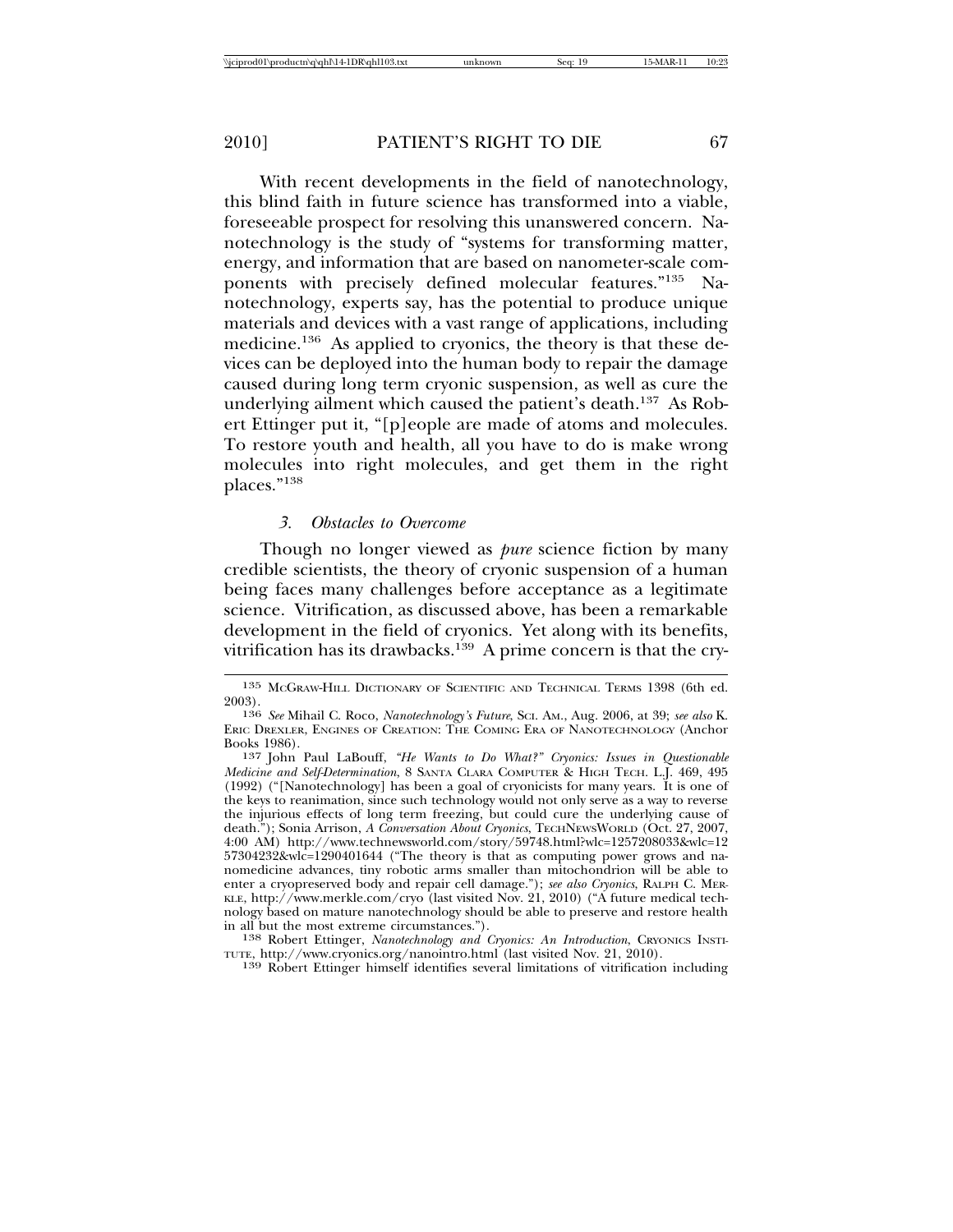oprotectants used to replace the human blood are toxic.140 Thus, the use of cryoprotectants in the vitrification process merely trades one harm for another. In order to achieve the "best preservation," scientists must develop a procedure that not only prevents the formation of ice crystals while cooling, but "eliminate[s] the toxicity from cryoprotectants."141

An additional concern that must be overcome is that vitrified human flesh has a propensity to fracture at cold temperatures.142 For the cryonicists' dreams to come to fruition, there must be either technology available at the time of preservation that will prevent fracturing or, alternatively, technology available in the future that will repair the fractures. Tanya Jones, Alcor's Director of Technical Operations, states that the cause of the fractures is not clear,<sup>143</sup> but they are "working on the engineering . . . to eliminate this problem."144

Another issue limiting the probability of successful cryonic preservation is the inherent delay in achieving preservation. At present, it is not legal to vitrify a *live* human being,<sup>145</sup> so the preservation team must wait until the patient is pronounced clinically dead before vitrification process begins. Ideally, the body

<sup>141</sup> Ben Best, *Cryoprotectant Toxicity*, CRYONICS INSTITUTE, http://www.cryonics.org/<br>immortalist/march08/cryoprotectant.pdf (last visited Nov. 21, 2010).

immortalist/march08/cryoprotectant.pdf (last visited Nov. 21, 2010). <sup>142</sup> *Cryopreservation and Fracturing*, ALCOR, http://www.alcor.org/Library/html/ CryopreservationAndFracturing.html (last visited Nov. 21, 2010) ("One problem with cooling to temperatures well below the glass transition temperature is that mechanical stresses due to thermal contraction are no longer easily accommodated. Solids want to contract as they are cooled, but glassy solids cannot contract. If tissue is cooled to liquid nitrogen temperature, which is far below the glass transition temperature, these conflicting forces cause the tissue to fracture, or crack into pieces.").

<sup>143</sup> Grossman, *supra* note 99.<br><sup>144</sup> Howard Witt, *The Cold, Hard Facts on Cryonics*, CHICAGO TRIBUNE, Aug. 22, 2005, at 1, *available at* http://articles.chicagotribune.com/2005-08-22/news/0508220106\_1\_

 $145$  Vitrification of a life human would cause clinical death, and would be considered assisted suicide under the laws of most jurisdictions. *See infra* Part III.B.

the difficulty in maintaining the proper temperature, the need for very fast cooling and warming, and the toxicity of the cryoprotectants used in the vitrification process. Ettinger, *supra* note 96.

<sup>140</sup> Aschwin de Wolf, *Cryoenzymology and Cryoprotectant Toxicity*, DEPRESSED METABO-LISM (Sept. 4, 2008), http://www.depressedmetabolism.com/2008/09/04/cryoenzym ology-and-cryoprotectant-toxicity ("The major limiting obstacle to reversible cryopreservation of complex organs is cryoprotectant toxicity. Elimination of ice formation through vitrification requires high concentrations of cryoprotective agents. These high concentrations of cryoprotectants can be toxic to tissues."); *see also* Grossman, *supra* note 99 (identifying cryoprotectant toxicity as a downside of the vitrification process).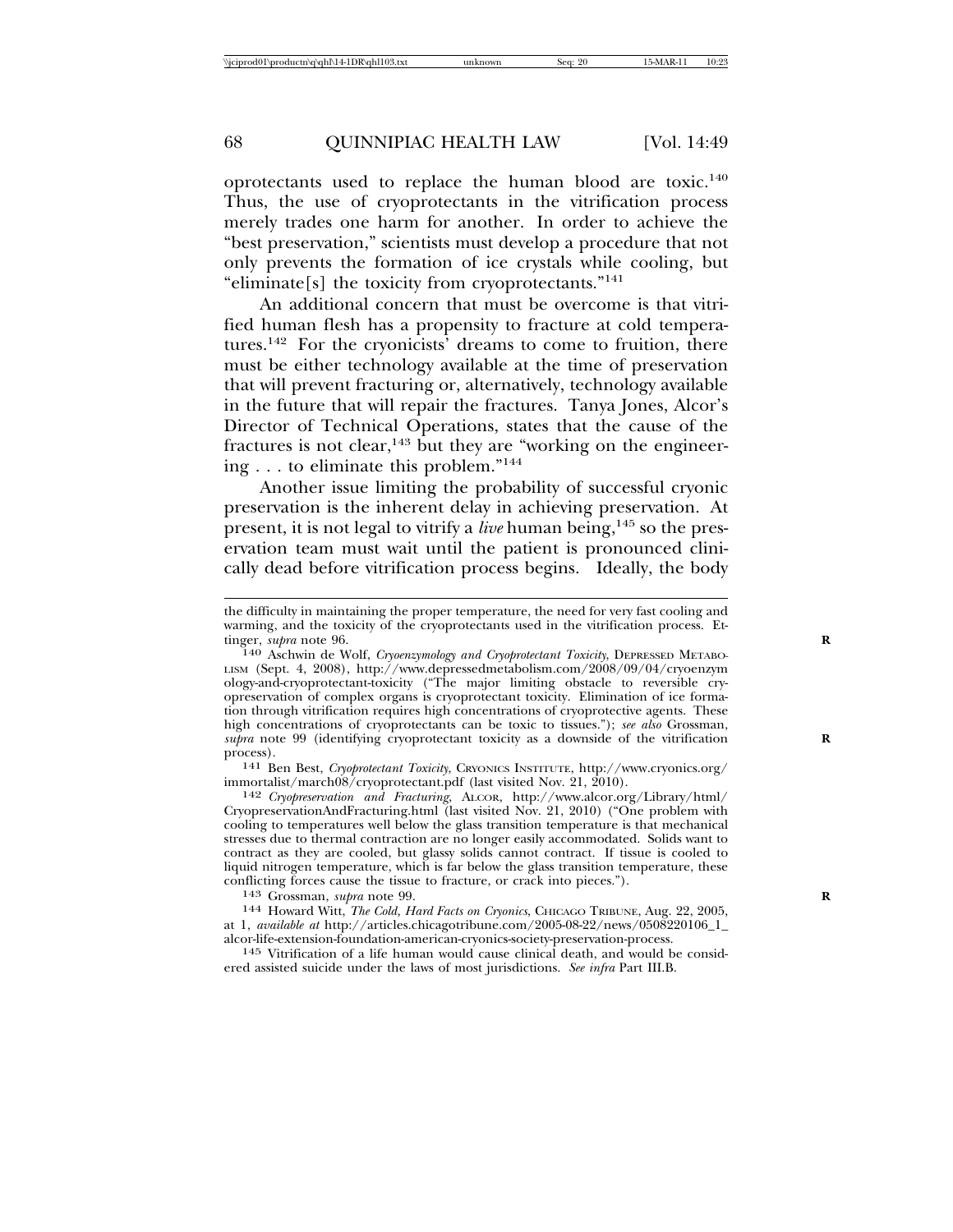should be preserved at some point between clinical death and brain death.146 Clinical death is the "short interval after the heart has finally stopped, during which there is no circulation, no breathing, and no evidence of brain function, but when rescue is still possible."147 Brain death, on the other hand, is the complete deprivation of oxygen to the brain, $148$  and is not reversible<sup>149</sup>. "Brain death follows clinical death almost immediately unless [preservation] procedures are started promptly, since the human brain under normal temperatures cannot survive loss of oxygen for more than six to ten minutes at most."150 In a perfect scenario, a preservation team is on site and able to cool the brain and begin the vitrification process immediately upon a declaration of clinical death.<sup>151</sup>

In reality, this immediacy can only be achieved by patients suffering from illnesses where death is predictable within a narrow window of time. Typically, this pertains to the population of patients suffering from various terminal illnesses. For example, imagine the scenario involving a cryonics member diagnosed with lung cancer and given three months to live. The patient contacts a cryonics facility to be put on standby. As the months go by and death becomes imminent, a suspension team is placed on location at the hospital to begin immediate vitrification upon death, ensuring the patient is suspended before damage to the brain occurs. For lack of a better term, this represents the "ideal" scenario for the purpose of cryonic preservation.

The story is quite different, however, when the case involves a patient suffering from inoperable brain cancer. In cases involving either unexpected death or imminent death as discussed above, there exists at least some window between clinical death and brain death whereby the patient's brain can be preserved

<sup>146</sup> *See* ARLENE SHESKIN, CRYONICS: A SOCIOLOGY OF DEATH AND BEREAVEMENT 14-15 (1979).

<sup>147</sup> SHERWIN B. NULAND, HOW WE DIE: REFLECTIONS ON LIFE'S FINAL CHAPTER 121 (1994)

<sup>148</sup> SHESKIN, *supra* note 146, at 15. **R**

<sup>149</sup> *See* Alicia Seibel, *The Limits to Life: What the D.C. Circuit's Decision in Abigail v. Von Eschenbach Means for Medical Futility Statutes*, 53 ST. LOUIS U. L.J. 1321, 1324 ("Brain death is considered the only situation where medical intervention of any sort is considered futile . . . . ").

<sup>150</sup> Hirsh, *supra* note 52, at 378.

<sup>151</sup> *See supra* text accompanying notes 45-47, 50. **R**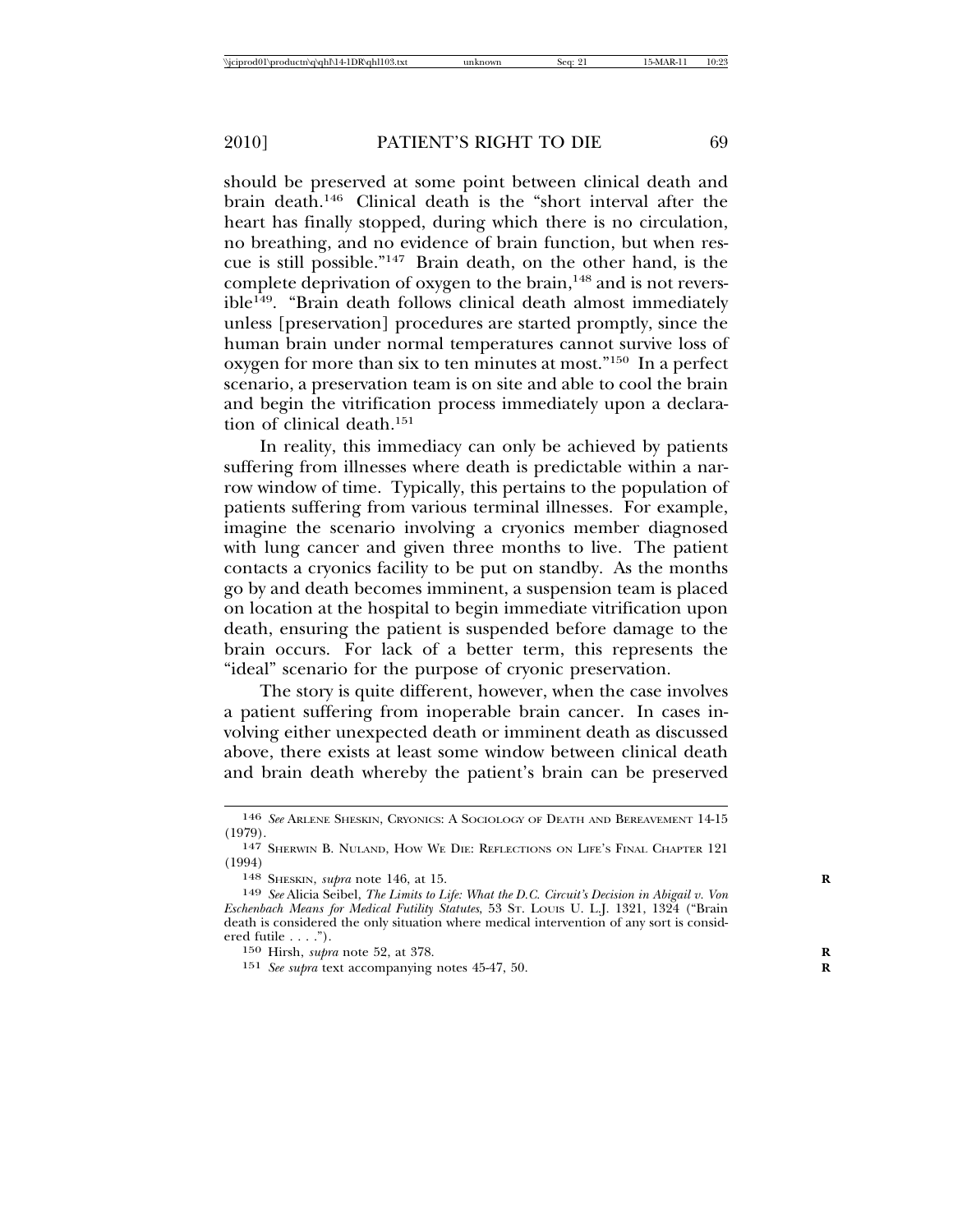with minimal damage.<sup>152</sup> No such window exists for those dying of brain cancer – clinical death and brain death are simultaneous.153 If the cancer is allowed to consume the brain until death, there will be little, if any, brain function left to preserve. In order to prevent this inevitability, and ensure an opportunity for preservation while brain functions are still intact, it would be necessary for the patient to achieve clinical death by some other means before the cancer destroys the brain. Assisted suicide has been suggested, and rejected, as a means to achieve this result.<sup>154</sup> Unfortunately for the cryonicist with brain cancer, the law in most states prohibits assisted suicide, even in cases where the patient's death is imminent.<sup>155</sup>

#### *III. Relevant Law*

#### *A. Laws Governing Cryonics*

At present, there is no legislation specifically addressing cryonic preservation.156 This is not to say, however, that there are no laws that *apply* to cryonics. A right to give all or any part of an individual's body has been found in the Uniform Anatomical Gift Act ("UAGA").<sup>157</sup> The UAGA, adopted in some form by all 50 states,158 allows for the donation of a human body or part only to an authorized donee as listed in Section 11 of the UAGA.159 An issue arises, however, over whether the UAGA was intended to include cryonics facilities in the list of specific donees found in Section 11.160

<sup>&</sup>lt;sup>152</sup> *See supra* text accompanying notes 147-50.<br><sup>153</sup> Brain cancer is "[a] mass of tissue cells possessed of potentially unlimited growth [in the brain] . . . rob[bing] the host of nutrients necessary for survival, . . . and unless recognized early and removed kills the host . . . ." WEBSTER'S THIRD NEW INTERNATIONAL DICTIONARY (Philip Babcock Gove ed., 1993).

<sup>&</sup>lt;sup>154</sup> *See, e.g.*, Donaldson v. Lungran, 4 Cal Rptr. 2d. 59 (Cal. Ct. App. 1992) (rejecting argument that brain tumor patient has right to state-assisted suicide prior to

<sup>&</sup>lt;sup>155</sup> *See infra Part III.B.*<br>
<sup>156</sup> Adam A. Perlin, *"To Die In Order To Live": The Need for Legislation Governing Post-*<br> *Mortem Cryonic Suspension*, 36 Sw. U. L. REV. 33, 37 (2007).

<sup>&</sup>lt;sup>157</sup> UNIF. ANATOMICAL GIFT ACT § 4 (2006).<br><sup>158</sup> Perlin, *supra* note 156, at 38.<br><sup>159</sup> UNIF. ANATOMICAL GIFT ACT § 11 (2006).<br><sup>160</sup> The Uniform Anatomical Gift Act of 1968 included within its list of authorized donees "any bank or storage facility". UNIF. ANATOMICAL GIFT ACT §3 (1968). A strong argument had been made for the contention that cryonics facilities were classified as a "storage facility", and should receive recognition as an authorized donee of human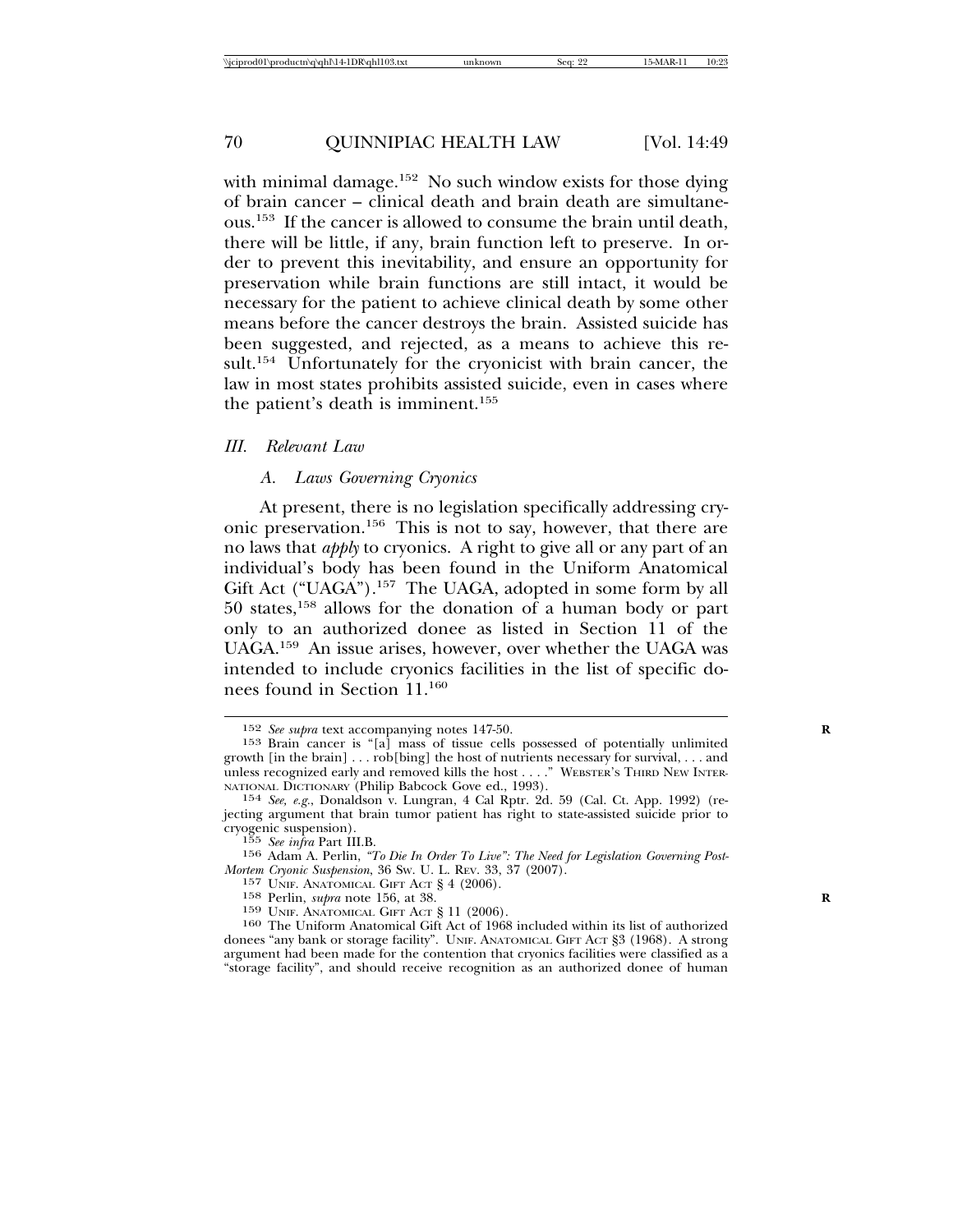Three states have addressed the legality of cryonic storage: Arizona, California and Michigan. In 2004, Arizona State Representative Robert Stump put forward H.B. 2637 which was intended to regulate cryopreservation facilities under Arizona's Funeral and Embalmer's Board, removing such facilities from donee status under the UAGA .161 Alcor, a cryonics facility located in Arizona, fought the proposed amendment, and the bill was later withdrawn.<sup>162</sup> In Michigan, the Cryonics Institute is licensed as a cemetery through the Michigan Department of Energy, Labor and Economic Growth ("DELEG").163 Following a 2003 agreement between the Institute and DELEG resolving a dispute over the Institute's right to operate, the facility was allowed to continue operations, but became subject to audits, inspections, and financial reporting.<sup>164</sup> The agreement also required the Institute to set aside certain funds in an "Endowment Care Trust Fund" to cover maintenance expenses.<sup>165</sup>

In 1992, a California court addressed the issue of cryonics in the case of *Alcor Life Extension Foundation v. Mitchell*, where the court enjoined the State Department of Health Services

from prohibiting, instructing or directing against, or otherwise interfering with, the registration of deaths or the issu-

son." UNIF. ANATOMICAL GIFT ACT §11 (2006) (emphasis added). <sup>161</sup> H.B. 2637, 46th Leg., 2d Reg. Sess. (Ariz. 2004); *Alcor Legislative Alert*, ALCOR (Feb. 20, 2004), http://www.alcor.org/Library/html/legislation20040220.html (HB 2637 . . . proposes cryonics be regulated under the Funeral and Embalmer's Board and that Alcor's use of the Uniform Anatomical Gift Act (UAGA) be stripped.").

<sup>162</sup> Chronology of Attempted 2004 Cryonics Legislation in Arizona, ALCOR, http://www.<br>alcor.org/Library/html/legislation.html (last visited Nov. 23, 2010).

<sup>163</sup> The agreement was made public by the Cryonics Institute. *See Conditions to Licensure as a Cemetery*, CRYONICS INSTITUTE, http://www.cryonics.org/immortalist/<br>march04/conditions.htm (last visited Nov. 23, 2010).

march04/conditions.htm (last visited Nov. 23, 2010). <sup>164</sup> *Cryonics Institute Now Licensed as Cemetery to Settle Dispute with State of Michigan*, DEP'T OF ENERGY, LAB. & ECON. GROWTH (Jan. 7, 2003), http://www.michigan.gov/ dleg/0,1607,7-154-10573\_11472-84042—,00.html.<br><sup>165</sup> *Conditions to Licensure as a Cemetery, supra* note 164; *see also* Ben Best, *News and* 

*Views: President's Report*, CRYONICS INSTITUTE (Jan. 2004), http://www.cryonics.org/ immortalist/january04/news.htm ("The terms of the licensure also require the creation of an Endowment Care Trust Fund . . . . The interest from this fund can be used for patient maintenance and maintenance of CI's facility. The existence of a separate fund is required for all cemeteries, and is intended to provide an extra assurance that funds will be available to maintain our patients.").

remains. In 1987, the Act was revised so that "storage facility" was removed, and "procurement organization[s]" was added to the list of authorized donees. UNIF. ANATOMI-CAL GIFT ACT §6 (1987). The Act was again revised in 2006, with the list of permissible donees now including "*organ* procurement organization[s]; or other appropriate per-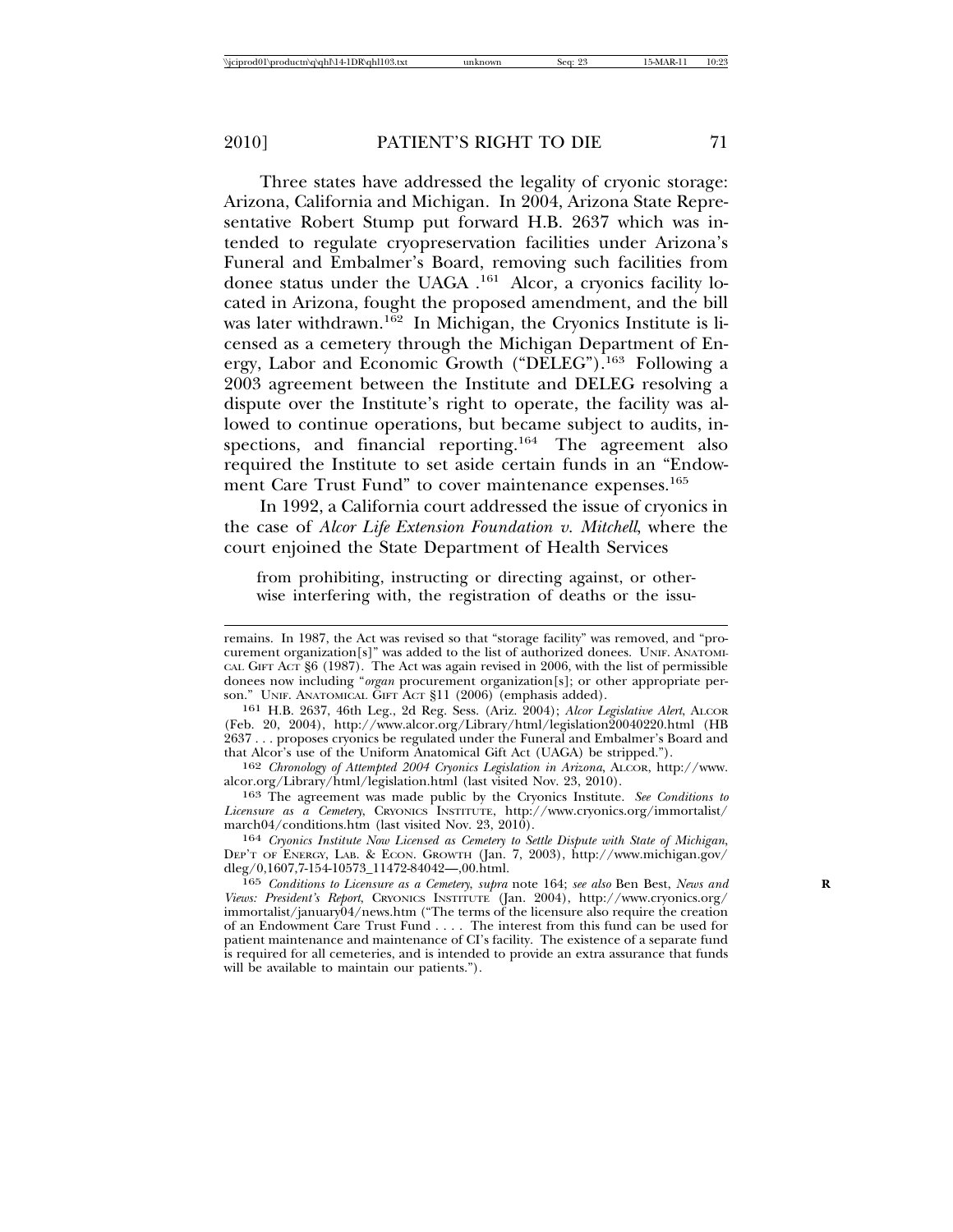ance of disposition permits for the bodies of persons who have designated Alcor as a donee pursuant to the Uniform Anatomical Gift Act and who have directed that Alcor place their bodies in cryonic suspension.<sup>166</sup>

This ruling provided California residents with a right to cryonic preservation upon death.<sup>167</sup> The subsequent question posed to California courts was whether a person had a similar right to preservation *before* death. The California court drew the line at post-mortem cryopreservation and refused to extend the right to include preservation methods that require the performance of assisted suicide.168 Like most states, California has strict laws prohibiting physician assisted suicide.169

#### *B. Right to Die and Assisted Suicide*

In 1990, in the case of *Cruzan v. Director, Missouri Dept. Health*, the United States Supreme Court resolved the issue of whether a citizen had a constitutional right to refuse medical treatment.170 The Court found that such a right did exist, and that it was grounded in the Due Process Clause of the Fourteenth Amendment.171 The Court noted, however, that only a competent person possessed such a right, since an incompetent "person is not able to make an informed and voluntary choice to exercise . . . [the] right to refuse treatment or any other right."<sup>172</sup>

In the *Cruzan* opinion, the Court went on to explain that the constitutional analysis does not end at the simple determination that a constitutional right exists.<sup>173</sup> To determine whether a citizen's liberty has been violated, the courts must balance "his liberty interests [in refusing medical treatment] against the relevant state interests."<sup>174</sup> The Court identified four state interests: "the preservation of life, the protection of the interests of inno-

<sup>166</sup> Alcor Life Extension Found. v. Mitchell, 9 Cal. Rptr. 2d 572, 575 (Cal. Ct. App.

<sup>167</sup>  $Id$ .<br>
168 Donaldson v. Lungran, 4 Cal Rptr. 2d. 59 (Cal. Ct. App. 1992).<br>
169 CAL PENAL CODE § 401 (West 2010).<br>
170 497 U.S. 261 (1990).<br>
171 *Id.* at 270, 278-79.<br>
172 *Id.* at 280.

<sup>173</sup> *Id.* at 279. 174 *Id.* at 279. 174 *Id.* at 279 (quoting Youngberg v. Romeo, 457 U.S. 307, 321 (1982)).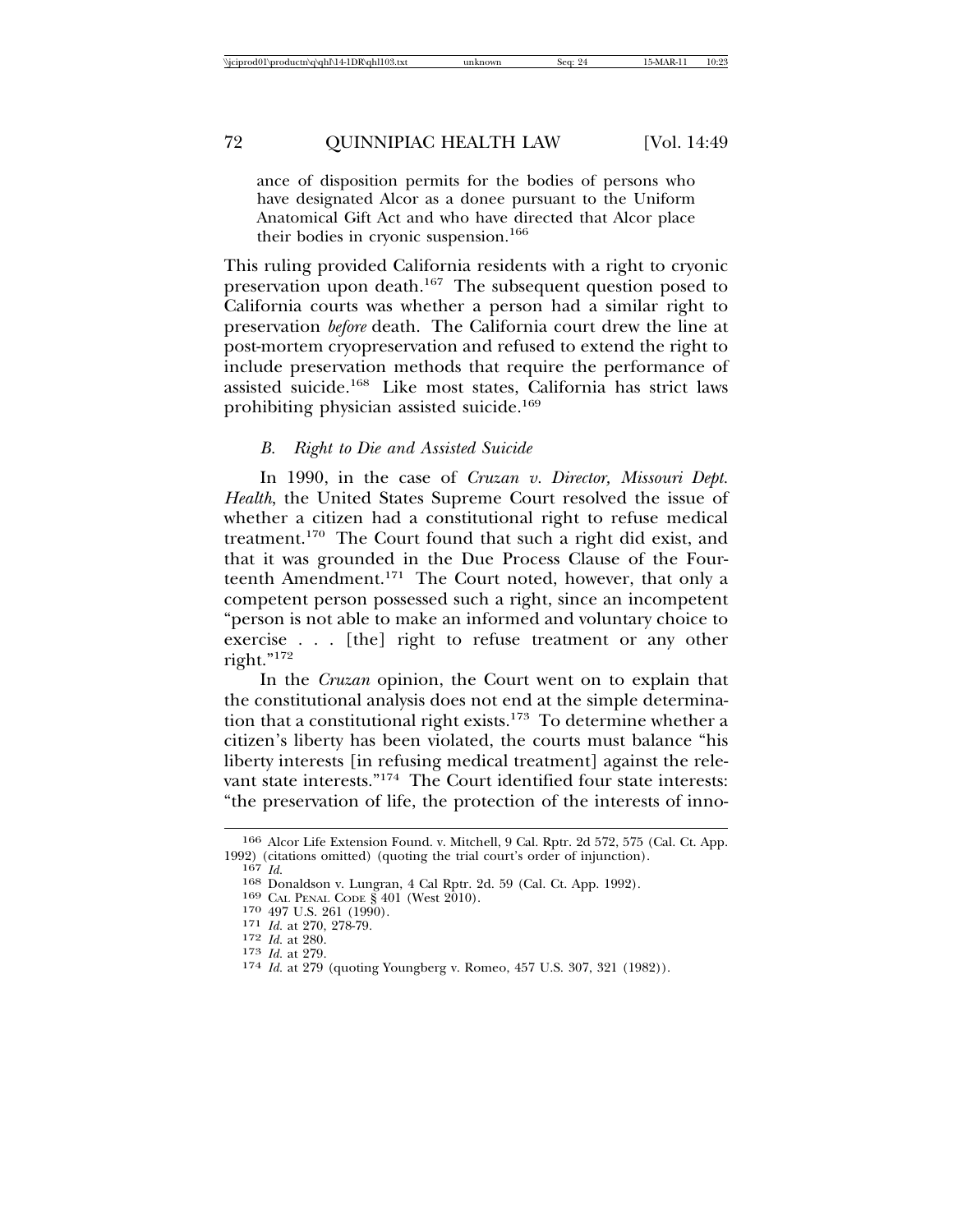cent third parties, the prevention of suicide, and the maintenance of the ethical integrity of the medical profession."175 Only if such legitimate state interests outweigh the patient's desire to end his life can the state constitutionally intervene.176 Since *Cruzan*, courts have been reluctant to find compelling state interests which outweigh the terminally-ill patient's desire to die with dignity.177 The same is not true, however, for patients asserting a right to assisted suicide, which arguably includes patients seeking post-mortem cryopreservation.

In 1997, in the twin cases of *Washington v. Glucksberg*178 and Vacco v. Quill,<sup>179</sup> the Supreme Court held that there is no fundamental right to assisted suicide under the United States Constitution.180 State courts that have addressed the issue of assisted suicide have applied the *Cruzan* balancing test, weighing the interests of the individual against the interest of the state.<sup>181</sup> Only in Montana did a court find that such a state constitutional right exists.182 Oregon and Washington established the right to assisted suicide through state statute.<sup>183</sup> Other states addressing the issue have determined, either statutorily or through the courts, that the individual's desire for physician assisted suicide is outweighed by the state's compelling interests.<sup>184</sup>

178 521 U.S. 702 (1997).

179 521 U.S. 793 (1997).

180 *Washington*, 521 U.S. at 728; *Vacco*, 521 U.S. at 799-800.

181 *E.g.*, Donaldson v. Lungran, 4 Cal Rptr. 2d. 59 (Cal. Ct. App. 1992); Krischer v. McIver, 697 So. 2d 97 (Fla. 1997); Baxter v. State, No. ADV-2007-787, 2008 WL 6627324 (Mont. Dist. Ct. Dec. 5, 2008), *rev'd on other grounds*, 224 P.3d 1211 (Mont. 2009).

182 *See Baxter*, 2008 WL 6627324.

183 *See* Oregon Death with Dignity Act, OR. REV. STAT. §§ 127.800-.995 (2009); Washington Death with Dignity Act, WASH. REV. CODE §§ 70.245.010-.904 (2010).

184 *E.g.*, ALASKA STAT. § 11.41.120 (a) (2) (2009) ("A person commits the crime of manslaughter if the person intentionally aids another person to commit suicide."); CAL. PENAL CODE § 401 (West 2009) ("Every person who deliberately aids, or advises, or encourages another to commit suicide, is guilty of a felony."); HAW. REV. STAT. § 707-702 (1) (b) (2009) ("A person commits the offense of manslaughter if the person intentionally causes another person to commit suicide."); N.M. STAT. ANN. § 30-2-4 (2009) ("Whoever commits assisting suicide is guilty of a fourth degree felony."); S.D. CODI-FIED. LAWS § 22-16-37 (2009) ("Any person who intentionally in any manner advises, encourages, abets, or assists another person in taking or in attempting to take his or her own life is guilty of a Class 6 felony.").

<sup>175</sup> *Id.* at 271.

<sup>176</sup> *Id.* at 279.

<sup>177</sup> *E.g.* In re Rosebush, 491 N.W.2d 633 (Mich. Ct. App.1992); In re Truselo, 846 A.2d 256 (Del. Fam. Ct. 2000).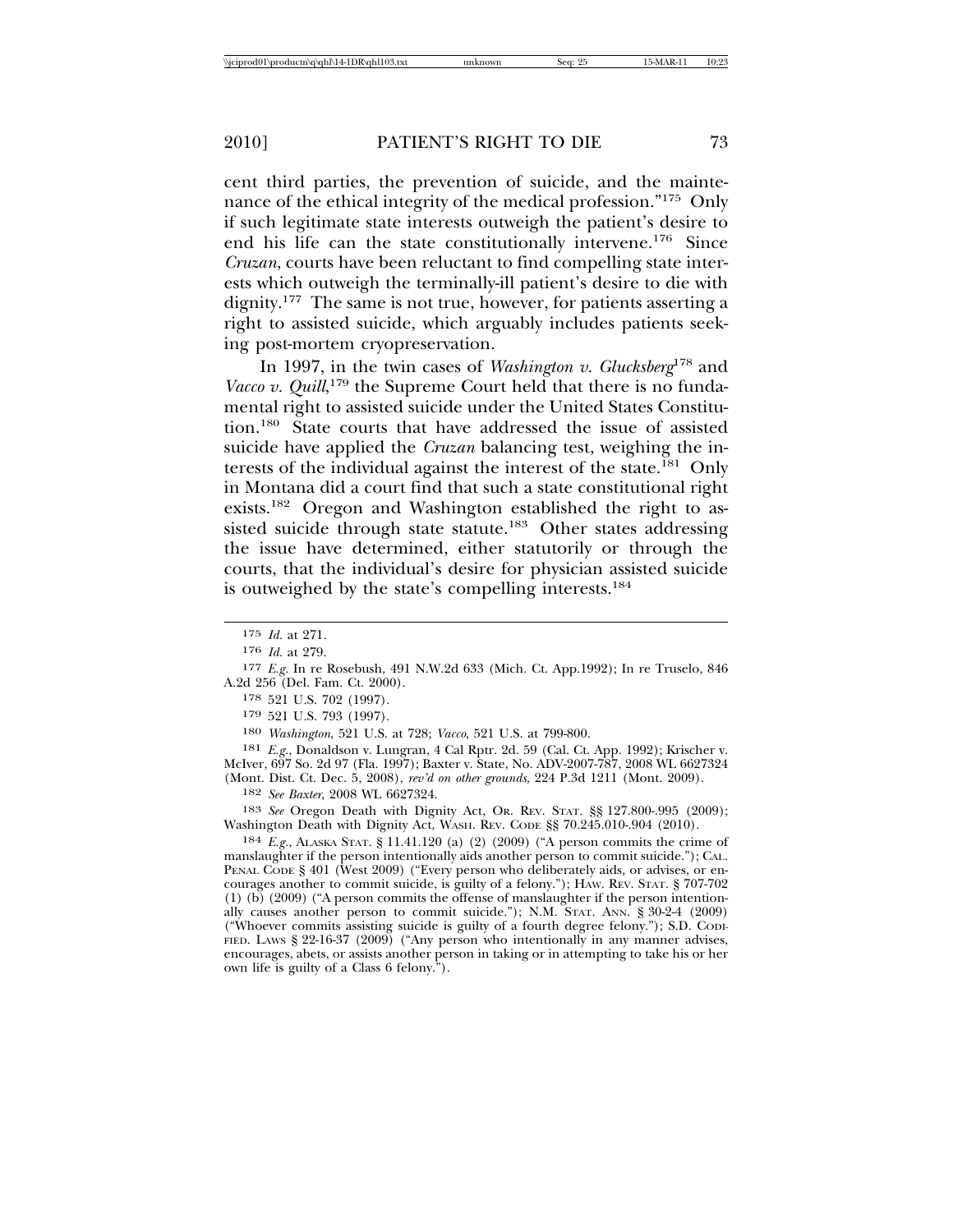In *Krischer v. McIver*, the Florida Supreme Court utilized the *Cruzan* balancing test to determine that Florida's constitutional right to privacy did not encompass a right to commit suicide with the assistance of a physician.<sup>185</sup> Under Florida's privacy provision, once a citizen asserts a violation of his right to privacy, the state must provide a compelling interest to justify the intrusion.<sup>186</sup> The court acknowledged that it had performed similar balancing analyses in earlier right-to-die cases and found "in various contexts that there is a constitutional privacy right to refuse medical treatment."187 In those cases, the court "recognized the state's legitimate interest in (1) the preservation of life, (2) the protection of innocent third parties, (3) the prevention of suicide, and (4) the maintenance of the ethical integrity of the medical profession," and found that these interests "were not sufficiently compelling to override the patient's right of self-determination to forego life-sustaining medical treatment."<sup>188</sup> Conversely, the court found three of the four state interests in the *Krischer* case "so compelling as to clearly outweigh [the patient's] desire for assistance in committing suicide."189 The court drew a distinction between a right-to-die case and an assisted suicide case, finding that the former involved a passive act, where the latter involved an affirmative act to end one's life.<sup>190</sup>

In a similar case, the Alaska Supreme Court recognized a fifth state interest: an "interest in protecting vulnerable persons."191 The court cites a report created by a New York task force stating, "if assisted suicide and euthanasia are legalized, the autonomy of some patients would be extended while the autonomy of others would be compromised by the pressures to exercise these new options."192 Here, it seems the court placed at

<sup>&</sup>lt;sup>185</sup> *Krischer*, 697 So. 2d. at 103.<br><sup>186</sup> *Id.* at 102 (citing Winfield v. Division of Pari-Mutuel Wagering, 477 So. 2d 544 (Fla. 1985)).

<sup>187</sup> *Id.* 188 *Id.* 188 *Id.* 188 *Id.* 188 *Id.* 188 *Id.* 103. 189 *Id.* at 103. 190 *Id.* at 102-03. The court found "a sharp distinction . . . between disconnecting a respirator that would result in his death from 'natural causes' . . . and an 'unnatural death by means of a "death producing agent."'" *Id.* at 103 (quoting Satz v. Perlmutter, 362 So. 2d 160, 162 (Fla. App. 1978)). The *Krischer* court concluded that the state has an interest in preventing such an "affirmative destructive act." *Id.* 191 Sampson v. State, 31 P.3d 88, 96 (Alaska 2001). 192 *Id.* (quoting N.Y. State Task Force on Life and the Law, When Death Is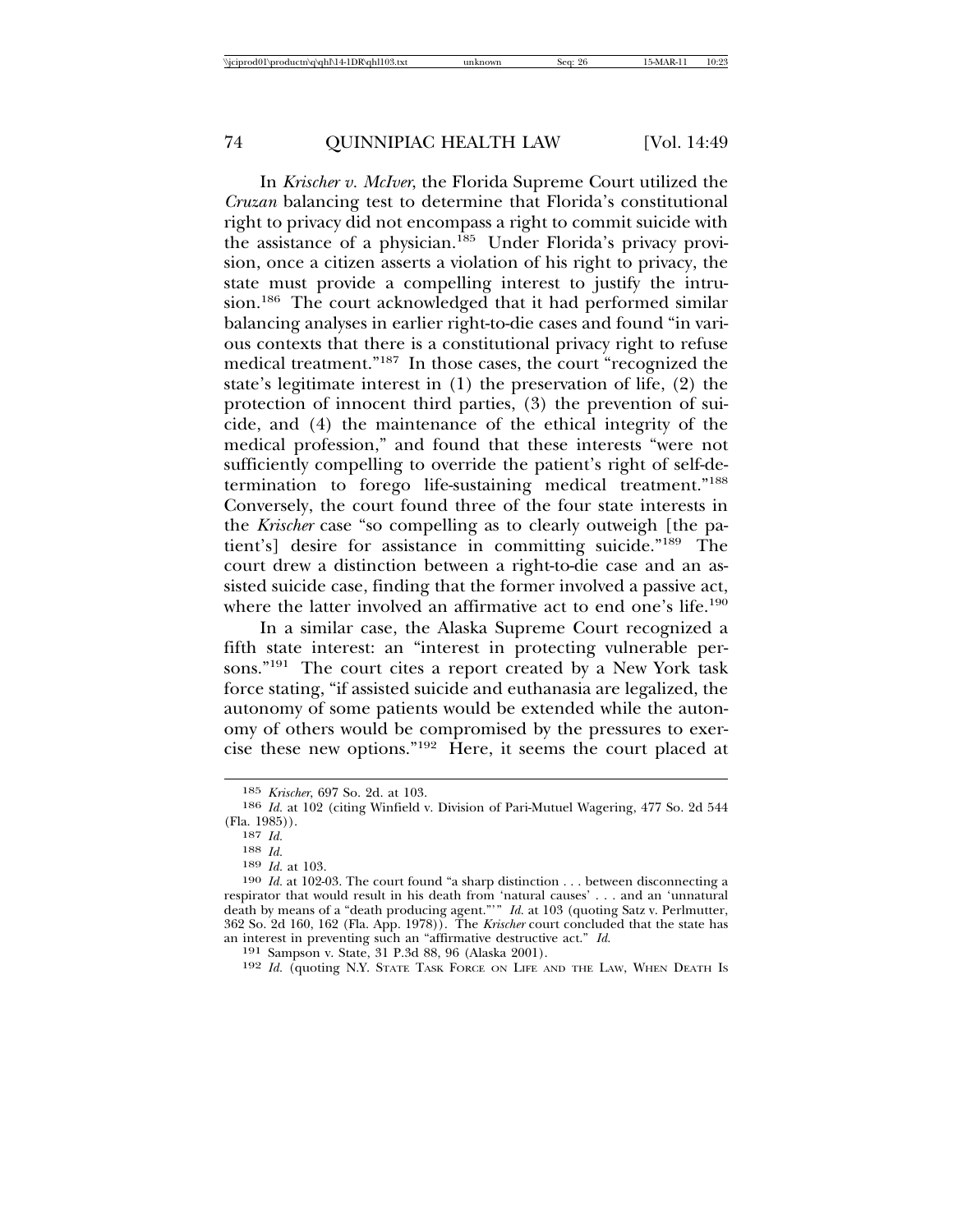least some weight on the fear that ill or aging seniors would feel pressured or obligated to end their lives prematurely rather than burden their families or society. The court also found the state had a compelling interest in maintaining the integrity of the medical profession, finding the state statute prohibiting assisted suicide "furthers the state's protective interests by promoting the integrity of the medical profession and fostering healthy physician-patient relationships."193 The Alaska Supreme Court ultimately refused to grant an exception to the state statute, concluding such social policy decisions should be left to the legislature.<sup>194</sup>

A different set of facts was presented in the case of *Donaldson v. Lungren*, where a California court of appeals addressed the issue of assisted suicide in the context of pre-mortem cryonics.195 Donaldson, diagnosed with a terminal brain tumor, sought "judicial declaration that he has a constitutional right to cryogenic suspension premortem with the assistance of others."196 The court acknowledged that "[t]o determine whether Donaldson has suffered a violation of his constitutional rights, we must balance his interests against any relevant state interests."197 The court then listed the state's relevant interests in "preserving human life, preventing suicide, protecting innocent third parties such as children, and maintaining the ethical integrity of the medical profession."198 The court, however, refused to balance these interests, and hastily concluded that Donaldson had no right to assisted suicide.199

The Court's conclusion was not a result of its stated balancing analysis. Rather, its determination was based on a blanket finding that the rights afforded terminally-ill patients choosing to refuse treatment are not similarly afforded to those requesting assistance in committing suicide.<sup>200</sup> The court described life

SOUGHT: ASSISTED SUICIDE AND EUTHANASIA IN THE MEDICAL CONTEXT 134 (1994), *available at* http://www.health.state.ny.us/nysdoh/provider/death.htm).

<sup>194</sup> *Id.* at 98.<br>
195 4 Cal. Rptr. 2d 59, 60 (Cal. Ct. App. 1992).<br>
196 *Id.* at 61.<br>
197 *Id.* at 62.<br>
198 *Id.*<br>
199 *Id.* at 64.<br>
200 *Id.* at 63.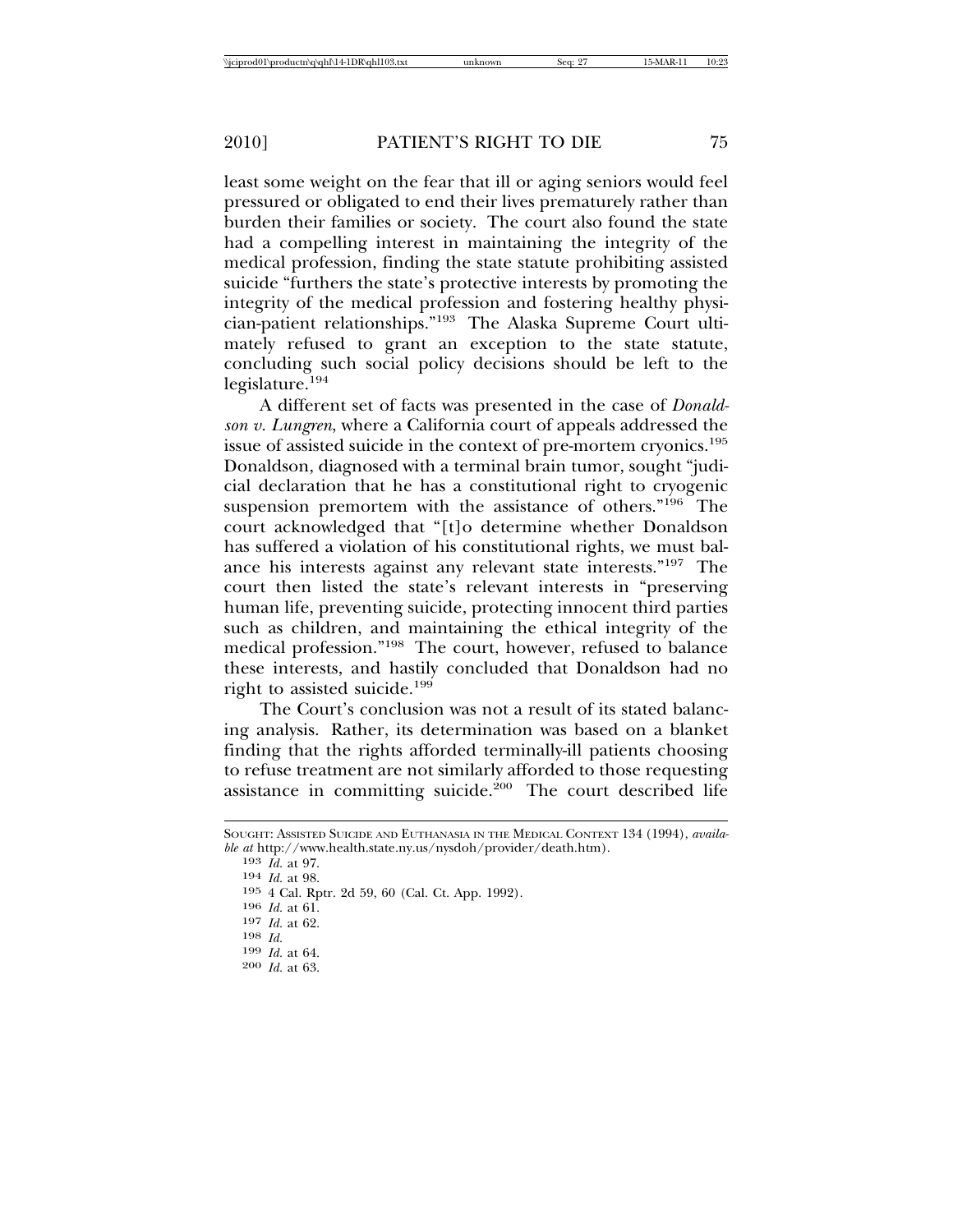support as a "detour . . . postpon[ing] an immediate encounter with death," thus, stopping treatment merely allows the inevitable to naturally occur.<sup>201</sup> Conversely, the court viewed assisted suicide as an action which "hasten[ed] the encounter with death."202 On this distinction alone, the court ruled that Donaldson had no constitutional right to assisted suicide.<sup>203</sup> This premature conclusion precluded the court from addressing Donaldson's compelling reasons to seek cryonic suspension before his natural death. The court failed to consider Mr. Donaldson's desire to be cryogenically preserved with the hopes of future reanimation. Assisted suicide for the purpose of absolute death, and assisted suicide for the purpose of seeking future medical treatment are vastly different, and the court should have focused on those differences. Although most states have determined that state interests outweigh the asserted right to assistance in committing suicide, balancing the particular interests involved in achieving pre-mortem cryopreservation would result in a different outcome.

#### *C. States' Interests are Not Compelling*

## *1. Interest in Preserving Life and Preventing Suicide*

The Supreme Court has recognized that states have an undeniable interest in preserving human life and preventing suicide, and that states may rely upon these interests in restricting the right to self-determination of its citizens.<sup>204</sup> In weighing these interests against a patient's right to pre-mortem cryopreservation, courts should recognize the distinction between suicide and cryonics. Suicide is the "action or act of intentionally killing oneself."205 Thus, suicide requires the patient possess an intent to die. The theory behind cryonics, on the other hand, involves an ardent desire to live.

Courts have found that patients who voluntarily refuse life sustaining medical treatment are not committing suicide because they have no desire to die; they are merely choosing to

<sup>201 4</sup> Cal. Rptr. 2d at 63.<br>
<sup>202</sup> *Id.* 203 *Id.* at 63-64.<br>
<sup>204</sup> Cruzan v. Mo. Dep't of Health, 497 U.S. 261, 280 (1990).<br>
<sup>205</sup> THE NEW SHORTER OXFORD ENGLISH DICTIONARY, *supra* note 80, at 3135.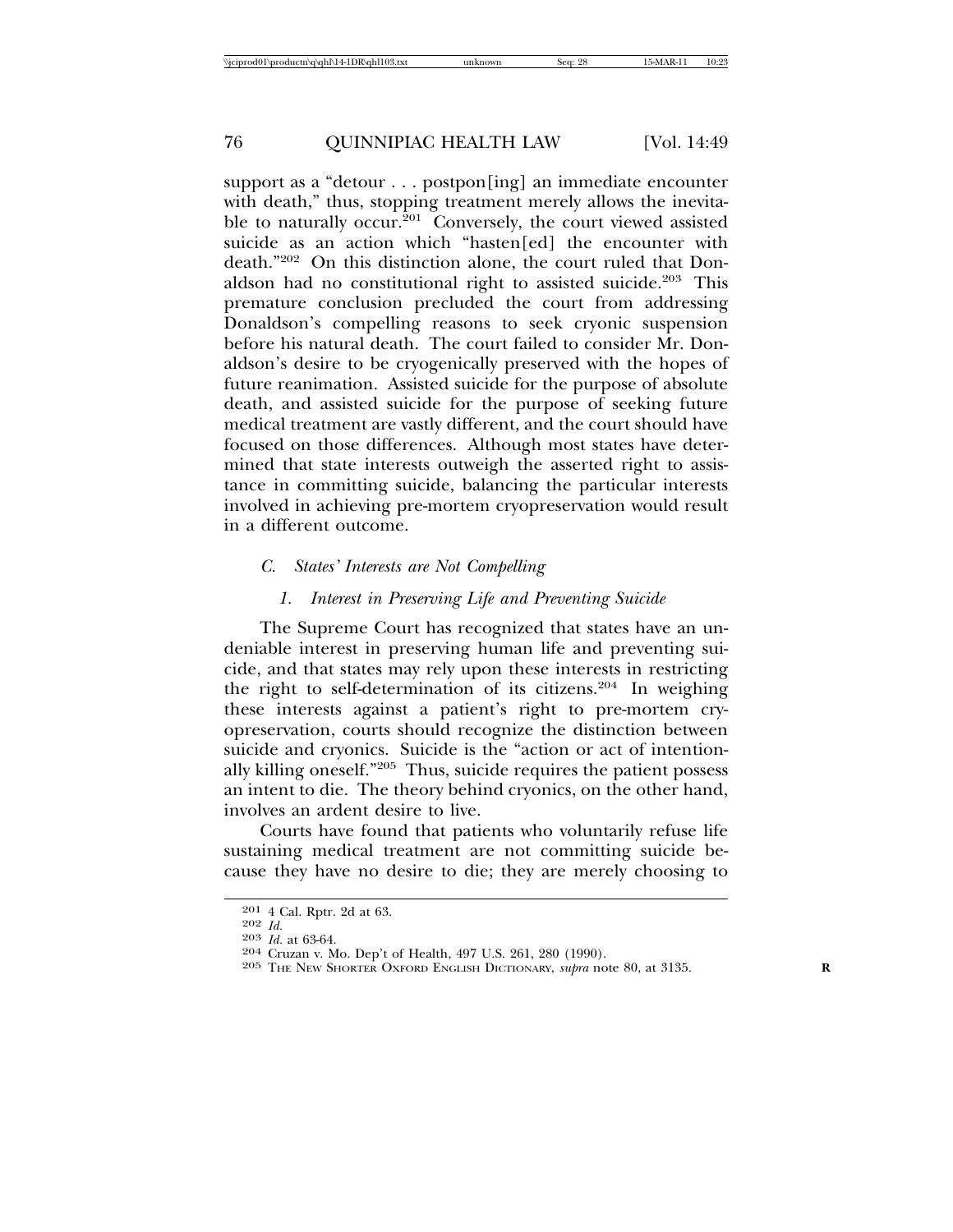hasten their death in the face of medical futility.<sup>206</sup> This reasoning is equally compelling for patients choosing pre-mortem cryopreservation. In fact, if there is ever a situation when the intent to die is *least* present, it is during pre-mortem cryopreservation. No one chooses cryopreservation with the intent to die; in fact, cryonicists are often criticized for their overzealous intent to live.207 The question then arises: if future reanimation *is* possible, are those cryogenically preserved actually dead, or has their life merely been put on "pause?" Death is defined as the permanent cessation of life.208 Present science exists whereby cellular activities are preserved during cryopreservation and restored following a thawing process; thus cryopreservation is temporary, not permanent.209

The state's interest in preserving life and preventing suicide are weakened in cases involving a patient suffering from terminal illness. As the Supreme Court stated in *Cruzan*, the State's interest in preserving life is "greatest when an affliction was curable, 'as opposed to the State interest where, as here, the issue is not whether, but when, for how long, and at what cost to the individual [a] life may be briefly extended.'"210 Further, some cryonicists argue that refusing technology available to save one's life is, in effect, a form of suicide. $211$ 

<sup>208</sup> The National Conference of Commissioners on Uniform State Laws in 1980 formulated the Uniform Determination of Death Act. It states that: "An individual who has sustained either (1) irreversible cessation of circulatory and respiratory functions, or (2) irreversible cessation of all functions of the entire brain, including the brain stem is dead. A determination of death must be made in accordance with accepted medical standards." UNIF. DETERMINATION OF DEATH ACT § 1 (1980).<br><sup>209</sup> *See supra* notes 40-42, 100-101. The successful reanimation of cryogenically fro-

zen cells and other tissues offers support for the contention that future science will provide the capability of reanimating entire human bodies. The argument is that the definition of death is relative, and that a cryonicist's belief in future reanimation should<br>be considered in determining when his or her death *actually* occurs.

<sup>210</sup> Cruzan v. Mo. Dep't of Health, 497 U.S. 261, 271 (1990) (quoting Superintendent of Belchertown State Sch. v. Saikewicz, 370 N.E.2d 417, 426 (Mass. 1977)).

<sup>211</sup> JEROME TUCCILLE, HERE COMES IMMORTALITY 17 (1973) ("It might be argued that to die a so-called 'natural death' is a form of suicide when one has the means of suspending biological life at his disposal? Is there any real difference between ending

<sup>206</sup> *See, e.g.*, Superintendent of Belchertown State Sch. v. Saikewicz, 370 N.E.2d 417, 426 n.11 (Mass. 1977) (finding that refusing medical treatment is not necessarily suicide because "in refusing treatment the patient may not have the specific intent to die").

<sup>207</sup> *See* Laura Wisniewski, *For Some, Freezing Beats Alternative*, THE FREE LANCE STAR, May 10, 1991. ("There's a kind of narcissism to being frozen and revived."); *see also* Kerry Howley, *Until Cryonics Do Us Part*, N.Y. TIMES (July 7, 2010), http://www.nytimes.<br>com/2010/07/11/magazine/11cryonics-t.html.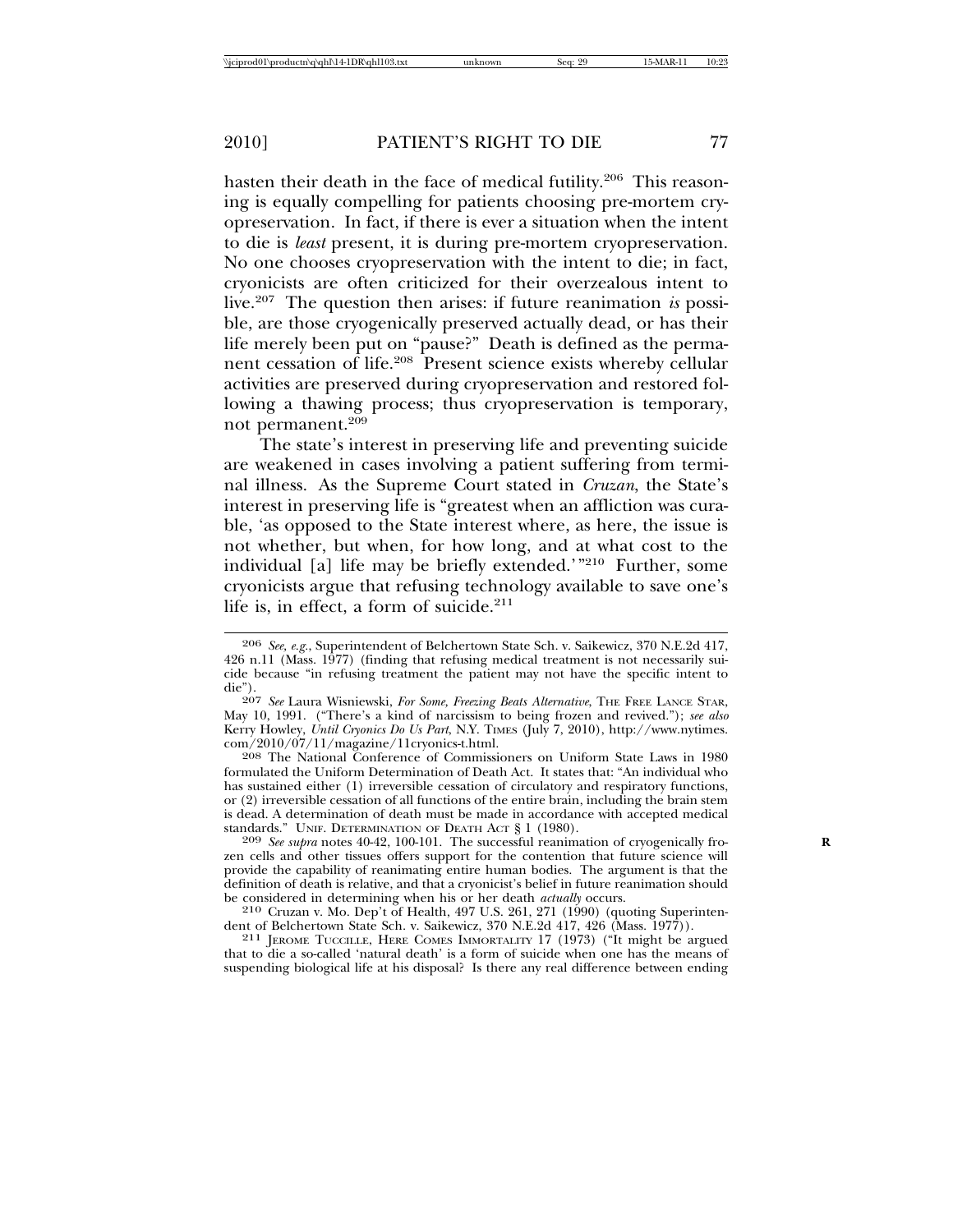In the case of the terminally-ill brain cancer patient, not only are the state's interests diluted, the interests of the patient are amplified by his need to begin the cryopreservation process before his brain has become completely consumed by cancer. Given only months to live, and no present medical options to thwart death, the patient's only opportunity to retain some chance at future life is through pre-mortem cryopreservation. Further, where cryopreservation offers the only prospect of life, one could argue that the state's interest in preserving life does not compete with the patient's interest in cryopreservation; in fact, it supports that interest.

Even if it is found that pre-mortem cryopreservation offends the state's interests in preserving life and preventing suicide, the infrequency of use of this procedure to date indicates very little impact on the state's interests, yet presents a substantial deprivation of the interests of the rare individual denied this medical option. In the last decade, fewer than 120 humans have undergone cryogenic preservation upon death. $212$  And, although assisted suicide is legal in three states, no pre-mortem cryogenic preservations have been reported.213 Hence, the right would be asserted only by the exceptional cryonicist with terminal brain cancer or other degenerative brain disease. At some point in the

one's life abruptly with a bullet, or permitting oneself to go out through a process of gradual decay? Are not both a kind of self-destruction, the only real consideration being the time element?"); *What is Cryonics?*, CRYONICS INSTITUTE, http://www.cryonics. org/reprise.html (last visited Nov. 25, 2010) ("To refuse new life extension technologies could be a sin comparable to suicide."). *But see* GEORGE P. SMITH II, MEDICAL-LEGAL ASPECTS OF CRYONICS: PROSPECTS FOR IMMORTALITY 29 (1983) ("In those cases where, *after* a determination of death is made, one seeks to have his or her remains cryonically preserved, the law should be less flexible than in the cases where suspension is undertaken *before* death.") (emphasis in original); ROBERT ETTINGER, THE PROSPECT OF IMMOR-TALITY 11 (1964) ("Hence we need only arrange to have our bodies, *after we die*, stored in suitable freezers against the time when science may be able to help us.") (emphasis in original); *Scientific Justification, supra* note 51 ("Pronouncement of legal death is necessary before cryonics procedures can begin because cryonics is not yet a proven, recog-

<sup>&</sup>lt;sup>212</sup> The Cryonics Institute has preserved 54 since January 2000. See Cryonics Institute *(CI) Patient Details*, Cryonics Institute, http://www.cryonics.org/patients.html (last visited Nov. 25, 2010). Alcor has preserved 60 since January 2000. *See Complete List of Alcor Cryopreservations*, ALCOR, http://www.alcor.org/cases.html (last visited Nov. 25, 2010). <sup>213</sup> *See* Email from Ben Best, President, Cryonics Institute, to author (Nov. 21, 2009,

<sup>8:34</sup> AM) (on file with author) ("I don't know of a CI patient that has committed suicide, although it may be hard to tell in some cases. CI strongly discourages suicide, but has no explicit policy against accepting a suicide victim."); Email from Diane Cremeens, Membership Department Coordinator, Alcor, to author (Dec. 2, 2009, 4:48 PM) (on file with author) ("No patients were suicide or assisted suicide.").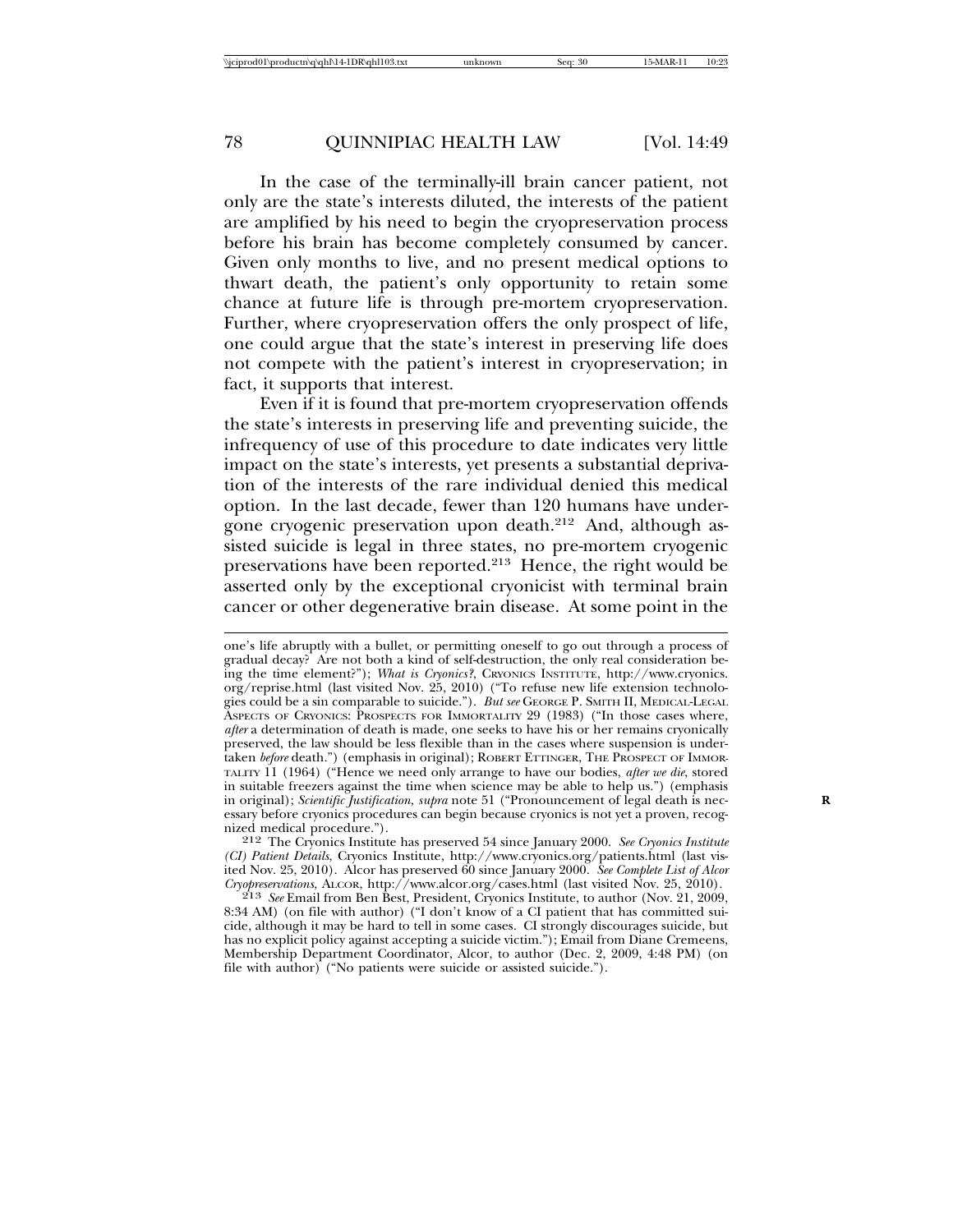future, the utilization of pre-mortem preservation may increase commensurate to advancements in technology and biomedicine. As the prospect of successful reanimation increases, so too will the demand for cryonic preservation, including premortem preservation. When this point is reached, however, any offense to the state's interest in preserving life will have been reduced by the increased confidence in the procedure's capability of prolonging life.<sup>214</sup> What is now considered experimental and controversial may become common practice in the future.<sup>215</sup>

#### *2. Interest in Maintaining Medical Ethical Standards*

There is no question that a patient's right to self-determination often conflicts with the ethical duties of physicians.216 Since *Cruzan*, however, courts are placing less emphasis on the importance of maintaining this "ethical integrity" in the context of a patient's right to die. Still, most jurisdictions addressing the issue uphold a distinction between the right to refuse medical treatment and a right to assisted suicide.<sup>217</sup> The prevailing argument supporting this distinction is that the former is passive, and the latter is an affirmative act to hasten death.<sup>218</sup> This distinc-

<sup>216</sup> Assisted suicide involves the prescribing, or the administering of a lethal drug. The Hippocratic Oath requires physicians to "give no deadly medicine to anyone if asked, nor suggest any such counsel." TABER'S CYLOPEDIC MEDICAL DICTIONARY 662 (Clayton L. Thomas ed., 14th ed. 1981).

<sup>214</sup> *See cf.* Atul Gawande, *How Childbirth Went Industrial*, THE NEW YORKER, Oct. 9, 2006, at 59. The Cesarean section method for childbirth was illegal for much of history because of the likelihood that the procedure would result in the death of the mother. Now, with advancements in medicine, Cesarean sections are much safer and performed regularly. *Id.* If the Cesarean section was once a threat to the state's interest in preserving the mother's life, it has been alleviated by medical advancements. Similarly, with advancements in cryopreservation procedures, it too will become a safer alternative to

<sup>&</sup>lt;sup>215</sup> See Sidney H. Wanzer et al., *The Physician's Responsibility Toward Hopelessly Ill Patients: A Second Look*, 320 NEW ENG. J. MED. 844 (1989) (discussing that "practices that were controversial five years ago in the care of the dying patient have become accepted

<sup>217</sup> Edward R. Grant & Paul Benjamin Linton, *Relief or Reproach?: Euthanasia Rights in the Wake of Measure 16*, 74 OR. L. REV. 449, 462-63 (1995) (discussing how the majority of jurisdictions that recognize the right to refuse medical treatment disapprove of as-

<sup>218</sup> *See supra* note 190 and accompanying text. *But see* Cruzan v. Mo. Dep't of Health, 497 U.S. 261, 296 (1990) (Scalia, J., concurring) ("[T]he intelligent line does not fall between action and inaction but between those forms of inaction that consist of abstaining from 'ordinary' care and those that consist of abstaining from 'excessive' or 'heroic' measures.").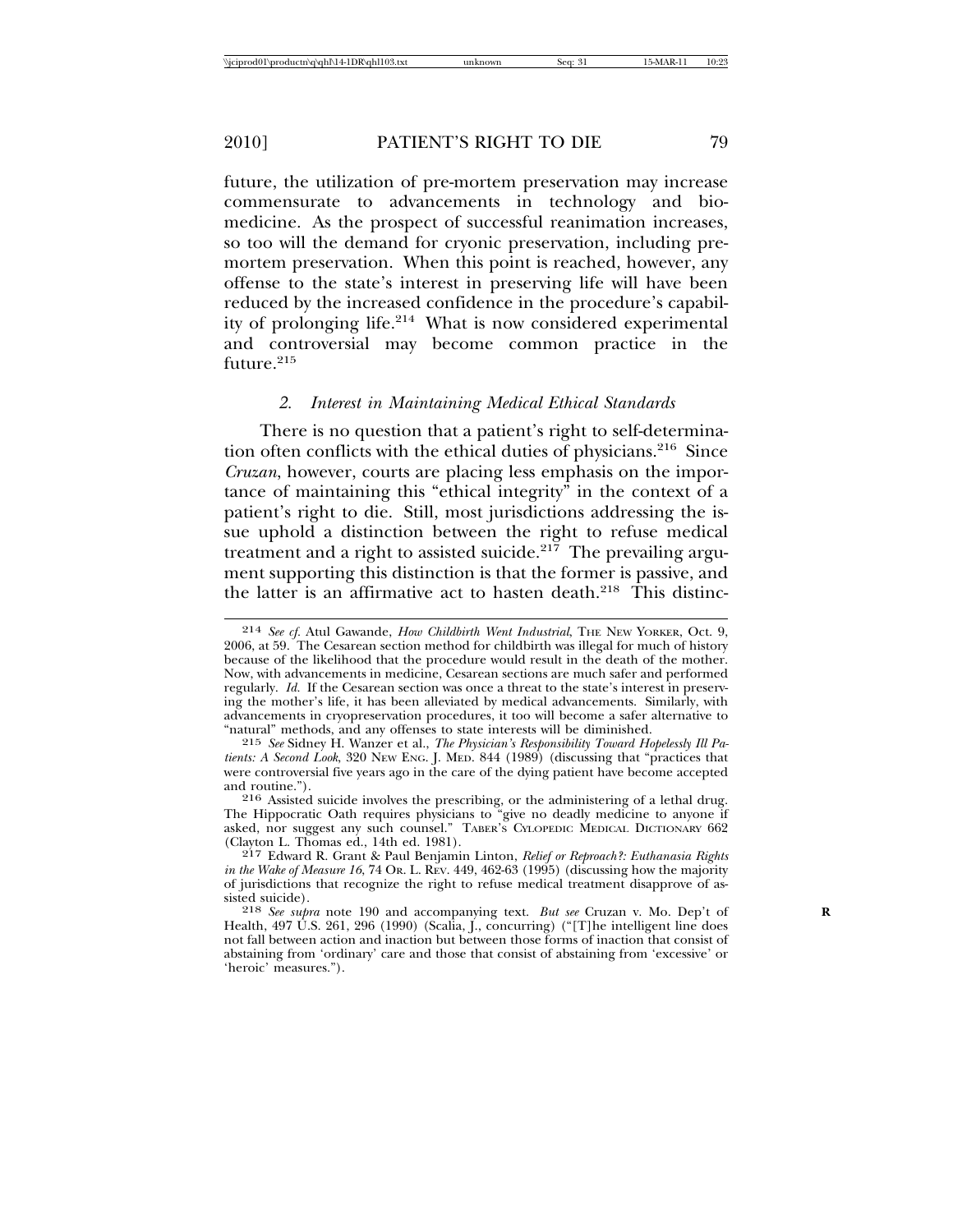tion becomes less relevant, however, in a situation involving assistance in achieving clinical death for the purpose of cryogenic preservation. In the case of a terminally-ill brain cancer patient seeking pre-mortem cryopreservation, if the physician acts *passively*, and allows the cancer to consume the patient's brain, absolute death will result. On the other hand, if the physician takes *affirmative* action to assist the patient in achieving clinical death before the cancer advances, the physician offers the patient a chance at future life. Thus, the active/passive distinction is a legal fiction,<sup>219</sup> and should not be considered when determining whether a patient's right to privacy conflicts with state interests in maintaining medical ethical integrity. Instead, the patient's asserted right to privacy should be assessed on its merits, and balanced against the *purpose* of maintaining the physician's ethical integrity. The underlying goal of medicine is to preserve life. This goal runs in parallel with the theory of cryonics, not adversely to it.

Admittedly, the interest in maintaining medical ethical integrity may often outweigh a patient's desire to permanently end his or her life with the assistance of medical professionals. However, when determining whether medical integrity is at risk, legislators and courts should consider whether assisted suicide "in a particular case would significantly damage the reputation or ethical structure of the medical profession."220 Legislatures and courts have drawn a distinction between the right to refuse treatment and the right to assisted suicide. A similar distinction should be drawn between the right to assisted suicide involving a patient seeking permanent death, and the right to assisted suicide involving a terminally-ill patient seeking to *extend* his life.

### *3. Interest in Protecting Vulnerable Persons and Preventing Abuse*

The state's interest in protecting vulnerable persons and preventing abuse stems mainly from the fear that the terminally ill would be pressured, guilted, or coerced into ending their life

<sup>219</sup> *Cf.* Michael Ariens, *Suicidal Rights*, 20 RUTGERS L.J. 79, 91 (1988) (arguing that the active/passive distinction is a legal fiction in the context of limiting the criminal

<sup>&</sup>lt;sup>220</sup> Physician-Assisted Suicide and the Right to Die with Assistance, 105 HARV. L. REV. 2021, 2035 (1992).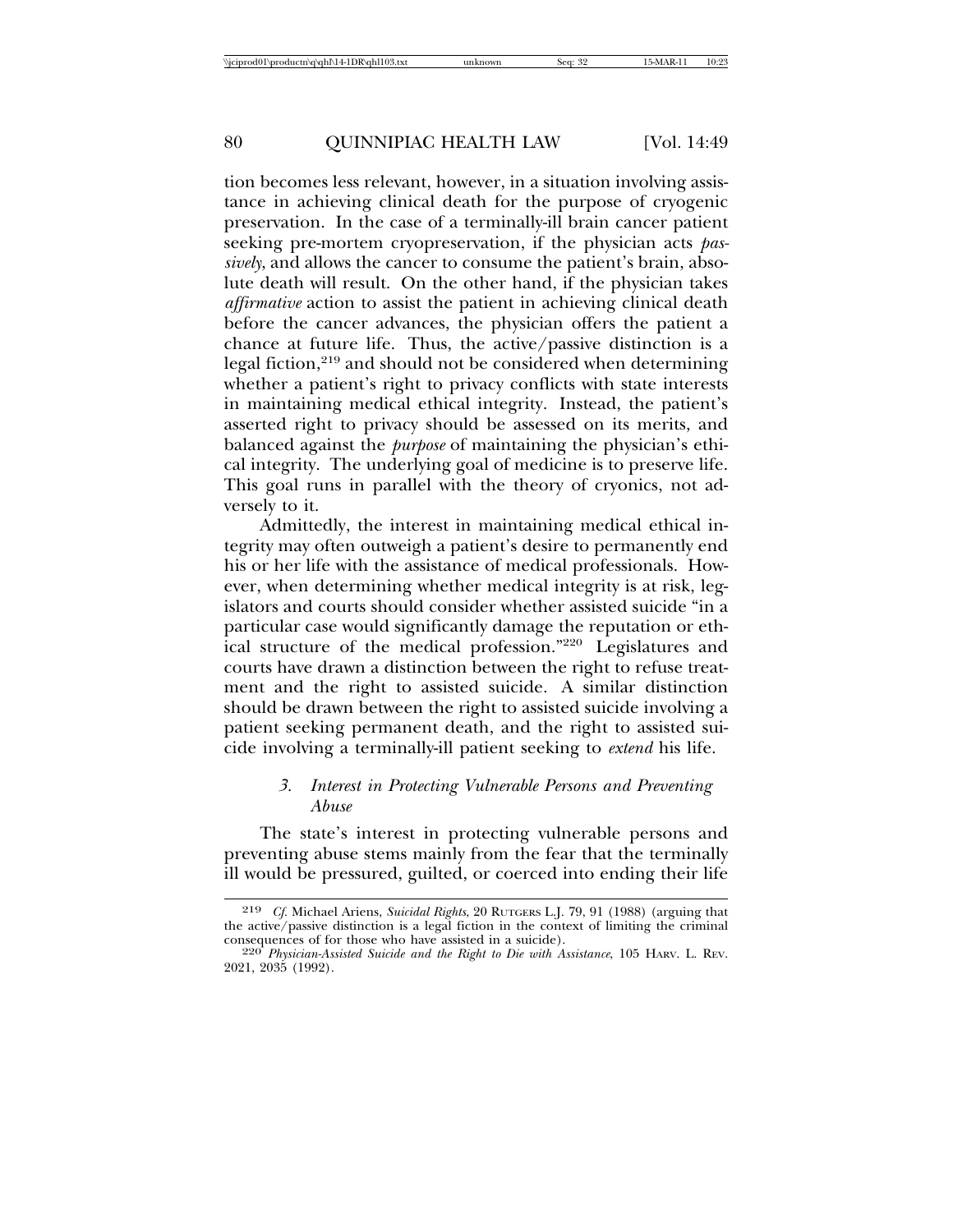prematurely in order to reduce their burden on the state or their families. $221$  Protecting the terminally ill from involuntary euthanasia is, of course, a legitimate state interest.<sup>222</sup> But, this state interest is not implicated in the case of a sane, competent individual choosing immediate death in order to preserve a chance for future life through cryonic preservation. As Justice Stevens noted in his *Vacco* concurrence, the state interest in preventing abuse of the terminally ill does not apply if the patient requesting physician-assisted suicide was not a victim of abuse or suffering from depression and made a "rational and voluntary decision to seek assistance in dying."223

If courts are now amenable to allowing unconscious, incompetent patients to refuse medical treatment based only on evidence of the patient's *prior* expressions,<sup>224</sup> they should allow a fully-aware, competent individual to choose pre-mortem cryopreservation as a means of seeking future life.

# *4. Are There Health Care Cost Savings to Consider?*

Another consideration, albeit quite morbid, is the amount of healthcare dollars potentially saved by allowing terminally-ill patients the right to pre-mortem cryopreservation. Healthcare expenditures surpassed the \$2 trillion mark in 2006, and are expected to continue to rise over the next decade.<sup>225</sup> A disproportionate amount of these costs are incurred during the last year of a patient's life. In fact, Medicare spends a full 30 percent of its budget on beneficiaries in their final year of life.<sup>226</sup> Even more disproportionately, data from Massachusetts and California show that about one third of expenditures in the last year of life are

<sup>221</sup> *E.g.*, Sampson v. State, 31 P.3d 88, 96 (Alaska 2001); Washington v. Glucksberg, 521 U.S. 702, 732 (1997). In *Washington*, the Supreme Court cautioned that "if physician-assisted suicide were permitted, many might resort to it to spare their families the substantial financial burden of end-of-life health-care costs." *Washington*, 521 U.S. at

<sup>732.222</sup> Katherine A. Chamberlain, *Looking For A "Good Death": The Elderly Terminally Ill's Right To Die By Physician-Assisted Suicide*, 17 ELDER L.J. 61, 84 (2009) (discussing the state's interest in protecting elderly terminally ill patients).<br>
<sup>223</sup> Washington, 521 U.S. at 746.<br>
<sup>224</sup> Cruzan v. Mo. Dep't of Health, 497 U.S. 261 (1990).<br>
<sup>225</sup> National Health Expenditure Projections 2009-2010, CENT

CAID SERVICES, tbl.1 (Sept. 2010), http://www.cms.gov/NationalHealthExpendData/

<sup>&</sup>lt;sup>226</sup> Amber E. Barnato et al., *Trends in Inpatient Treatment Intensity Among Medicare Beneficiaries at the End of Life*, 39 HEALTH SERV. RES. 363, 364 (2004).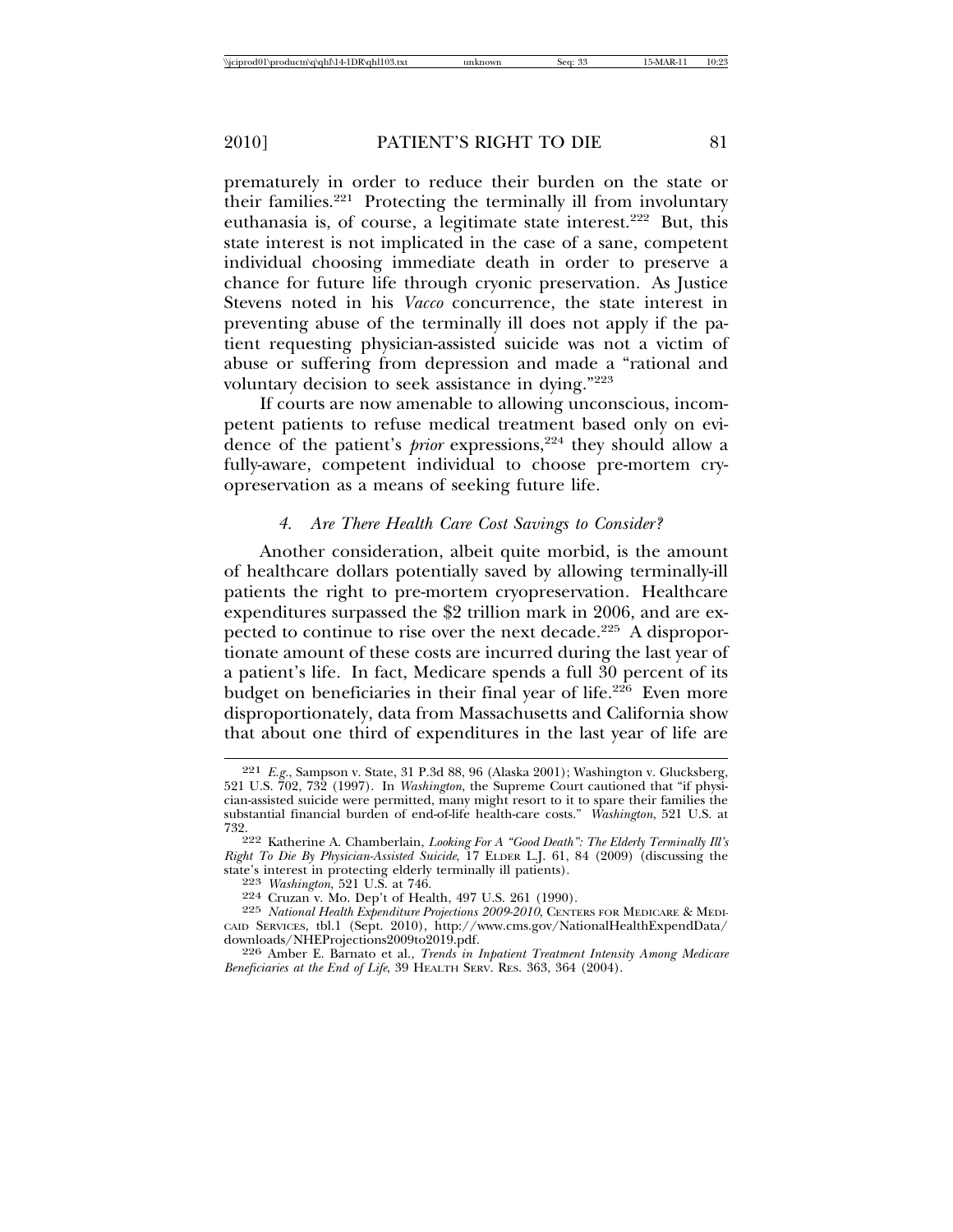spent during the last month.<sup>227</sup> A study done in 1998 concluded that the cost savings of legalizing assisted suicide in the U.S. would be somewhere between \$336 million and \$4.67 billion annually.228 Researchers admit that these numbers may be grossly *underinflated* due to several factors.<sup>229</sup> First, these estimates are based on Medicare costs only, not costs for all dying patients.<sup>230</sup> This is relevant because Medicare does not cover all health care costs, nor does it include nursing home costs.231 Further, these estimates do not include out-of-pocket expenses incurred by the dying patient.232 It is estimated that "[n]early one third of terminally ill patients with insurance used up most or all of their savings to cover uninsured medical expenses such as home care."233 Another factor not considered are the direct and indirect expenses incurred by family members caring for dying patients.234

Of course, even if thousands of terminally-ill Americans were to choose assisted suicide if it were made legal, very few

228 Ezekiel J. Emanuel & Margaret P. Battin, *What are the Potential Costs Savings From Legalizing Physician-Assisted Suicide?*, 339 NEW ENG. J. MED. 167, 170 (1998). To calculate the number of U.S. cancer patients who might choose physician assisted suicide, the researchers extrapolated the rate of assisted suicide among cancer patients in the Netherlands, where physician assisted suicide is legal against the number of cancer patients in the United States. *Id.* at 168. Approximately 2.7% of all deaths in the Netherlands came in the form of either euthanasia or physician assisted suicide. *Id.* Assuming a similar percentage of Americans would choose assisted suicide, if legal, approximately 62,000 assisted suicides would be performed. *Id.* This resulted in a savings of \$336 million. *Id.* at 170. The researchers also performed calculations at a rate of 7%, the percentage of dying patients who make inquires about or request euthanasia or physician-assisted suicide in the Netherlands. *Id.* at 169-70 tbls.1 & 2. This resulted in an estimate of 161,000 American's choosing assisted suicide and \$4.67 billion in savings. *Id.* In the range of savings of \$336 million to \$4.67 billion, the most reasonable estimate is a savings of \$627 million. *Id.* at 171.

229 *Id.* at 169. The researchers also discussed that the estimated savings may be overinflated. *Id.* at 168-69.

230 *Id.* at 169.

231 *Id.*

232 *Id.*

233 *See How Much Do We Spend on End-of-Life Care?*, THIRTEEN, http://www.thirteen. org/bid/sb-howmuch.html (last visited Nov. 27, 2010).

234 Kenneth E. Covinsky, et al., *The Impact of Serious Illness on Patients' Families*, 272 JAMA 1839 (1994). The study of 2661 seriously ill patients concluded that "[o]ne third (34%) of patients required considerable care-giving assistance from a family member. In 20% of cases, a family member had to quit work or make another major life change to provide care for the patient. Loss of most or all of the family savings was reported by 31% of families . . . ." *Id.* at 1839; *see also* Emanuel & Battin, *supra* note 228, at 169, 170- **R** 71.

<sup>227</sup> Ezekiel J. Emanuel et al., *Managed Care, Hospice Use, Site of Death, and Medical Expenditures in the Last Year of Life*, 162 ARCHIVES INTERNAL MED. 1722, 1725 (2002).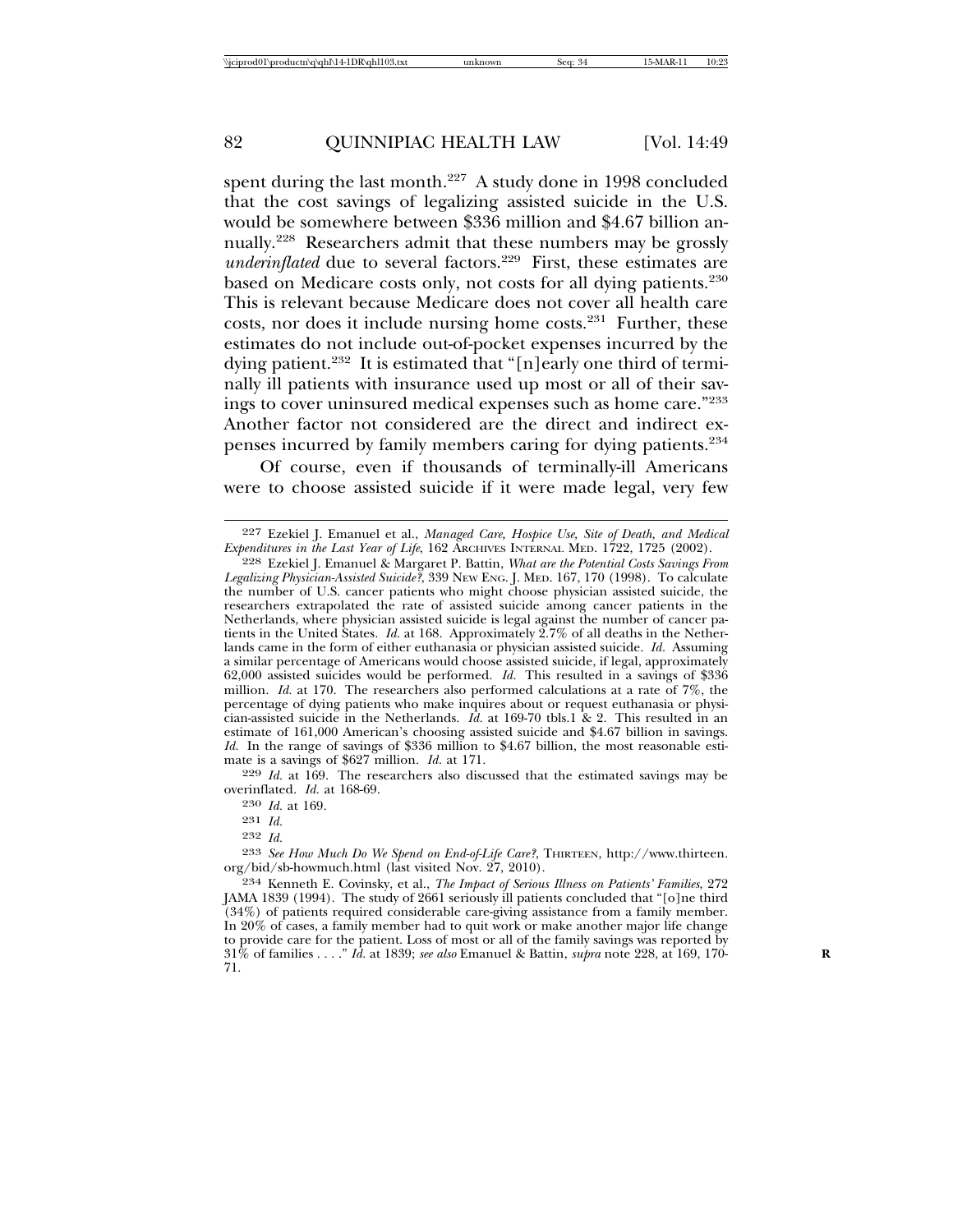would opt for pre-mortem cryonic preservation.<sup>235</sup> Indeed, it is likely only a very small fraction of those choosing euthanasia or physician assisted suicide would go the route of pre-mortem cryonics. Further, if reanimation is possible, any end-of-life expenses saved now would likely be replaced by the future costs of revival, repair, and rehabilitation of the preserved patient, negating any financial benefit.

#### *IV. Conclusion*

A brief look at the massive compilation of scientific, biological and medical advancements of the last two centuries demonstrates that human ingenuity is limitless. Given enough time, it seems anything is possible, even the prospect of immortality. The science of low-temperature preservation has already become mainstream – used today to preserve blood, organs, and even human embryos. Recent developments in cryobiology and nanotechnology have converted cryonicists' once-abstract faith in future science into a tangible, achievable aspiration. Although the technology required for successful human reanimation may still be many years away, the right to pre-mortem cryopreservation should be made available now, so that those future advancements may be reached.

The terminally-ill patient's interest in achieving cryonic preservation before ailments destroy all hope of reanimation is legitimate and substantial. When balancing the interests of the individual against the countervailing interests of the state, the court should consider the particular circumstances surrounding the patient's request for assistance in achieving clinical death. The right to pre-mortem cryopreservation should be distinguished from the right to assisted suicide. The terminally-ill cryonicist fervently seeks to extend his life – there is *no suicidal*

<sup>235</sup> Oregon passed the Death with Dignity Act in 1997. After twelve years of legalized assisted suicide in the state, there is no record of any pre-mortem cryogenic preservation having been performed. *But see* Ben Best, *Suicide & Cryonics*, 41 IMMORTALIST 18 (2009), *available at* http://www.cryonics.org/immortalist/may09/Suicide.pdf. Ben tells a story of a young married couple planning to commit suicide following the completion of making arrangements to be cryogenically preserved through the Cryonics Institute. *Id.* The wife had been diagnosed with terminal ovarian cancer. *Id.* After a long discussion with Ben, the couple chose to forego the suicide plan. *Id.*